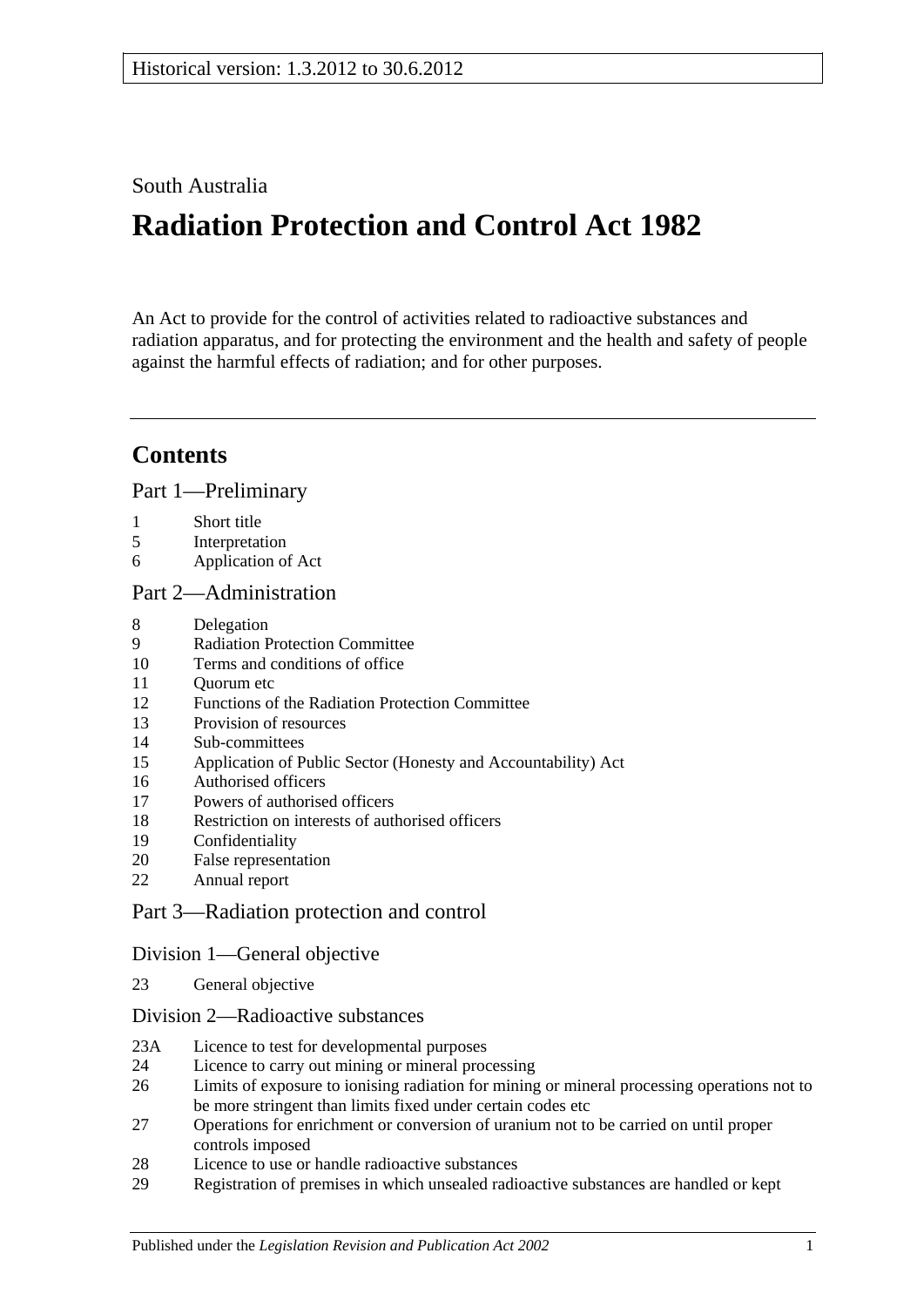- 29A [Facilities licence](#page-14-1)
- 30 [Registration of sealed radioactive source](#page-15-0)

#### [Division 3—Radiation apparatus](#page-15-1)

- 31 [Licences to operate radiation apparatus](#page-15-2)
- 32 [Registration of radiation apparatus](#page-16-0)
- 33 [Offence for registered owner to cause, suffer or permit unlicensed person to operate](#page-17-0)  [radiation apparatus](#page-17-0)

#### [Division 3A—Licence to possess a radiation source](#page-17-1)

33A [Licence to possess a radiation source](#page-17-2)

#### [Division 3B—Accreditation of third party service providers](#page-18-0)

- 33B [Accreditation process](#page-18-1)
- 33C [Authority conferred by accreditation](#page-18-2)
- 33D [Reliance on professional advice](#page-18-3)
- 33E [Accreditation fees](#page-19-0)
- 33F [Offences](#page-19-1)

#### [Division 4—General provisions with respect to accreditations and authorities](#page-19-2)

- 34 [Minister may require information to determine applications](#page-19-3)
- 35 [Minister required to refer certain matters to Committee](#page-19-4)
- 36 [Conditions of accreditations and authorities](#page-20-0)
- 37 [Term of accreditations and authorities and their renewal](#page-20-1)
- 38 [Register](#page-21-0)
- 40 [Surrender, suspension and cancellation of accreditations and authorities](#page-21-1)
- 41 [Review of decisions relating to accreditations and authorities](#page-22-0)
- [Division 5—Dangerous situations](#page-23-0)
- 42 [Powers to deal with dangerous situations](#page-23-1)

#### [Division 6—Regulations](#page-24-0)

43 [Regulations](#page-24-1)

#### [Part 4—Miscellaneous](#page-25-0)

- 44 [Exemptions by Minister](#page-25-1)
- 45 [False or misleading information](#page-26-0)
- 47 [Offences by body corporate](#page-26-1)
- 48 [Continuing offences](#page-26-2)
- 49 [Evidentiary provisions](#page-27-0)
- 50 [Service of documents](#page-27-1)

### [Schedule—Application of this Act to the Roxby Downs Joint Venturers](#page-27-2)

### [Legislative history](#page-30-0)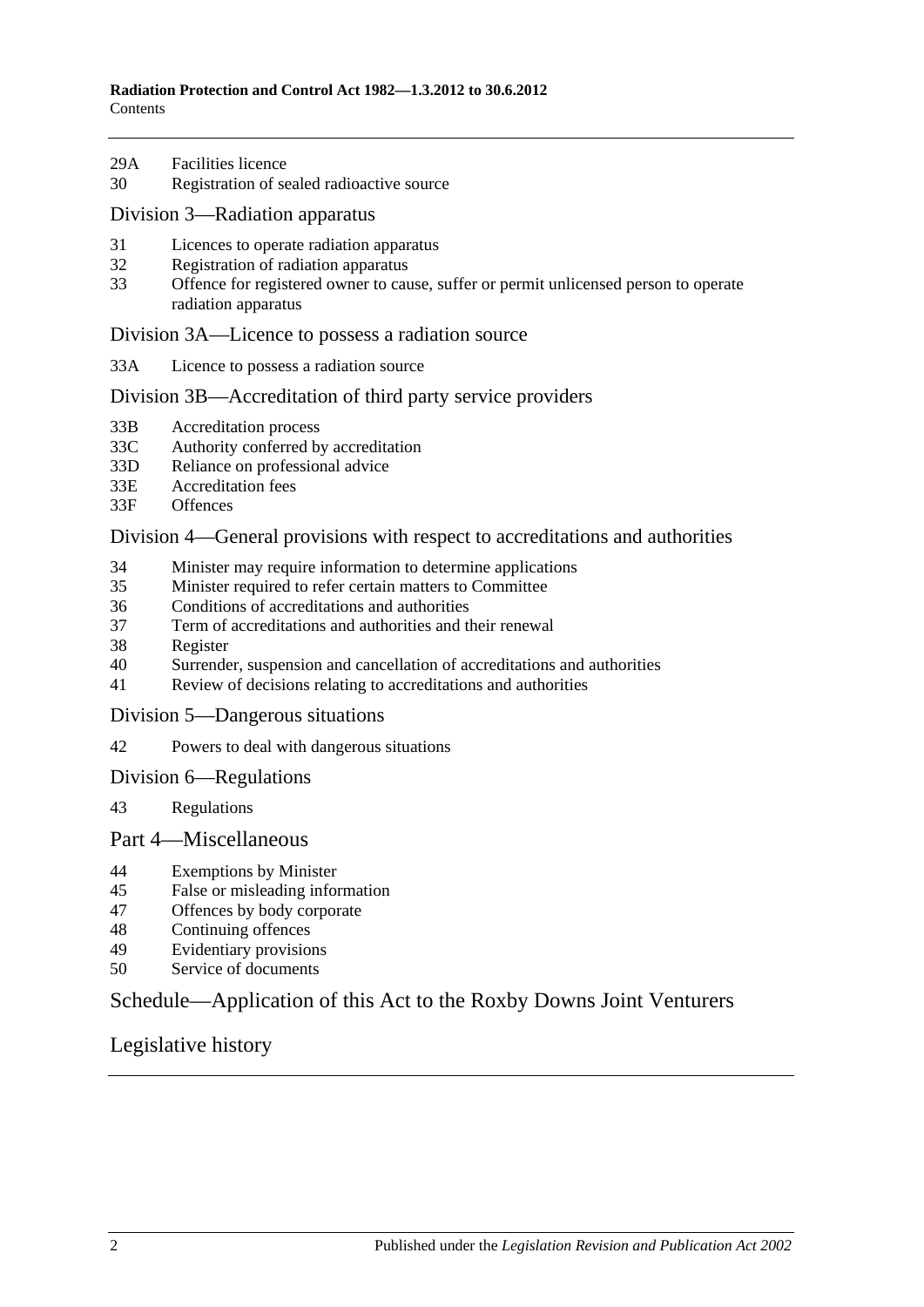### <span id="page-2-0"></span>**The Parliament of South Australia enacts as follows:**

# **Part 1—Preliminary**

### <span id="page-2-1"></span>**1—Short title**

This Act may be cited as the *Radiation Protection and Control Act 1982*.

### <span id="page-2-2"></span>**5—Interpretation**

In this Act, unless the contrary intention appears—

*accreditation* means an accreditation under [Part 3 Division 3B;](#page-18-0)

*authority* means a licence or registration;

*authorised officer* means a person who is an authorised officer under [Part 2](#page-4-1) either by virtue of appointment as such or *ex officio*;

*the Committee* means the Radiation Protection Committee established under [Part 2;](#page-4-1)

*conversion* in relation to uranium means conversion of uranium oxides to uranium hexafluoride;

*Department* means the administrative unit of the Public Service charged with the administration of this Act;

*developmental testing operations* means pilot operations for the extraction or processing of ores or minerals for the purposes of evaluating future mining or mineral processing operations;

*enrichment* in relation to uranium means alteration of the isotopic composition of uranium;

*handle* includes manipulate by any indirect or remote means;

*the Indenture* has the same meaning as in the *[Roxby Downs \(Indenture Ratification\)](http://www.legislation.sa.gov.au/index.aspx?action=legref&type=act&legtitle=Roxby%20Downs%20(Indenture%20Ratification)%20Act%201982)  Act [1982](http://www.legislation.sa.gov.au/index.aspx?action=legref&type=act&legtitle=Roxby%20Downs%20(Indenture%20Ratification)%20Act%201982)*;

*ionising radiation* means electromagnetic or particulate radiation capable of producing ions directly or indirectly in passage through matter but does not include electromagnetic radiation of a wavelength greater than 100 nanometres;

*ionising radiation apparatus* means apparatus capable of producing ionising radiation by accelerating atomic particles;

*the Joint Venturers* has the same meaning as in the *[Roxby Downs \(Indenture](http://www.legislation.sa.gov.au/index.aspx?action=legref&type=act&legtitle=Roxby%20Downs%20(Indenture%20Ratification)%20Act%201982)  [Ratification\) Act](http://www.legislation.sa.gov.au/index.aspx?action=legref&type=act&legtitle=Roxby%20Downs%20(Indenture%20Ratification)%20Act%201982) 1982*;

*licence* means a licence or a temporary licence under [Part 3;](#page-10-3)

*mineral processing* means operations for the concentration or processing of ores or minerals, or operations for processing fluids from *in situ* or other leaching operations conducted on ores or minerals, and includes incidental operations for the management of radioactive process materials, residues and wastes;

*the Mines Minister* means the Minister for the time being responsible for the administration of the *[Mining Act](http://www.legislation.sa.gov.au/index.aspx?action=legref&type=act&legtitle=Mining%20Act%201971) 1971*;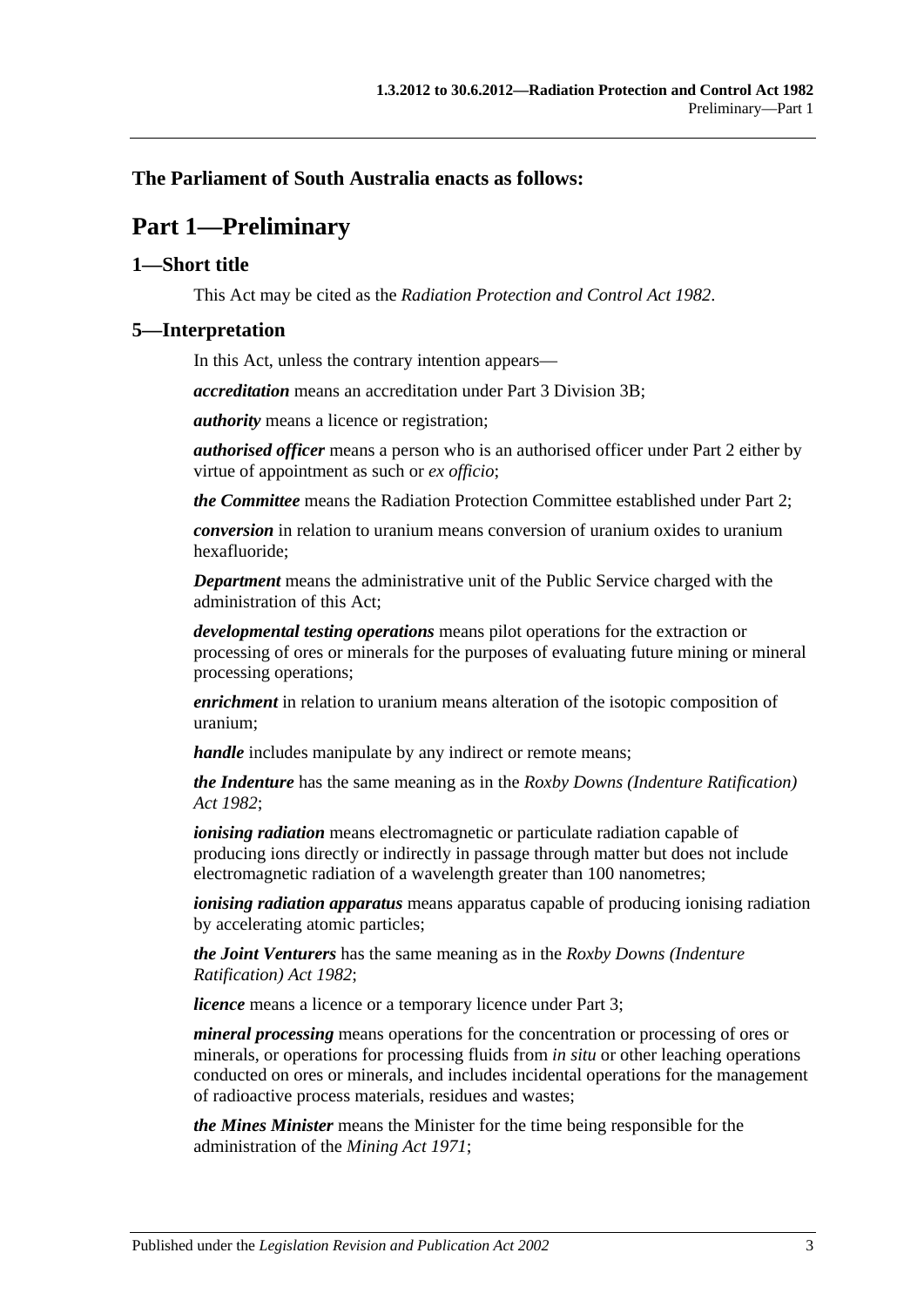*mining* means operations for the recovery, handling or storage of ores or minerals and includes—

- (a) construction activities to establish any mine facilities; and
- (b) incidental operations for the recovery, handling or storage of ores or minerals; and
- (c) incidental operations for the management or disposal of waste or residues; and
- (d) rehabilitation activities to restore land disturbed by mining operations; and
- (e) *in situ* leaching and operations by means of which minerals are recovered from an ore or a natural body of water; and
- (f) other operations brought within the ambit of this definition by the regulations,

but does not include—

- (g) surface excavating that does not intersect with any such ores or minerals; or
- (h) surface drilling for the purposes of exploration; or
- (i) geophysical prospecting; or
- (j) other operations excluded from the ambit of this definition by the regulations;

*mining licence* means a licence authorising the carrying out of operations for the mining or processing of ores or extracted minerals;

*non-ionising radiation* means electromagnetic radiation of a wavelength greater than 100 nanometres;

*non-ionising radiation apparatus* means apparatus capable of producing non-ionising radiation but not ionising radiation;

*owner* in relation to an apparatus or thing that has been let out on hire, means the person who takes it on hire;

*premises* means any land, any building or structure whether fixed or moveable, or any part of any land, building or structure;

*radiation* means ionising radiation or non-ionising radiation;

*radiation apparatus* means ionising radiation apparatus or non-ionising radiation apparatus;

*radiation source* means a sealed radioactive source, unsealed radioactive substance or radiation apparatus, or any equipment, object, article or thing that emits or may emit ionising or non-ionising radiation when energised;

*radioactive ore* means an ore or mineral containing more than the prescribed concentrations of a radioactive element or compound;

*radioactive substance* means a substance occurring naturally or artificially produced (whether solid, liquid or gaseous) which consists of or contains any radioactive element or compound whether natural or artificial and includes any device or thing that contains such a substance;

*registered occupier* means a person in whose name premises are registered under [Part](#page-10-3) 3;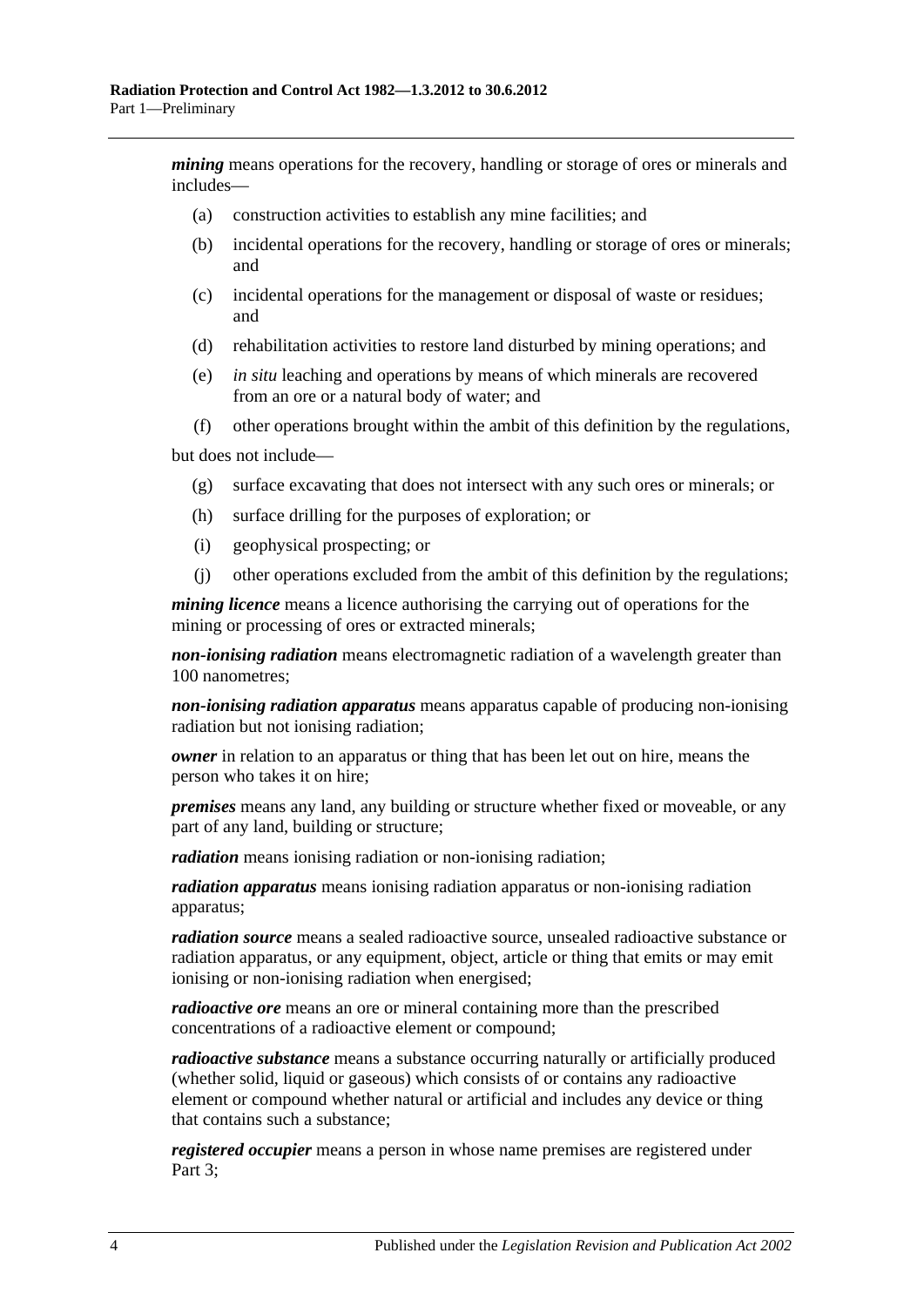*registered owner* means a person in whose name a sealed radioactive source or radiation apparatus is registered under [Part 3;](#page-10-3)

*registration* means registration under [Part 3;](#page-10-3)

*sealed radioactive source* means a radioactive substance bonded within metals or sealed in a capsule or other container in such a way as to—

- (a) minimise the possibility of escape or dispersion of the radioactive substance; and
- (b) allow the emission of ionising radiation for use as required;

*unsealed radioactive substance* means a radioactive substance that is not a sealed radioactive source;

*uranium* includes a chemical compound of uranium;

*vehicle* includes any kind of aircraft or vessel.

### <span id="page-4-0"></span>**6—Application of Act**

- (1) This Act binds the Crown.
- (2) The provisions of this Act are in addition to, and do not derogate from the obligations imposed by, the provisions of any other Act.
- (3) The provisions of this Act do not limit or derogate from any civil remedy at law or in equity.

# <span id="page-4-1"></span>**Part 2—Administration**

### <span id="page-4-2"></span>**8—Delegation**

- (1) The Minister may delegate a power or function vested in or conferred on the Minister by or under this Act—
	- (a) to a particular person or body; or
	- (b) to the person for the time being holding or acting in a particular office or position.
- (2) A power or function delegated under this section may, if the instrument of delegation so provides, be further delegated.
- (3) A delegation—
	- (a) may be absolute or conditional; and
	- (b) does not derogate from the power of the delegator to act in a matter; and
	- (c) is revocable at will by the delegator.

### <span id="page-4-3"></span>**9—Radiation Protection Committee**

- (1) The *Radiation Protection Committee* is established.
- <span id="page-4-4"></span>(2) The Committee consists of ten members appointed by the Governor, of whom—
	- (a) one (the presiding member) must be an officer or employee of the Department; and
	- (b) one must be a radiologist; and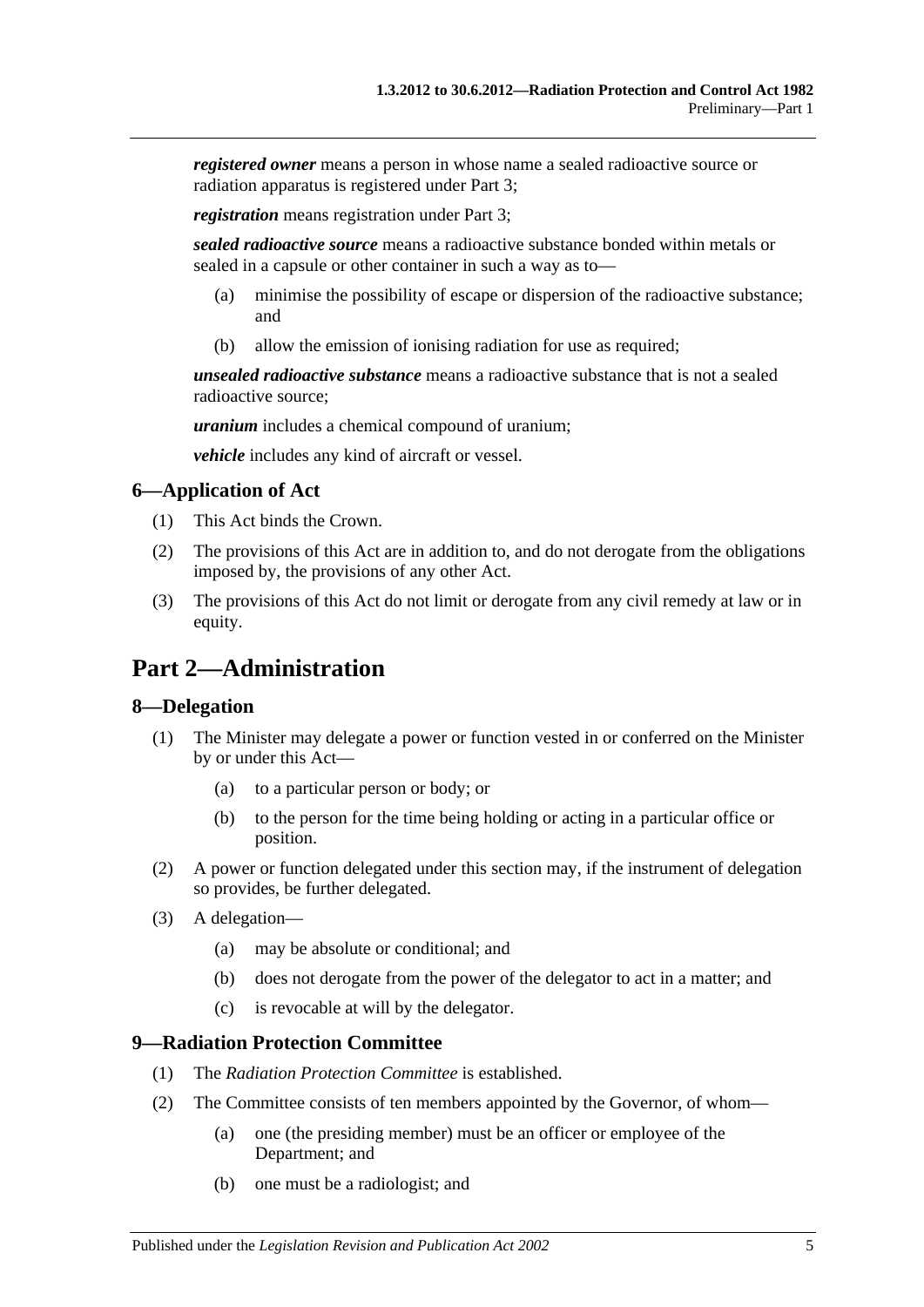- <span id="page-5-3"></span>(c) one must be a radiographer with expertise in the field of human diagnostic radiography; and
- <span id="page-5-6"></span>(d) one must be a person with expertise in the industrial uses of radiation; and
- <span id="page-5-7"></span>(e) one must be a person with expertise in the scientific uses of radiation; and
- <span id="page-5-10"></span>(f) one must be a person with expertise in the field of health physics; and
- <span id="page-5-4"></span>(g) one must be a medical practitioner with expertise in the field of nuclear medicine; and
- <span id="page-5-8"></span>(h) one must be a person with expertise in the mining and milling of radioactive ores; and
- <span id="page-5-5"></span>(i) one must be a person with expertise in the field of genetics and a knowledge of radiation genetics; and
- (j) one must be a person with expertise in the field of environmental sciences.

#### <span id="page-5-9"></span><span id="page-5-0"></span>**10—Terms and conditions of office**

- (1) A member of the Committee will be appointed on conditions determined by the Governor for a term, not exceeding 3 years, specified in the instrument of appointment and, at the expiration of a term of appointment, is eligible for reappointment.
- (2) The Governor may appoint a suitable person to be a deputy of a member of the Committee and that person, while acting in the absence of that member, will be taken to be a member of the Committee with all the powers, rights and duties of the member of whom the person is deputy.
- <span id="page-5-2"></span>(3) The Governor may remove a member of the Committee from office for—
	- (a) a breach of, or non-compliance with, the conditions of the member's appointment; or
	- (b) mental or physical incapacity to carry out satisfactorily the duties of the member's office; or
	- (c) neglect of duty; or
	- (d) dishonourable conduct.
- (4) The office of a member of the Committee becomes vacant if the member—
	- (a) dies; or
	- (b) completes a term of office and is not reappointed; or
	- (c) resigns by written notice addressed to the Minister; or
	- (d) is removed from office pursuant to [subsection](#page-5-2) (3).
- (5) On the office of a member of the Committee becoming vacant, a person will be appointed in accordance with this Act to the vacant office, but if the office of a member becomes vacant before the expiration of a term of appointment, the successor will be appointed only for the balance of the term.

### <span id="page-5-1"></span>**11—Quorum etc**

(1) Six members of the Committee constitute a quorum of the Committee and no business may be transacted at a meeting of the Committee unless a quorum is present.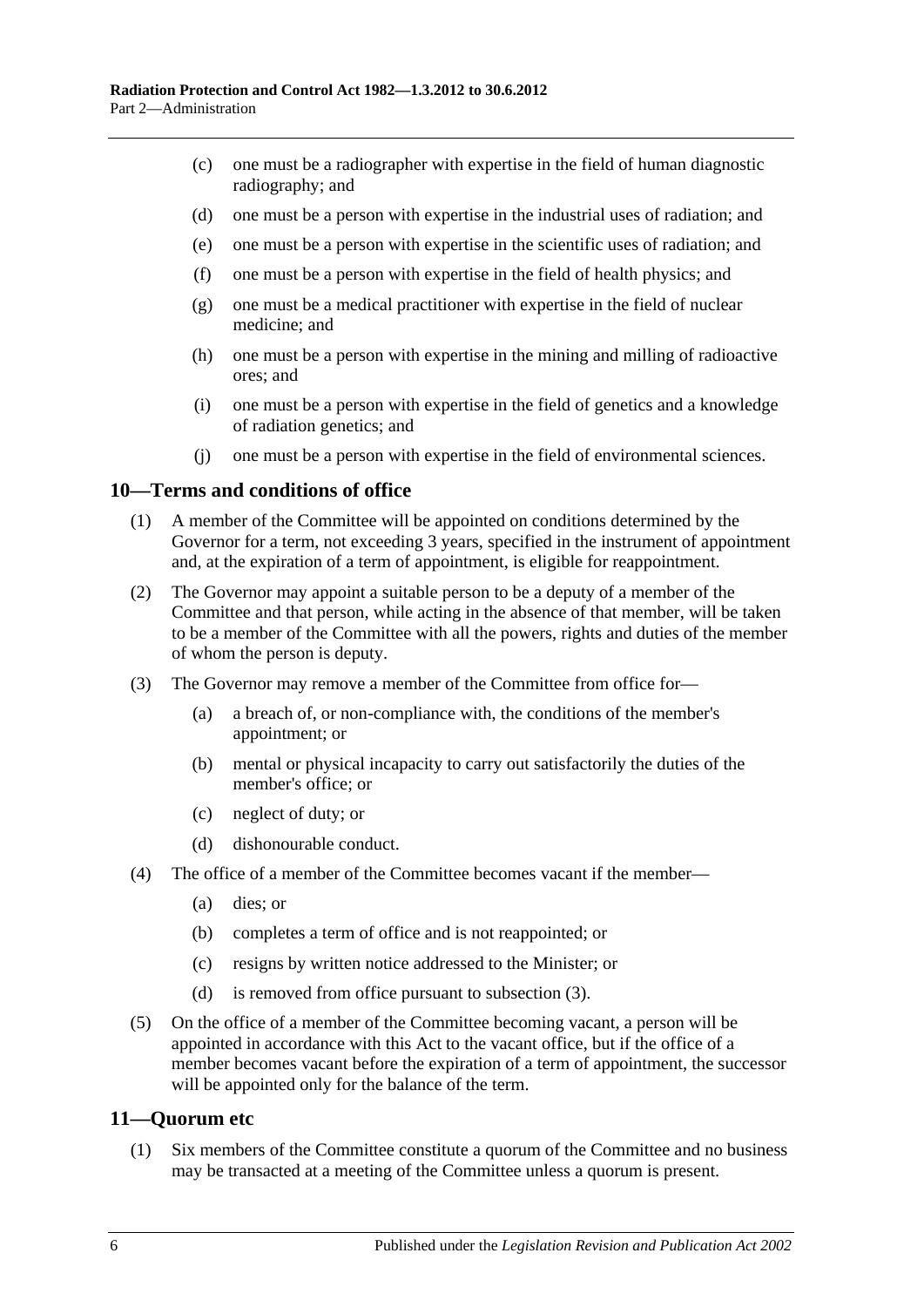- (2) The presiding member or, in his or her absence, the presiding member's deputy, will preside at a meeting of the Committee or, in the absence of both the presiding member and the presiding member's deputy, the members present will decide who is to preside at the meeting.
- (3) A decision carried by a majority of the votes of the members of the Committee present at a meeting of the Committee is a decision of the Committee.
- (4) Each member of the Committee is entitled to one vote on a matter arising for decision by the Committee and the person presiding at the meeting of the Committee has, in the event of an equality of votes, a second or casting vote.
- (5) The Committee must cause proper minutes to be kept of its proceedings at meetings.
- (6) Subject to this Act, the Committee may conduct its business in a manner determined by the Committee.

### <span id="page-6-0"></span>**12—Functions of the Radiation Protection Committee**

The functions of the Committee are—

- (a) to advise the Minister in relation to the formulation of regulations under this Act; and
- (c) to advise the Minister in relation to the granting of licences under this Act including the conditions to which they should be subject; and
- (d) to investigate and report upon any other matters relevant to the administration of this Act at the request of the Minister or of its own motion.

### <span id="page-6-1"></span>**13—Provision of resources**

- (1) The Minister may appoint an officer of the public service of the State to be the secretary to the Committee.
- (2) The Department may provide the Committee with administrative assistance and facilities for the performance of its functions under this Act.

### <span id="page-6-2"></span>**14—Sub-committees**

- (1) The following sub-committees of the Committee are established:
	- (a) a sub-committee to report to the Committee on matters related to the diagnostic and therapeutic uses of radiation which consists of—
		- (i) the presiding member of the Committee or the presiding member's nominee; and
		- (ii) the members of the Committee appointed under section  $9(2)(b)$ , [\(c\),](#page-5-3)  $(g)$  and  $(i)$ ; and
		- (iii) such other members of the Committee or other persons as may be appointed to the sub-committee by the Minister;
	- (b) a sub-committee to report to the Committee on matters related to the industrial and scientific uses of radiation which consists of—
		- (i) the presiding member of the Committee or the presiding member's nominee; and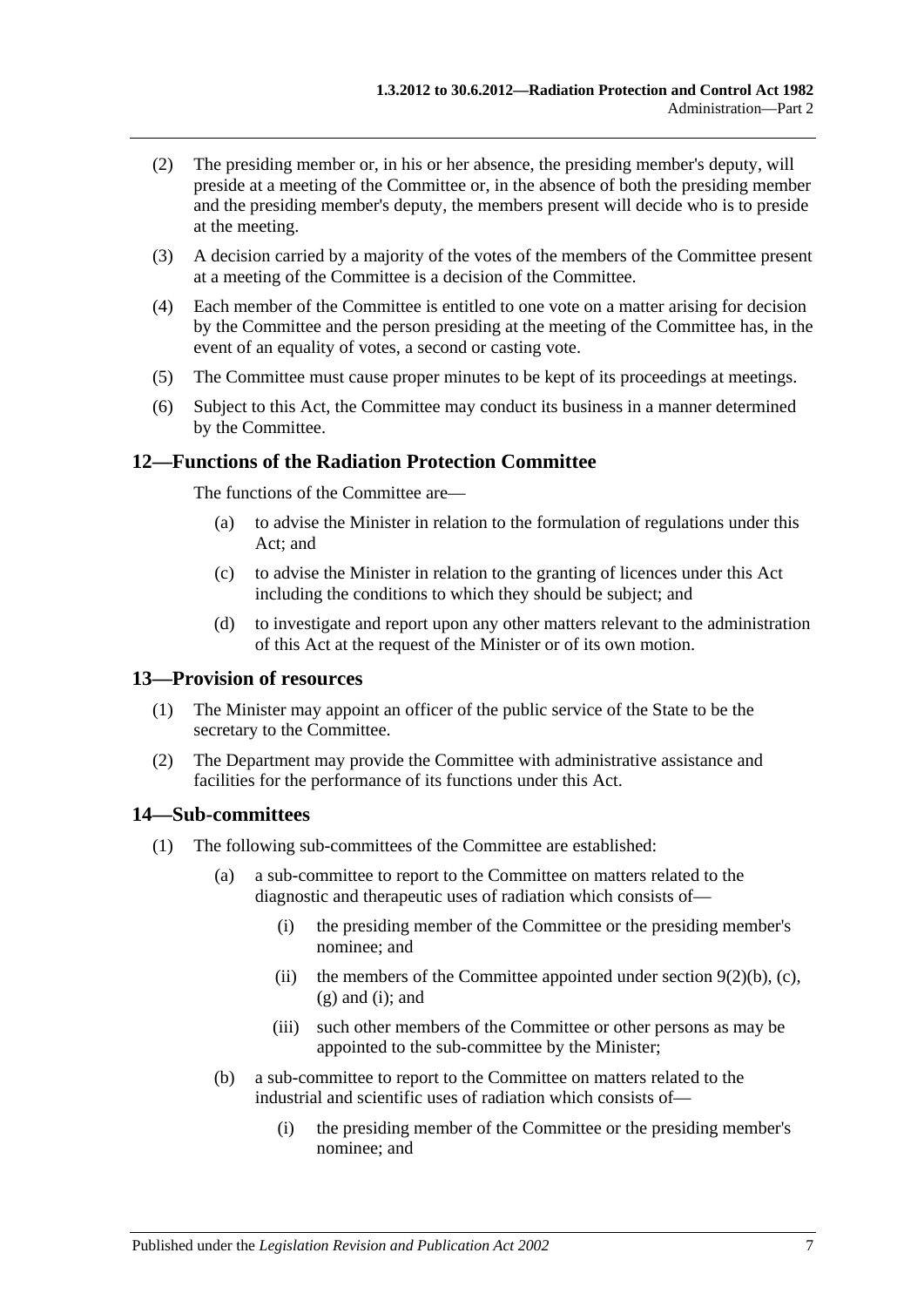- (ii) the members of the Committee appointed under [section](#page-5-6)  $9(2)(d)$ , [\(e\)](#page-5-7) and [\(i\);](#page-5-5) and
- (iii) such other members of the Committee or other persons as may be appointed to the sub-committee by the Minister;
- (c) a sub-committee to report to the Committee on matters related to the management and disposal of radioactive waste which consists of—
	- (i) the presiding member of the Committee or the presiding member's nominee; and
	- (ii) the members of the Committee appointed under [section](#page-5-8)  $9(2)(h)$  and  $(i)$ ; and
	- (iii) such other members of the Committee or other persons as may be appointed to the sub-committee by the Minister;
- (d) a sub-committee to report to the Committee on matters related to the mining or milling of radioactive ores which consists of—
	- (i) the presiding member of the Committee or the presiding member's nominee; and
	- (ii) the members of the Committee appointed under [section](#page-5-10)  $9(2)(f)$  and [\(h\);](#page-5-8) and
	- (iii) such other members of the Committee or other persons as may be appointed to the sub-committee by the Minister.
- <span id="page-7-2"></span>(2) The Minister may establish one or more other sub-committees of the Committee to report to the Committee on matters specified by the Minister.
- (3) A sub-committee established under [subsection](#page-7-2) (2) consists of—
	- (a) the presiding member of the Committee or the presiding member's nominee; and
	- (b) such other members of the Committee or other persons as may be appointed to the sub-committee by the Minister.
- (4) A sub-committee must not act of its own motion but only in relation to matters referred to it by the Committee.
- (5) Subject to this Act, the procedure for meetings of sub-committees will be determined by the presiding member of the Committee.

### <span id="page-7-0"></span>**15—Application of Public Sector (Honesty and Accountability) Act**

The *[Public Sector \(Honesty and Accountability\) Act](http://www.legislation.sa.gov.au/index.aspx?action=legref&type=act&legtitle=Public%20Sector%20(Honesty%20and%20Accountability)%20Act%201995) 1995* applies to a member of a sub-committee of the Committee as if the sub-committee were an advisory body and the Minister responsible for the administration of this Act were the relevant Minister.

### <span id="page-7-1"></span>**16—Authorised officers**

- (1) The Minister may appoint an officer of the public service of the State to be an authorised officer for the purposes of this Act.
- (3) The Minister must provide each authorised officer with a certificate of identification.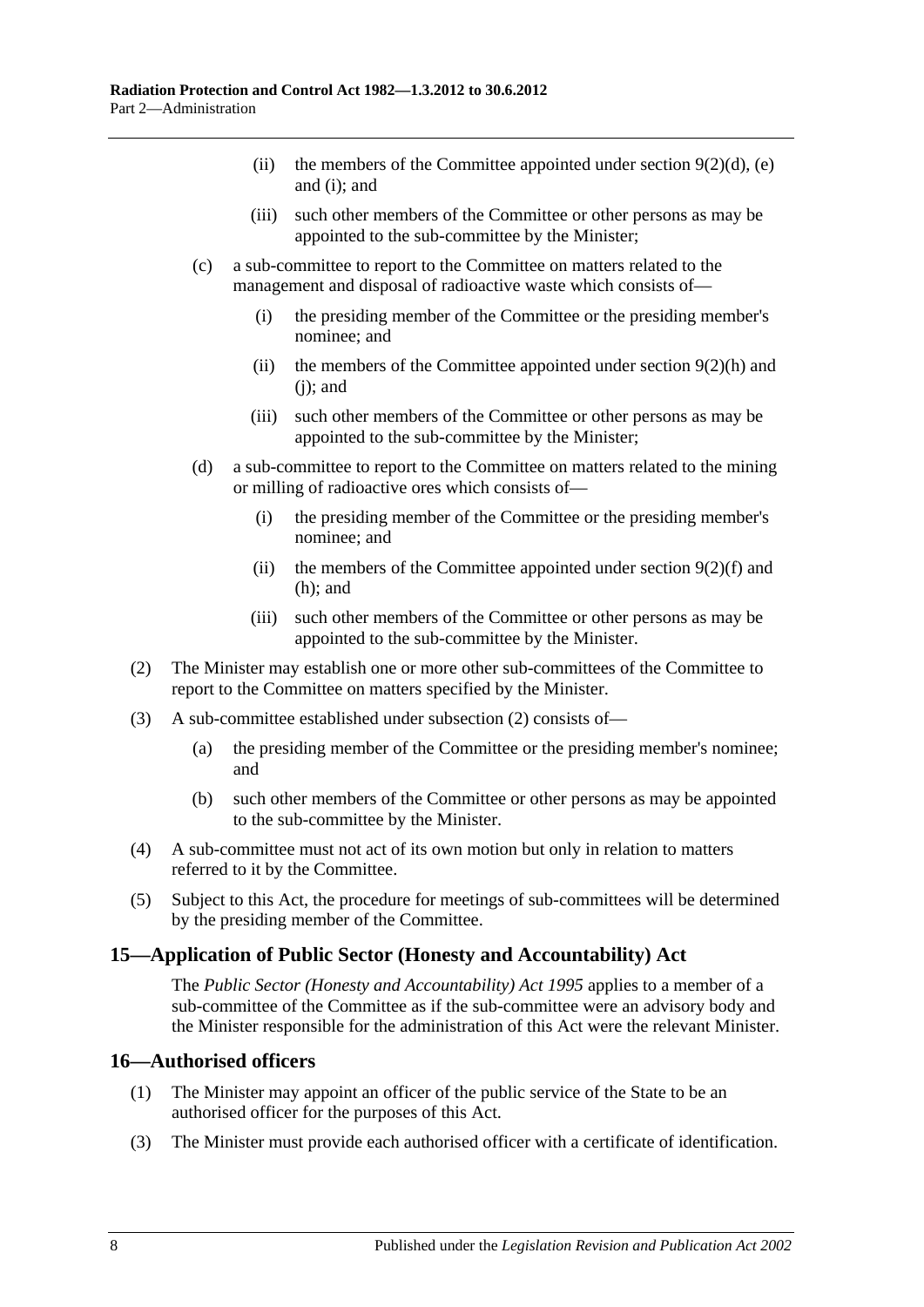(4) An authorised officer must, on demand by any person in relation to whom the officer is exercising or proposing to exercise powers under this Act, produce the officer's certificate of identification for the inspection of that person.

### <span id="page-8-0"></span>**17—Powers of authorised officers**

- <span id="page-8-2"></span><span id="page-8-1"></span>(1) An authorised officer may—
	- (a) for the purpose of determining whether a provision of this Act is being or has been complied with, enter at any time into or upon and inspect any premises or vehicle or anything in or on the premises or vehicle; and
	- (b) if reasonably necessary for that purpose, break into or open any part of, or anything in or on, the premises or vehicle, or, in the case of a vehicle, give directions with respect to the stopping or moving of the vehicle; and
	- (c) for the purpose of determining whether a provision of this Act is being or has been complied with—
		- (i) remove and examine, analyse or test anything or cause it to be examined, analysed or tested;
		- (ii) require a person to answer a question put to the person (whether directly or through an interpreter);
		- (iii) require a person to produce for inspection any books, documents or records in the person's custody or control;
		- (iv) copy and take extracts from books, documents or records; and
	- (d) if the officer suspects on reasonable grounds that an offence against this Act has been committed, seize and retain anything that affords evidence of the offence, or in relation to which the offence is suspected of having been committed; and
	- (e) require a person holding or required to hold an authority to produce the authority for inspection; and
	- (f) give such directions as are reasonably necessary for, or incidental to, the effective exercise of the officer's powers under this Act.
- (2) An authorised officer must not exercise a power conferred by [subsection](#page-8-1)  $(1)(a)$  or  $(b)$ except—
	- (a) in pursuance of a warrant issued by a justice; or
	- (b) in relation to premises or a vehicle used in the course of—
		- (i) a business, operation or activity carried on in pursuance of an authority; or
		- (ii) mining or prospecting operations; or
	- (c) in a case in which the authorised officer has reasonable grounds to believe that urgent action is required.
- (3) A justice may, on the application of an authorised officer, issue a warrant authorising the exercise of powers under [subsection](#page-8-1)  $(1)(a)$  or [\(b\)](#page-8-2) if satisfied that the warrant is reasonably required for purposes related to the administration or enforcement of this Act.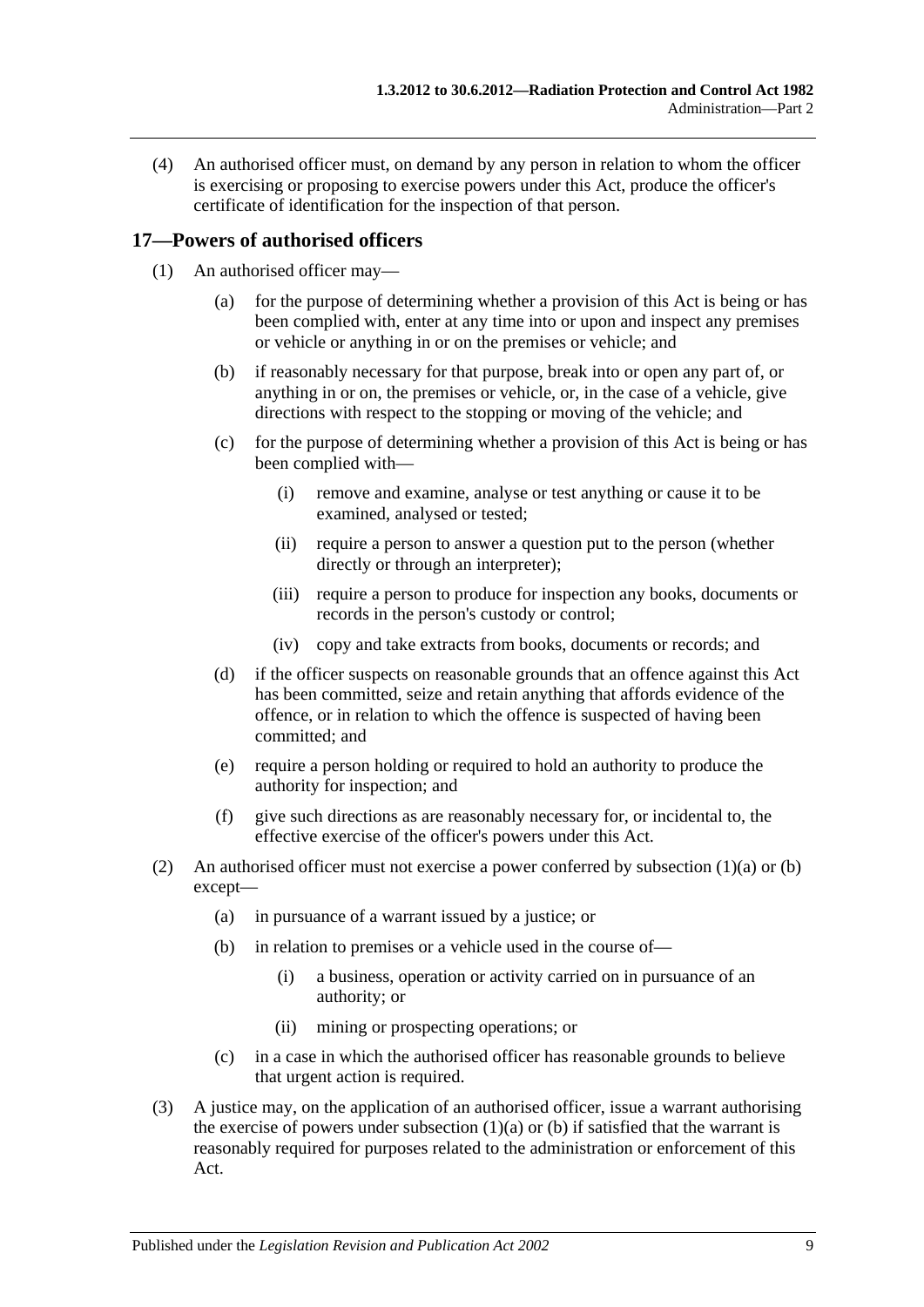- (5) In the exercise of powers under this Act, an authorised officer may be accompanied by such other persons as the officer considers necessary or desirable in the circumstances.
- (6) A person must not hinder or obstruct an authorised officer, or a person accompanying an authorised officer, in the exercise of powers under this Act. Maximum penalty: \$10 000.
- (7) Subject to [subsection](#page-9-1) (8), a person to whom a question is put under this section must not refuse or fail to answer the question to the best of the person's knowledge, information or belief.

Maximum penalty: \$10 000.

- <span id="page-9-1"></span>(8) A person is not required to answer a question if the answer to the question would tend to incriminate the person.
- (9) A person given a direction, or of whom a requirement is made, under this section must not refuse or fail to comply with the direction or requirement. Maximum penalty: \$10 000.
- (10) If anything has been seized under this section the following provisions apply:
	- $(a)$  if—
		- (i) proceedings are not instituted for an offence against this Act related to the thing seized within 12 months after its seizure; or
		- (ii) proceedings having been so instituted, the thing seized is not ordered to be forfeited to the Crown,

the person from whom it was seized or a person with legal title to it is entitled to recover it, or, if it has been destroyed or damaged or has deteriorated, to recover from the Minister by action in a court of competent jurisdiction compensation for the loss suffered;

- (b) a court convicting a person of an offence against this Act related to the thing seized may, in addition to imposing a penalty, order that it be forfeited to the Crown;
- (c) if anything is ordered to be forfeited to the Crown, it will be disposed of in such manner as the Minister directs, and, if sold, the proceeds of the sale will be paid into the Consolidated Account.

### <span id="page-9-0"></span>**18—Restriction on interests of authorised officers**

An authorised officer must not, without the consent of the Minister—

- (a) have a proprietary or pecuniary interest in a business, or a corporation or trust that has an interest in a business, that engages in an activity regulated by this Act; or
- (b) act as agent for a person who has a proprietary or pecuniary interest in a matter connected with such a business.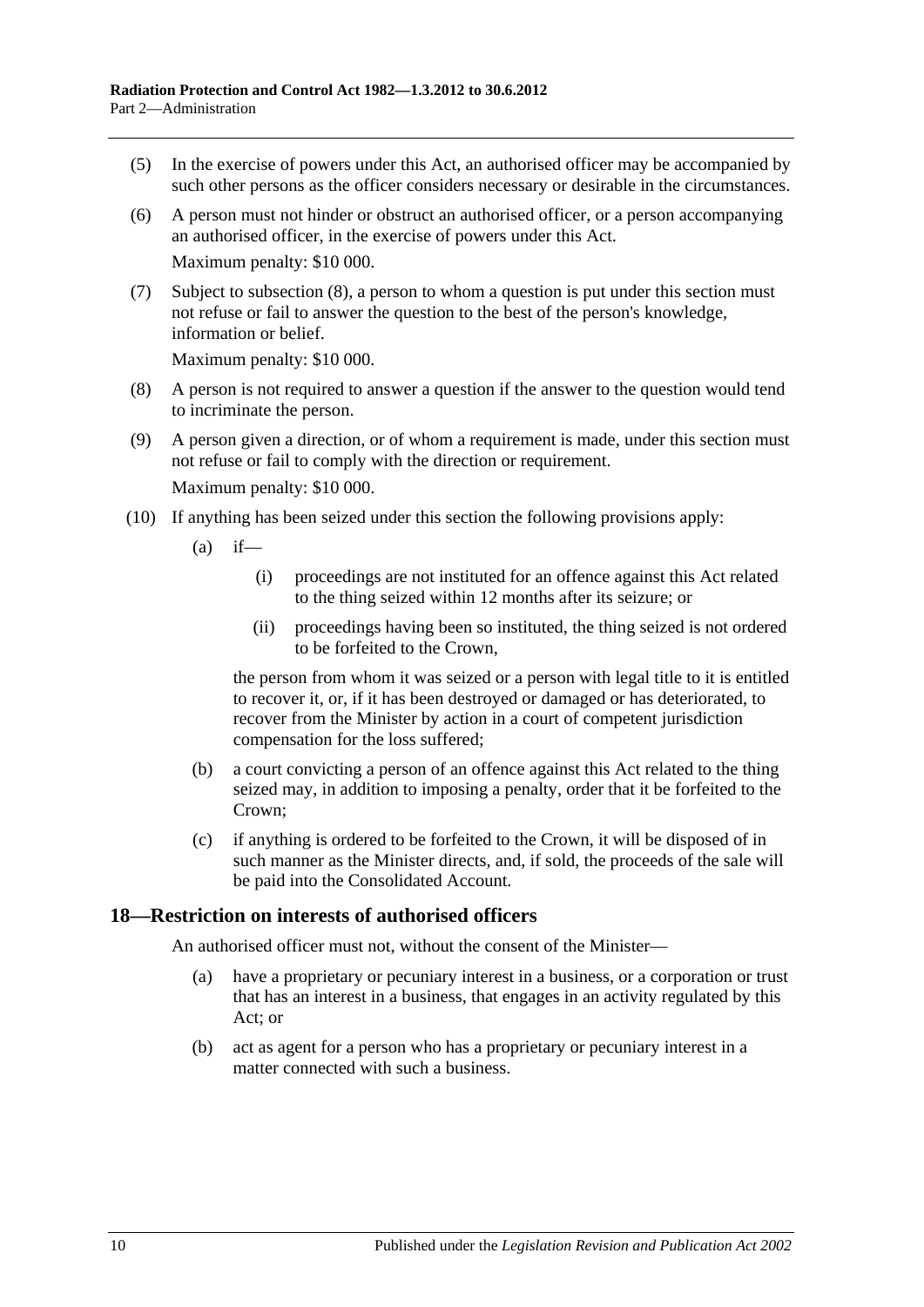### <span id="page-10-0"></span>**19—Confidentiality**

A person must not divulge information relating to trade processes or financial information obtained (whether by that person or some other person) in the administration or enforcement of this Act except—

- (a) as authorised by or under this Act; or
- (b) with the consent of the person from whom the information was obtained or to whom the information relates; or
- (c) in connection with the administration or enforcement of this Act; or
- (d) for the purpose of legal proceedings arising out of the administration or enforcement of this Act.

Maximum penalty: \$10 000.

### <span id="page-10-1"></span>**20—False representation**

A person must not falsely represent, by words or conduct, that he or she is engaged in or associated with the administration of this Act.

Maximum penalty: \$10 000.

### <span id="page-10-2"></span>**22—Annual report**

- (1) The Department must, not later than a date stipulated by the Minister, in each year present to the Minister a report on the administration of this Act during the financial year last expiring before that date.
- (2) The Minister must cause a copy of the report of the Department to be laid before each House of Parliament within 12 sitting days after the Minister receives the report.

# <span id="page-10-4"></span><span id="page-10-3"></span>**Part 3—Radiation protection and control**

### **Division 1—General objective**

### <span id="page-10-6"></span><span id="page-10-5"></span>**23—General objective**

- (1) The Minister and the Committee must, in exercising and discharging powers, functions and duties under this Act and any other person must, in carrying on an activity related to radioactive substances or ionising radiation apparatus, endeavour to ensure that exposure of persons to ionising radiation is kept as low as reasonably achievable, social and economic factors being taken into account.
- (2) [Subsection](#page-10-6) (1) does not apply to exposure of a person while the person is undergoing radiotherapy.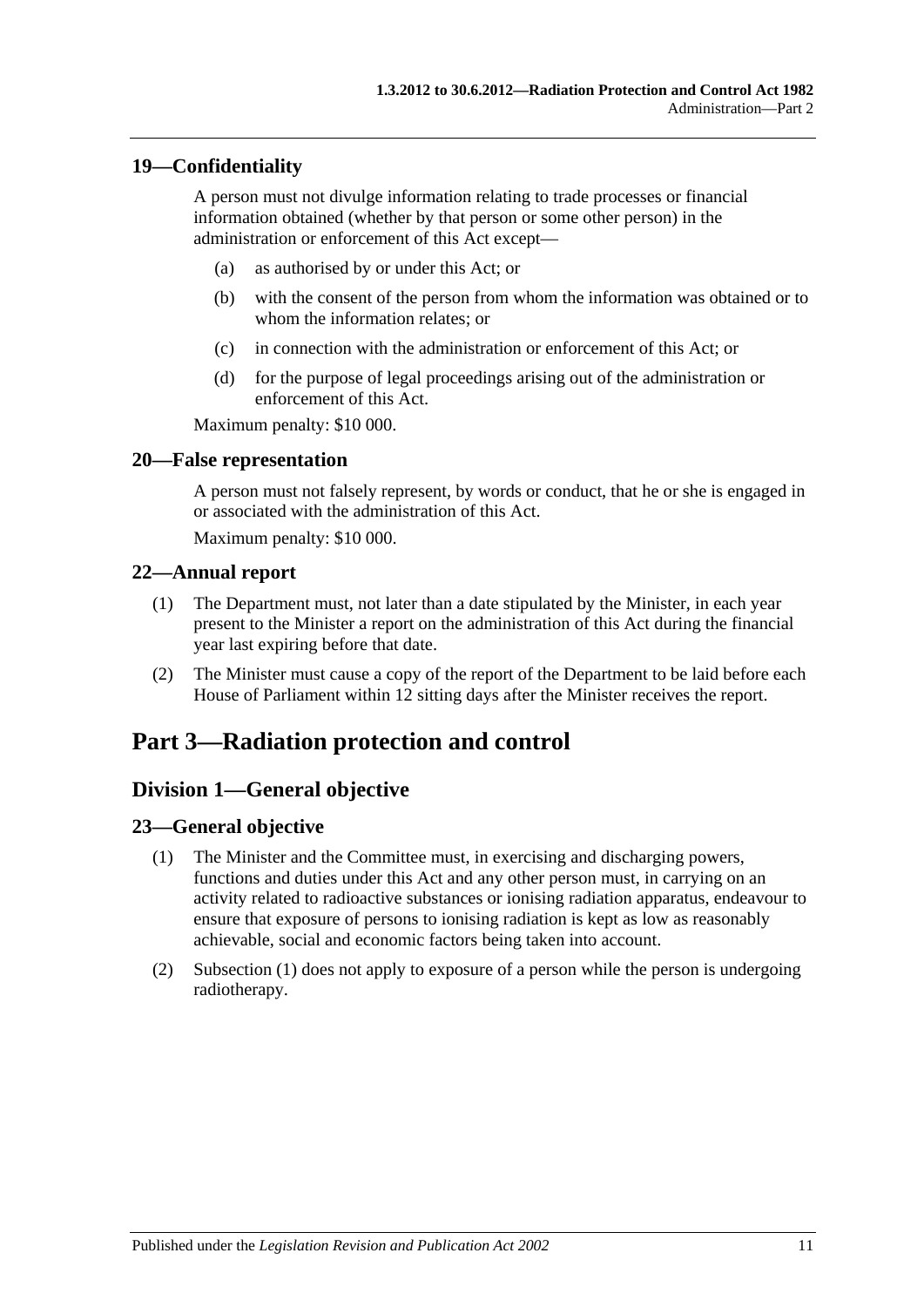### <span id="page-11-0"></span>**Division 2—Radioactive substances**

### <span id="page-11-2"></span><span id="page-11-1"></span>**23A—Licence to test for developmental purposes**

(1) A person must not carry out developmental testing operations involving or in relation to mining or mineral processing where a prescribed radioactive substance is present unless the operations are authorised by a licence granted by the Minister under this section.

Maximum penalty: \$50 000 or imprisonment for 5 years.

- (2) For the purposes of [subsection](#page-11-2) (1) (and without limiting that subsection), operations in relation to mining or mineral processing include—
	- (a) establishing, operating or decommissioning any developmental testing facilities; and
	- (b) operations for the rehabilitation of land on account of the impact of any operations associated with developmental testing; and
	- (c) other operations brought within the ambit of this section by the regulations.
- (3) [Subsection](#page-11-2) (1) does not apply to operations of a prescribed class.
- (4) An application for a licence—
	- (a) must be made to the Minister; and
	- (b) must be in the prescribed form; and
	- (c) must be accompanied by the prescribed fee.
- (5) The Minister must not grant a licence under this section unless the Minister is satisfied that the proposed operations would comply with the regulations.
- (6) A fee of an amount determined in accordance with the regulations is payable in respect of each year of the term of a licence under this section.
- (7) The fee for the first year of the term of a licence under this section must be paid before the grant of the licence and the fee for each succeeding year must be paid on or before the anniversary of the date of the grant of the licence or, if it has been renewed, the anniversary of the date of its last renewal.
- (8) The amount of an annual fee for a licence not paid as required under this section may be recovered from the holder of the licence by action in a court of competent jurisdiction as a debt due to the Minister.
- (9) A licence under this section must specify the operations to which it applies and the places at which those operations may be carried out.
- (10) In this section—

*prescribed radioactive substance* means a radioactive substance containing more than the prescribed concentration of any naturally occurring radioactive element or compound.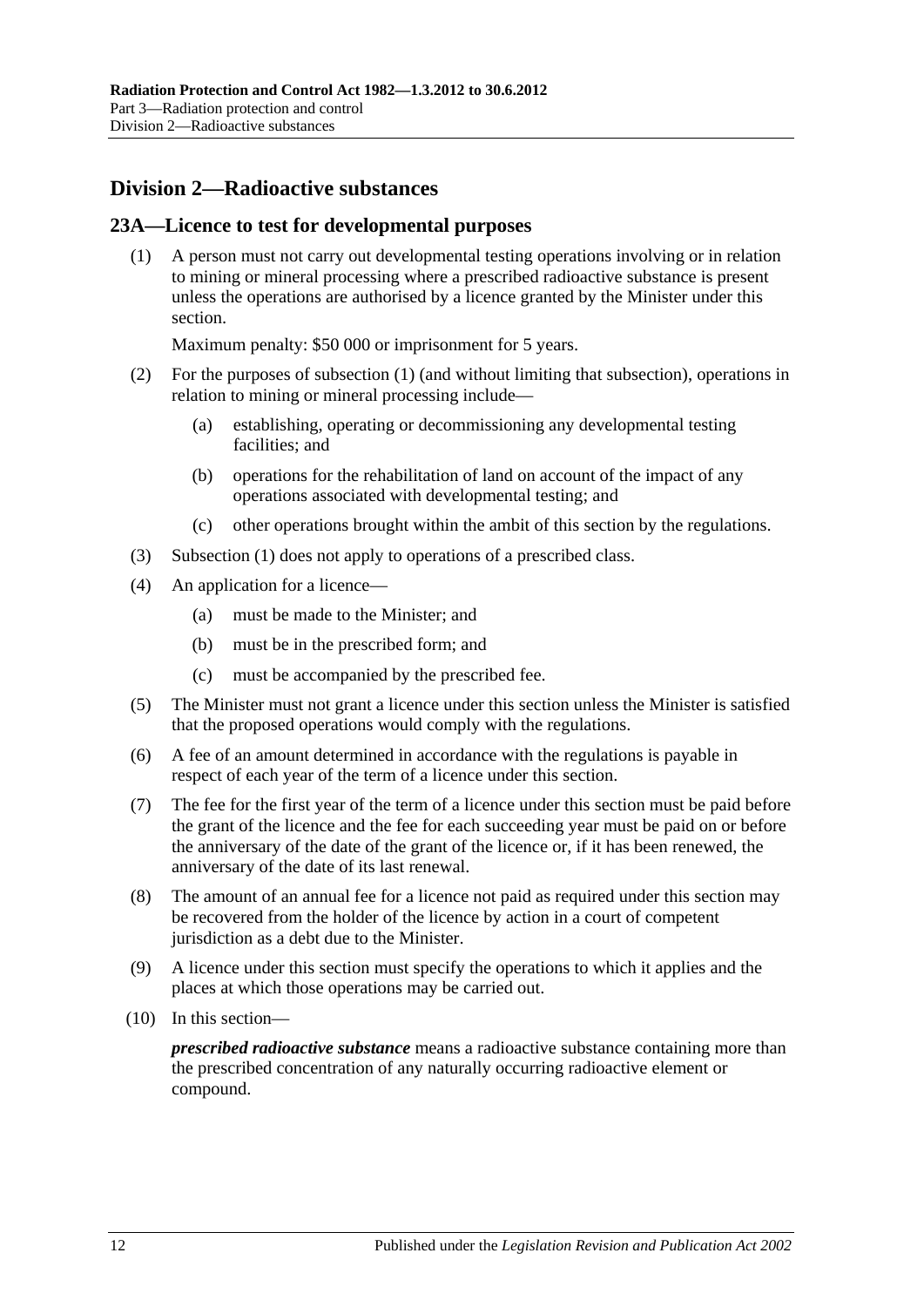### <span id="page-12-1"></span><span id="page-12-0"></span>**24—Licence to carry out mining or mineral processing**

(1) A person must not carry out operations for or in relation to mining or mineral processing where a prescribed radioactive substance is present or will be produced unless the operations are authorised by a licence granted by the Minister under this section.

Maximum penalty: \$50 000 or imprisonment for 5 years

- (1a) For the purposes of [subsection](#page-12-1) (1) (and without limiting that subsection), operations in relation to mining or mineral processing include—
	- (a) establishing, operating or decommissioning any facilities associated with mining or mineral processing; and
	- (b) operations for the rehabilitation of land on account of the impact of any operations associated with mining or mineral processing; and
	- (c) other operations brought within the ambit of this section by the regulations.
- (2) [Subsection](#page-12-1) (1) does not apply to operations of a prescribed class.
- (3) An application for a licence—
	- (a) must be made to the Minister; and
	- (b) must be in the prescribed form; and
	- (c) must be accompanied by the prescribed fee.
- <span id="page-12-2"></span>(4) The Minister must not grant a licence under this section unless satisfied that the proposed operations would comply with the regulations.
- (4a) A fee of an amount determined in accordance with the regulations is payable in respect of each year of the term of a licence under this section.
- (4b) The fee for the first year of the term of a licence under this section must be paid before the grant of the licence and the fee for each succeeding year must be paid on or before the anniversary of the date of the grant of the licence or, if it has been renewed, the anniversary of the date of its last renewal.
- (4c) The amount of an annual fee for a licence not paid as required under this section may be recovered from the holder of the licence by action in a court of competent jurisdiction as a debt due to the Minister.
- (5) A licence under this section must specify the operations to which it applies and the places at which those operations may be carried out.
- (6) In this section—

*prescribed radioactive substance* means a radioactive substance containing more than the prescribed concentration of any naturally occurring radioactive element or compound.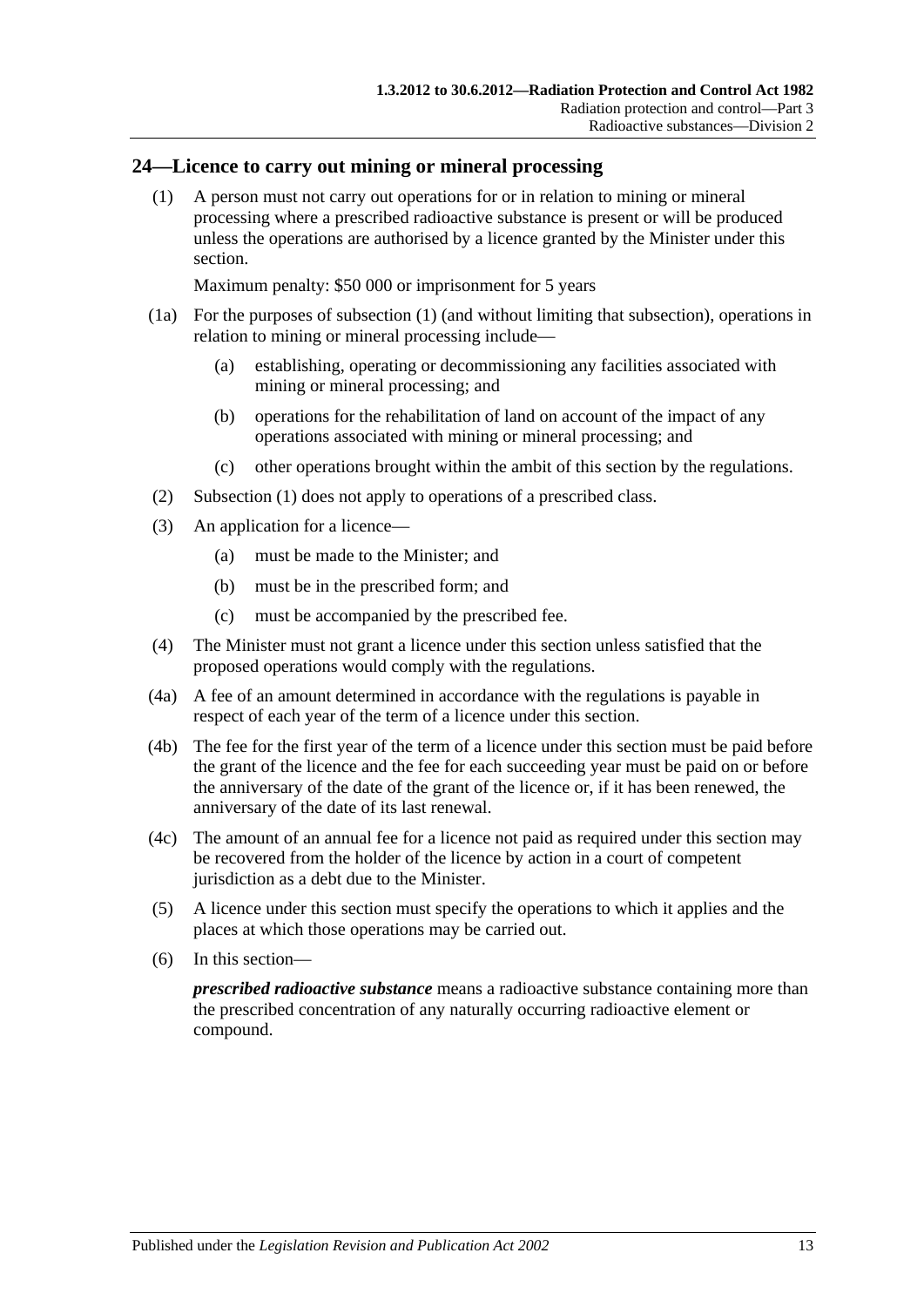### <span id="page-13-0"></span>**26—Limits of exposure to ionising radiation for mining or mineral processing operations not to be more stringent than limits fixed under certain codes etc**

Despite the other provisions of this Act, no limit of exposure to ionising radiation may be fixed by a regulation or condition made or imposed under this Act in relation to an operation for mining or mineral processing that is more stringent than the most stringent of all the limits, or less stringent than the least stringent of all the limits, for the time being fixed in relation to such operations in the codes, standards and recommendations applied, approved or published under the *Australian Radiation Protection and Nuclear Safety Act 1998* of the Commonwealth or any other Act or law of the Commonwealth or by the National Health and Medical Research Council, the International Commission on Radiological Protection or the International Atomic Energy Agency.

### <span id="page-13-1"></span>**27—Operations for enrichment or conversion of uranium not to be carried on until proper controls imposed**

- (1) A person must not carry on an operation for the conversion or enrichment of uranium. Maximum penalty: \$50 000 or imprisonment for 5 years, or both.
- <span id="page-13-3"></span>(3) This section will expire on a date to be fixed by proclamation.
- (4) A proclamation must not be made for the purposes of [subsection](#page-13-3) (3) unless the Governor is satisfied that proper provision has been made for the control of operations for the conversion or enrichment of uranium.

### <span id="page-13-4"></span><span id="page-13-2"></span>**28—Licence to use or handle radioactive substances**

(1) A natural person must not use or handle a radioactive substance unless that use or handling is authorised by a licence or temporary licence granted by the Minister under this section.

Maximum penalty: \$10 000.

- (2) [Subsection](#page-13-4) (1) does not apply to a person or substance of a prescribed class.
- (3) An application for a licence or a temporary licence—
	- (a) must be made to the Minister; and
	- (b) must be in the prescribed form; and
	- (c) must be accompanied by the prescribed fee.
- (4) The Minister must not grant a licence or temporary licence under this section unless the Minister is satisfied—
	- (a) that the applicant is a fit and proper person to hold a licence under this section; and
	- (b) that the applicant has appropriate knowledge of the principles and practices of radiation protection to carry on the activities proposed to be carried on by the applicant in pursuance of the licence.
- (5) If the Minister grants a temporary licence under this section—
	- (a) the licence will, subject to this Act, have effect for such period, not exceeding three months, as may be specified in the licence; and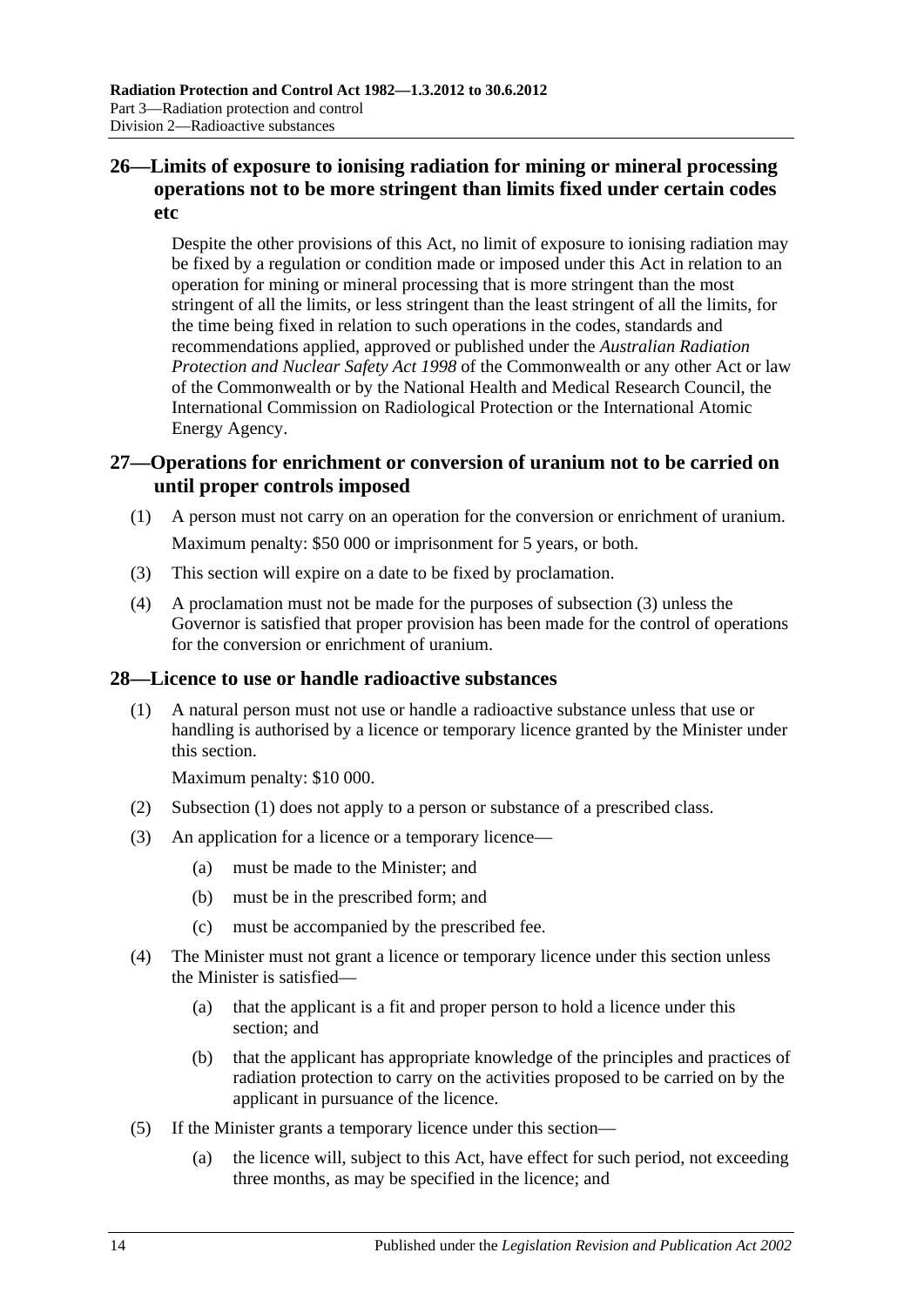(b) the Minister must ensure that the Committee is advised of the granting of the licence at the next meeting of the Committee held after the granting of the licence.

### <span id="page-14-0"></span>**29—Registration of premises in which unsealed radioactive substances are handled or kept**

- <span id="page-14-2"></span>(1) Any premises in which an unsealed radioactive substance is kept or handled must be registered under this section in the name of the occupier of the premises.
- (2) If premises required to be registered under this section in the name of the occupier are not so registered, the occupier is guilty of an offence. Maximum penalty: \$10 000.
- (3) [Subsection](#page-14-2) (1) does not apply to premises or a substance of a prescribed class.
- (4) The Minister may register premises for the purposes of this section.
- (4a) An application for registration—
	- (a) must be made to the Minister; and
	- (b) must be in the prescribed form; and
	- (c) must be accompanied by the prescribed fee.
- (5) The Minister must not register premises under this section unless the Minister is satisfied that the premises comply with the regulations.

### <span id="page-14-1"></span>**29A—Facilities licence**

- (1) This section applies to facilities of a prescribed class where a radiation source is produced, processed, used, handled, stored, disposed of or otherwise managed (to be called "radiation facilities" for the purposes of this section).
- <span id="page-14-3"></span>(2) A person must not prepare a site for, or construct, establish, control, operate, manage, decommission, dispose of or abandon, a radiation facility unless authorised to do so by a licence granted by the Minister under this section.

Maximum penalty: \$100 000.

- (3) [Subsection](#page-14-3) (2) does not apply to a person of a prescribed class.
- (4) An application for a licence—
	- (a) must be made to the Minister; and
	- (b) must be in the prescribed form; and
	- (c) must be accompanied by the prescribed fee.
- (5) The Minister must not grant a licence under this section unless the Minister is satisfied—
	- (a) that the applicant is a fit and proper person to hold a licence under this section; and
	- (b) that the applicant has appropriate knowledge of the principles and practices of radiation protection to undertake the role or to carry out the activities to which the licence is related; and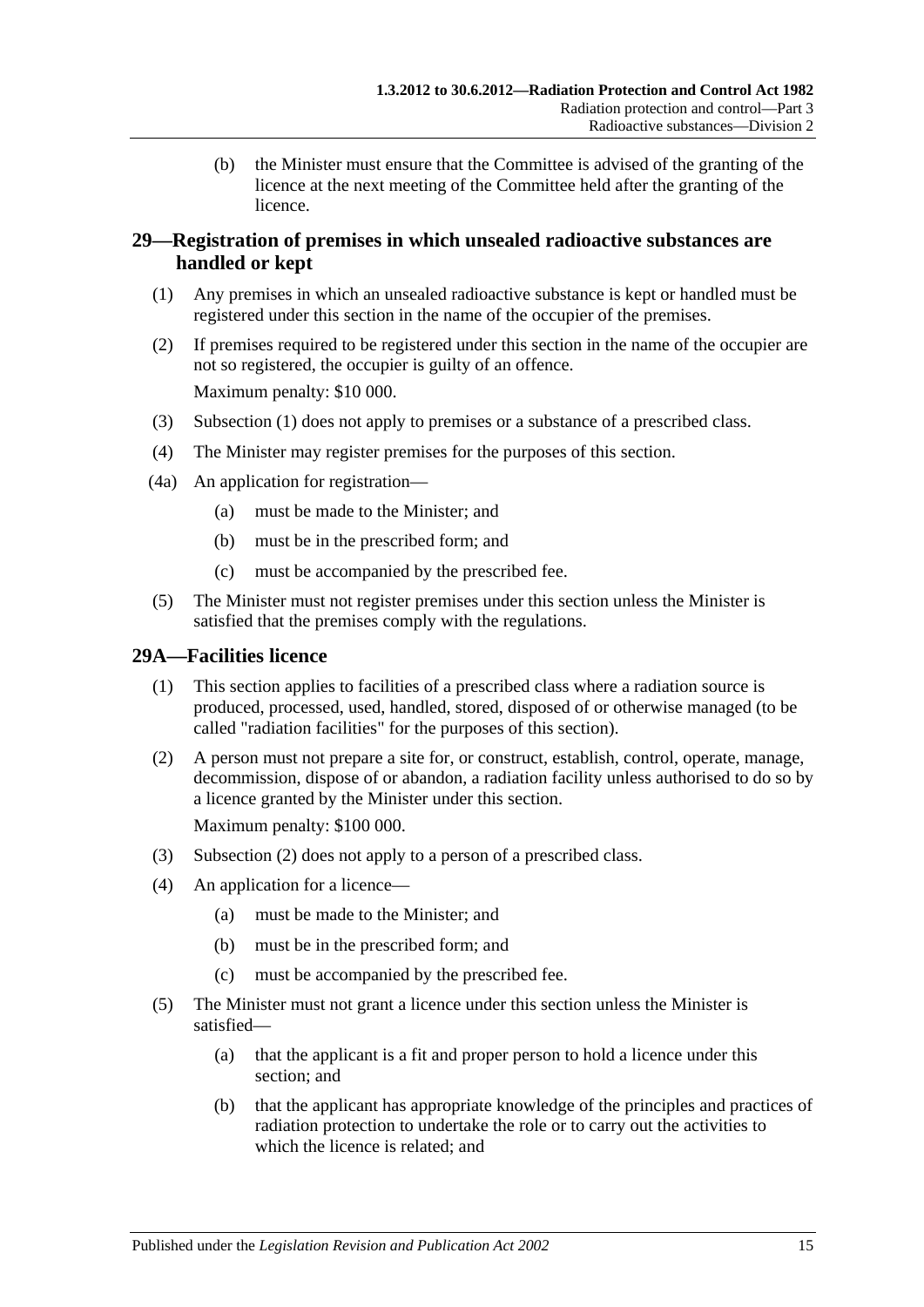- (c) that the facility and any relevant operations comply, or will comply, with the regulations.
- (6) A fee of an amount determined in accordance with the regulations is payable in respect of each year of the term of a licence under this section.
- (7) The fee for the first year of the term of a licence under this section must be paid before the grant of the licence and the fee for each succeeding year must be paid on or before the anniversary of the date of the grant of the licence or, if it has been renewed, the anniversary of the date of its last renewal.
- (8) The amount of an annual fee for a licence not paid as required under this section may be recovered from the holder of the licence by action in a court of competent jurisdiction as a debt due to the Minister.
- (9) A licence under this section must specify the facility and operations to which it applies.

### <span id="page-15-3"></span><span id="page-15-0"></span>**30—Registration of sealed radioactive source**

- (1) A sealed radioactive source must be registered under this section in the name of the owner of the source.
- (2) If a sealed radioactive source required to be registered under this section in the name of the owner is not so registered, the owner is guilty of an offence. Maximum penalty: \$10 000.
- (3) [Subsection](#page-15-3) (1) does not apply to a sealed radioactive source of a prescribed class.
- (4) The Minister may register sealed radioactive sources for the purposes of this section.
- (4a) An application for registration—
	- (a) must be made to the Minister; and
	- (b) must be in the prescribed form; and
	- (c) must be accompanied by the prescribed fee.
- (5) The Minister must not register a sealed radioactive source under this section unless the Minister is satisfied that the source has been constructed, contained, shielded and installed in accordance with the regulations.
- (6) If the Minister refuses to register a sealed radioactive source under this section, the Minister may, by notice in writing, forfeit the source to the Crown, in which case, the source may be seized by an authorised officer and disposed of in such manner as the Minister directs.

### <span id="page-15-1"></span>**Division 3—Radiation apparatus**

### <span id="page-15-2"></span>**31—Licences to operate radiation apparatus**

- <span id="page-15-4"></span>(1) A natural person must not operate—
	- (a) ionising radiation apparatus; or
	- (b) non-ionising radiation apparatus of a prescribed class,

unless the person holds a licence or temporary licence under this section. Maximum penalty: \$10 000.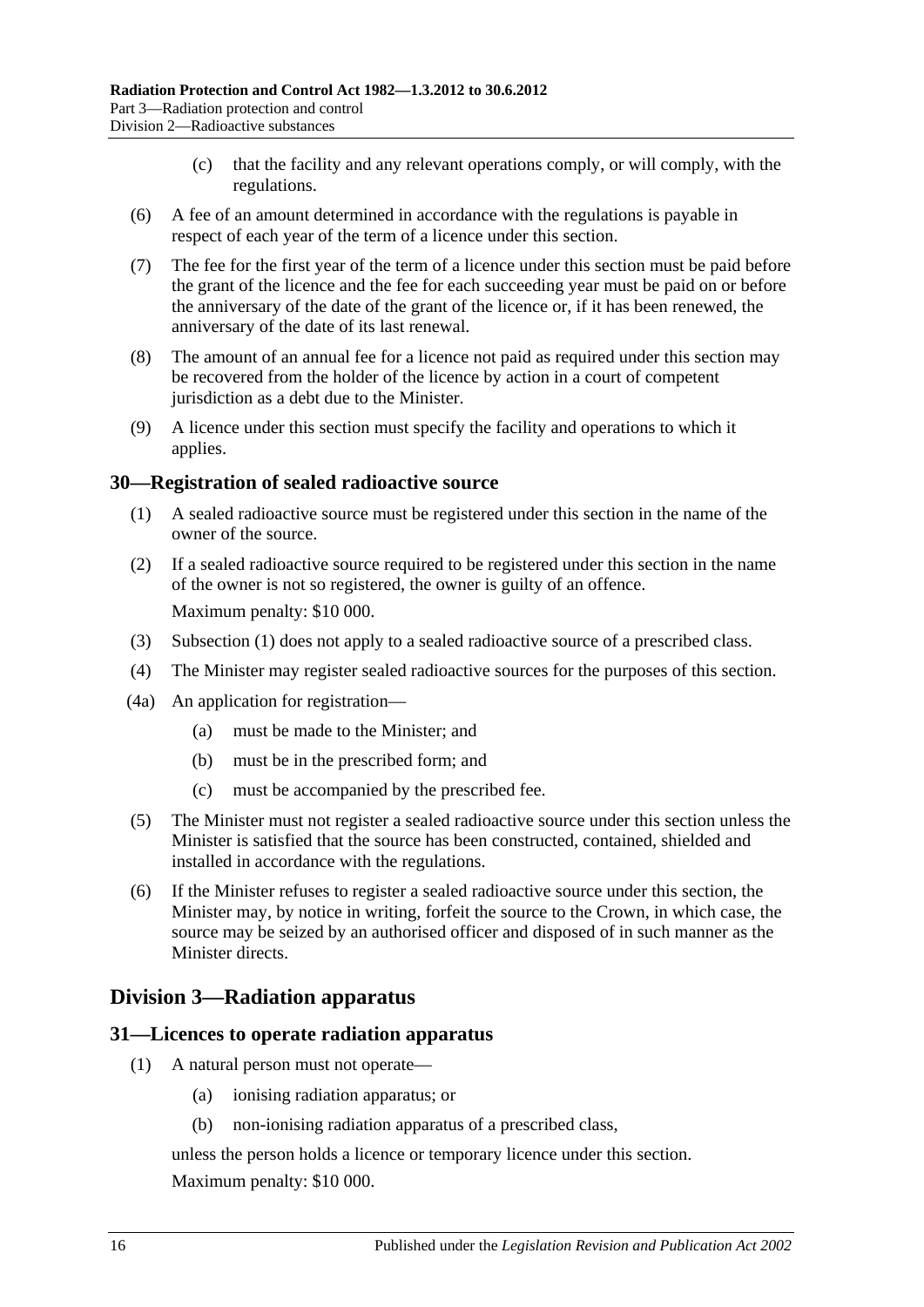- (2) [Subsection](#page-15-4) (1)(a) does not apply to a person or apparatus of a prescribed class.
- (3) The Minister may grant a licence or temporary licence under this section.
- (3a) An application for a licence—
	- (a) must be made to the Minister; and
	- (b) must be in the prescribed form; and
	- (c) must be accompanied by the prescribed fee.
- (4) The Minister must not grant a licence or temporary licence under this section unless the Minister is satisfied—
	- (a) that the applicant is a fit and proper person to hold a licence under this section; and
	- $(b)$  that—
		- (i) the applicant has the qualifications prescribed in relation to the operations proposed to be carried on by the applicant in pursuance of the licence; or
		- (ii) that the applicant has appropriate knowledge of the principles and practices of radiation protection to carry on such operations.
- (5) If the Minister grants a temporary licence under this section—
	- (a) the licence will, subject to this Act, have effect for such period, not exceeding three months, as may be specified in the licence; and
	- (b) the Minister must ensure that the Committee is advised of the granting of the licence at the next meeting of the Committee held after the granting of the licence.

### <span id="page-16-0"></span>**32—Registration of radiation apparatus**

- <span id="page-16-1"></span>(1) Any—
	- (a) ionising radiation apparatus; or
	- (b) non-ionising radiation apparatus of a prescribed class,

must be registered under this section in the name of the owner of the apparatus.

(2) If ionising radiation apparatus or non-ionising radiation apparatus required to be registered under this section in the name of the owner is not so registered, the owner is guilty of an offence.

Maximum penalty: \$10 000.

- (3) [Subsection](#page-16-1) (1)(a) does not apply to an apparatus of a prescribed class.
- (4) The Minister may register any apparatus under this section.
- (4a) An application for registration—
	- (a) must be made to the Minister; and
	- (b) must be in the prescribed form; and
	- (c) must be accompanied by the prescribed fee.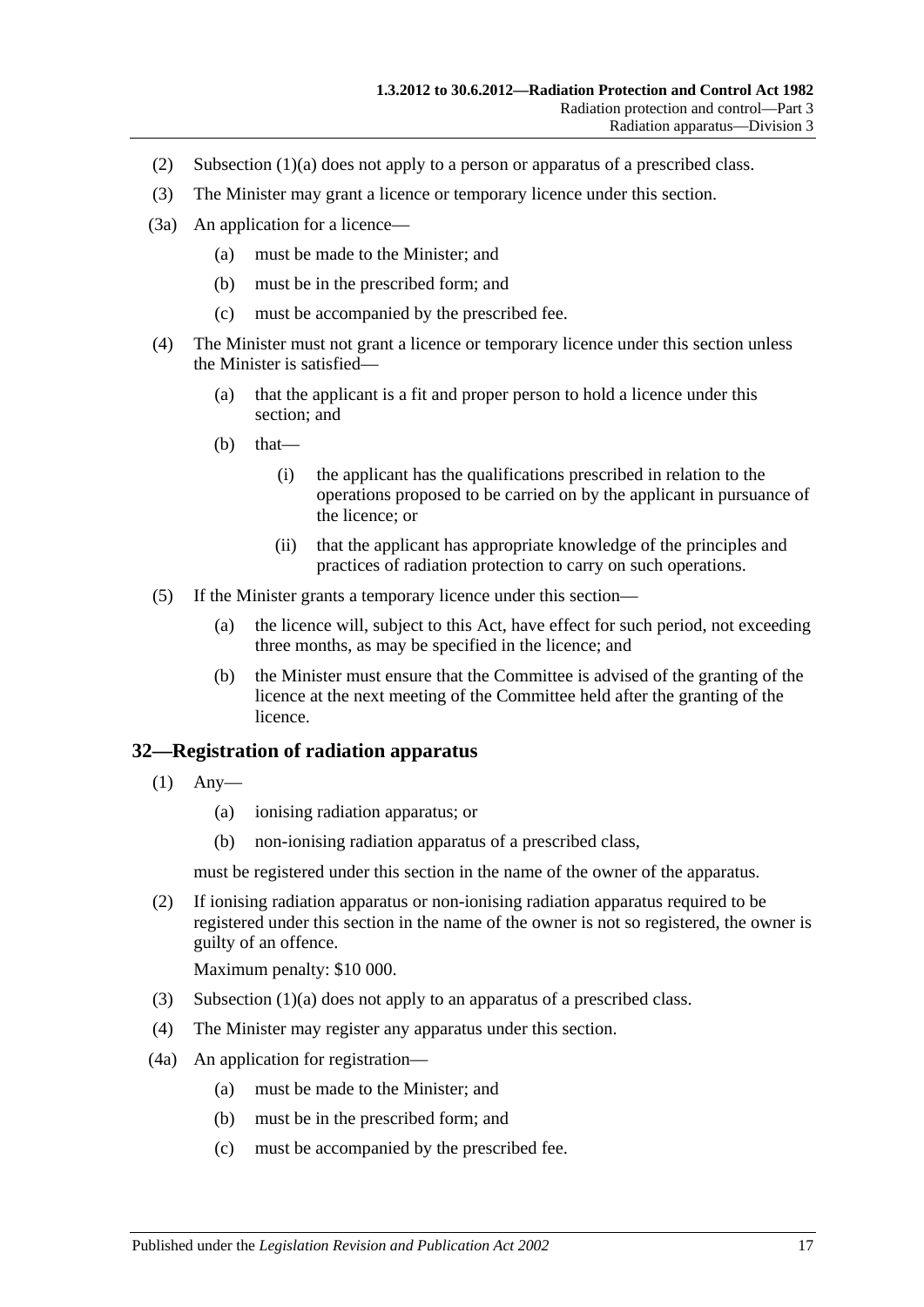- (5) The Minister must not register any radiation apparatus under this section unless the Minister is satisfied that the apparatus has been constructed, shielded and installed in accordance with the regulations.
- (6) If the Minister refuses to register an ionising radiation apparatus or non-ionising radiation apparatus under this section, the Minister may, by notice in writing, forfeit the apparatus to the Crown, in which case, the apparatus may be seized by an authorised officer and disposed of in such manner as the Minister directs.

### <span id="page-17-0"></span>**33—Offence for registered owner to cause, suffer or permit unlicensed person to operate radiation apparatus**

If the registered owner of radiation apparatus causes, suffers or permits the apparatus to be operated by a person who is required to hold but does not hold a licence under [section](#page-15-2) 31 to operate the apparatus, the registered owner is guilty of an offence. Maximum penalty: \$10 000.

### <span id="page-17-1"></span>*Division 3A—Licence to possess a radiation source*

### <span id="page-17-3"></span><span id="page-17-2"></span>*33A—Licence to possess a radiation source*

- *(1) A person must not be in possession of a radiation source unless authorised by a licence granted by the Minister under this section. Maximum penalty: \$100 000.*
- *(2) [Subsection](#page-17-3) (1) does not apply—*
	- *(a) in prescribed circumstances; or*
	- *(b) to or in relation to any person or thing of a prescribed class.*
- *(3) An application for a licence—*
	- *(a) must be made to the Minister; and*
	- *(b) must be in the prescribed form; and*
	- *(c) must be accompanied by the prescribed fee.*
- *(4) The Minister must not grant a licence under this section unless the Minister is satisfied—*
	- *(a) that the applicant is a fit and proper person to hold a licence under this section; and*
	- *(b) that the applicant has appropriate knowledge of the principles and practices of radiation protection to have possession of the radiation source in the circumstances to which the licence is to relate; and*
	- *(c) that any requirement prescribed by the regulations is complied with or satisfied.*
- *(5) A fee of an amount determined in accordance with the regulations is payable in respect of each year of the term of a licence under this section.*
- *(6) The fee for the first year of the term of a licence under this section must be paid before the grant of the licence and the fee for each succeeding year must be paid on or before the anniversary of the date of the grant of the licence or, if it has been renewed, the anniversary of the date of its last renewal.*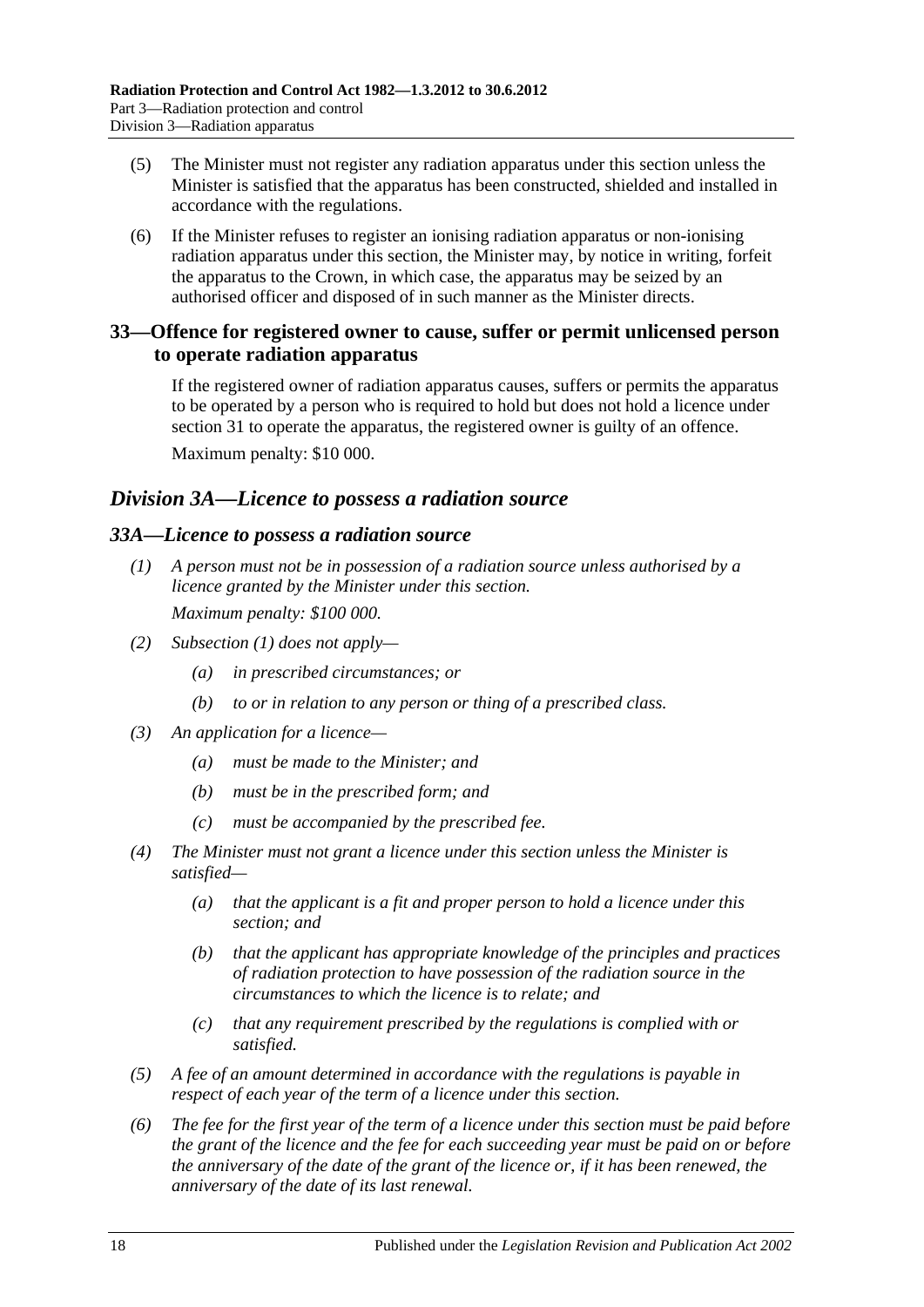*(7) The amount of an annual fee for a licence not paid as required under this section may be recovered from the holder of the licence by action in a court of competent jurisdiction as a debt due to the Minister.*

*Note—*

*Division 3A had not come into operation at the date of the publication of this version.*

### <span id="page-18-0"></span>**Division 3B—Accreditation of third party service providers**

### <span id="page-18-1"></span>**33B—Accreditation process**

- (1) An application for accreditation for the purposes of this Division—
	- (a) must be made to the Minister; and
	- (b) must be in the prescribed form; and
	- (c) must be accompanied by the prescribed fee.
- (2) The Minister must not grant an accreditation unless the Minister is satisfied—
	- (a) that the applicant is a fit and proper person to hold an accreditation under this Division; and
	- (b) that the applicant has appropriate skills, qualifications, knowledge or experience to properly carry out the activities authorised by the accreditation; and
	- (c) that the applicant satisfies any other requirements for accreditation prescribed by the regulations.
- (3) The Minister may establish various classes of accreditation for the purposes of this Act.
- (4) In addition, an accreditation may, according to its terms, be limited as to the matters to be covered by the accreditation.

### <span id="page-18-2"></span>**33C—Authority conferred by accreditation**

Accreditation authorises the person named in the accreditation—

- (a) to conduct tests on radiation sources;
- (b) to undertake activities to assess compliance with this Act or any requirements prescribed by the regulations;
- (c) to issue certificates of compliance or certificates of competency in relation to matters regulated under this Act;
- (d) to conduct courses of training leading to qualifications to hold a licence or registration under this Act;
- (e) to carry out other activities determined or approved by the Minister,

subject to, and in accordance with, the terms and conditions of the accreditation.

### <span id="page-18-3"></span>**33D—Reliance on professional advice**

The Minister may, in the exercise of a function under this Act, rely on a certificate issued by a person who holds an accreditation under this Division.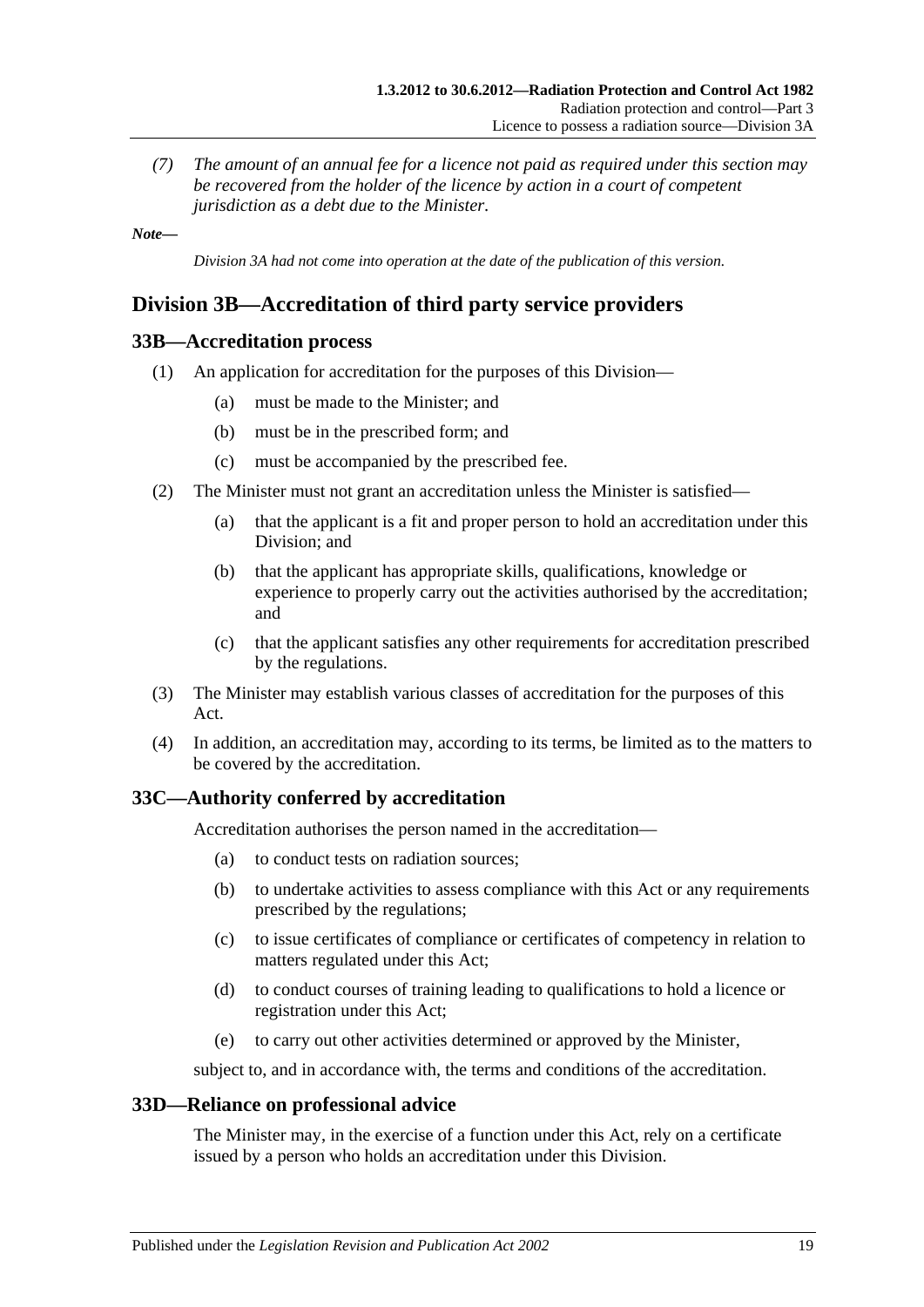### <span id="page-19-0"></span>**33E—Accreditation fees**

- (1) A fee of an amount determined in accordance with the regulations is payable in respect of each year of the term of an accreditation under this Division.
- (2) The fee for the first year of the term of an accreditation under this Division must be paid before the grant of the accreditation and the fee for each succeeding year must be paid on or before the anniversary of the date of the grant of the accreditation or, if it has been renewed, the anniversary of the date of its last renewal.
- (3) The amount of an annual fee for an accreditation not paid as required under this section may be recovered from the holder of the accreditation by action in a court of competent jurisdiction as a debt due to the Minister.

### <span id="page-19-1"></span>**33F—Offences**

- (1) A person who is not an accredited person under this Division must not hold himself or herself out as, or pretend to be, the holder of an accreditation under this Division. Maximum penalty: \$10 000.
- (2) A person must not alter or permit to be altered any information or statement in a certificate issued by an accredited person for the purposes of this Act unless—
	- (a) the alteration is authorised in writing by the accredited person who issued the certificate; or
	- (b) the alteration is made in prescribed circumstances.

Maximum penalty: \$20 000.

(3) A person must not, in issuing a certificate of compliance or a certificate of competency for the purposes of this Act, make or cause to be made a statement that is false or misleading in a material particular.

Maximum penalty: \$20 000.

### <span id="page-19-2"></span>**Division 4—General provisions with respect to accreditations and authorities**

### <span id="page-19-3"></span>**34—Minister may require information to determine applications**

The Minister may, before determining an application for an accreditation or authority—

- (a) require the applicant to furnish such further information as the Minister may require to determine the application; and
- (b) require the applicant to verify by statutory declaration any information contained in, or furnished for the purposes of, the application.

### <span id="page-19-4"></span>**35—Minister required to refer certain matters to Committee**

The Minister must, before determining an application for a licence (not being a temporary licence), refer the application to the Committee for its advice and give due consideration to the advice of the Committee.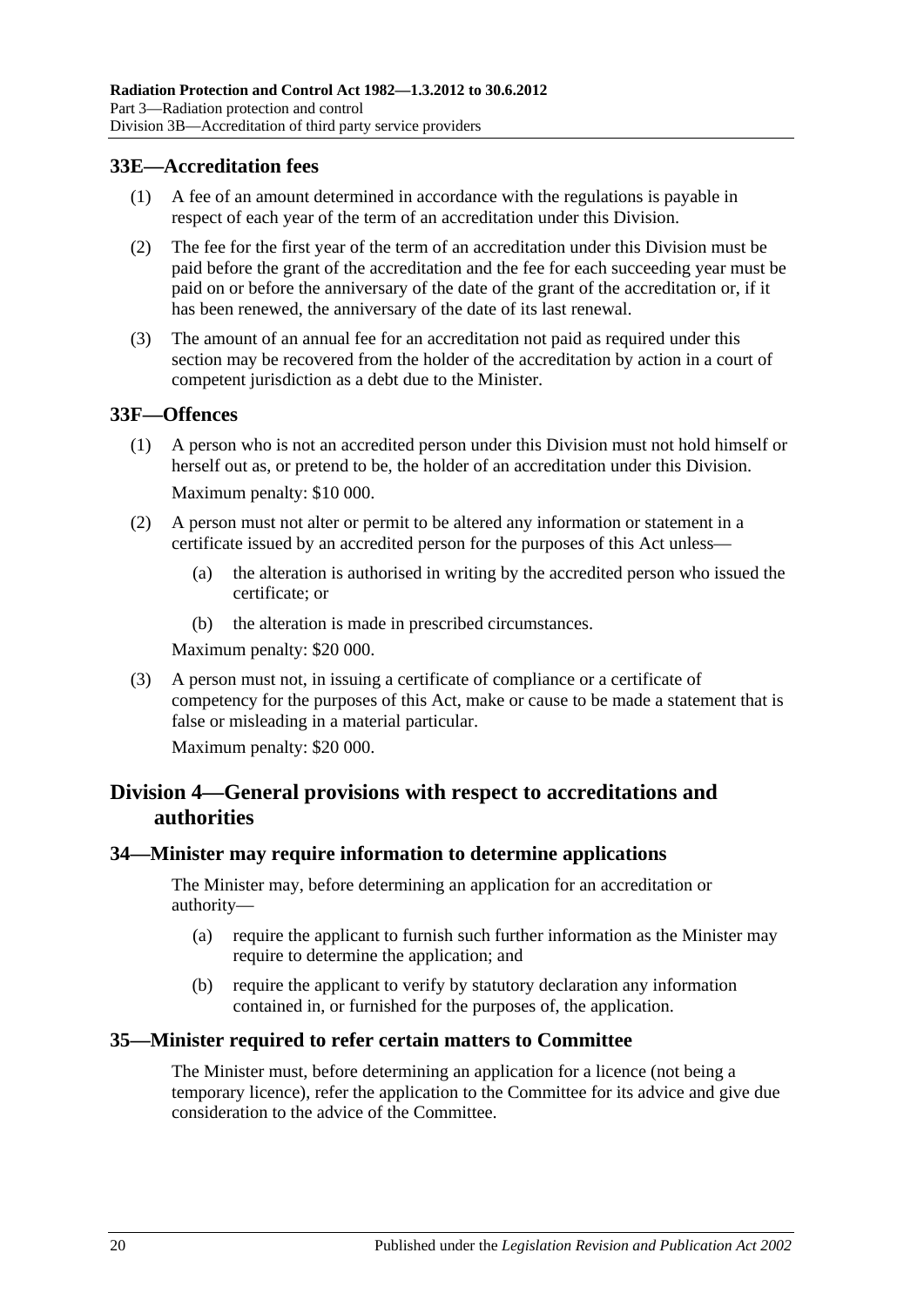### <span id="page-20-0"></span>**36—Conditions of accreditations and authorities**

- (1) Subject to this section, an accreditation or authority is subject to—
	- (a) such conditions as are included in the licence or the certificate of accreditation or registration at the time of grant; and
	- (b) such conditions as are attached to the accreditation or authority under this section.
- <span id="page-20-3"></span><span id="page-20-2"></span>(2) The Minister may, by notice in writing to the holder of an accreditation or authority—
	- (a) attach a condition to the accreditation or authority; or
	- (b) vary or revoke a condition of the accreditation or authority.
- <span id="page-20-4"></span>(3) A decision of the Minister to attach a condition to, or to vary a condition of, an accreditation or authority takes effect at the expiration of one month from the date on which notice is given under [subsection](#page-20-2) (2), but if an application for review of the decision is made the Supreme Court may suspend the operation of the decision until the application is determined.
- (4) The holder of an accreditation or authority must not contravene, or fail to comply with, a condition of the accreditation or authority.

Maximum penalty: \$50 000 or imprisonment for 5 years, or both.

### <span id="page-20-1"></span>**37—Term of accreditations and authorities and their renewal**

- (1) An accreditation or authority will, subject to this Act, remain in force for such term as the Minister may specify—
	- (a) in the case of an accreditation or registration—in the certificate of accreditation or registration; or
	- (b) in the case of a licence—in the licence.
- (2) The Minister must, subject to this Act, on application made in the prescribed manner and form and payment of the prescribed fee, renew an accreditation or authority.
- (3) An accreditation or authority renewed under this section will, subject to this Act, remain in force for such term (being not less than 12 months) as the Minister may specify—
	- (a) in the case of an accreditation or registration—in the certificate of accreditation or registration; or
	- (b) in the case of a licence—in the licence.
- (4) In this section—

*licence* does not include a temporary licence;

*prescribed fee* means—

- (a) in relation to a licence under [section](#page-11-1) 23A, [24,](#page-12-0) [29A](#page-14-1) or [33A—](#page-17-2)the annual fee payable under that section in respect of the year of the term of the licence commencing on the date of its renewal; or
- (b) in any other case—the fee prescribed for renewal of the accreditation or authority.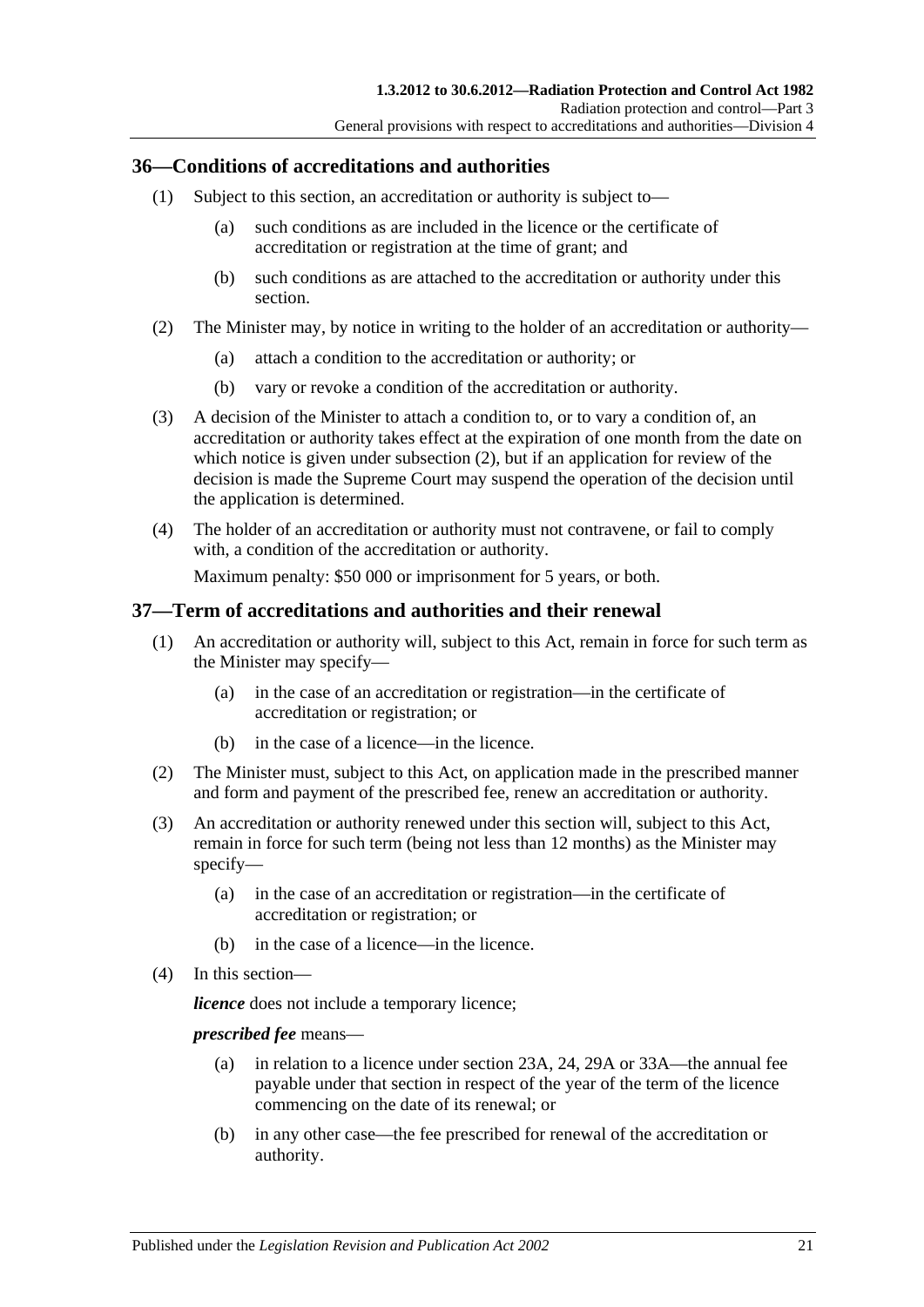### <span id="page-21-2"></span><span id="page-21-0"></span>**38—Register**

- (1) The Minister must keep a register of accreditations and authorities granted under this Act in a form, and containing the information, required by the regulations.
- (2) The register referred to in [subsection](#page-21-2) (1) must be made available for public inspection.

### <span id="page-21-1"></span>**40—Surrender, suspension and cancellation of accreditations and authorities**

- (1) The holder of a licence or certificate of accreditation or registration may surrender the licence or certificate.
- (2) The Minister may suspend or cancel an accreditation or authority if the Minister is satisfied—
	- (a) that the grant of the accreditation or authority was obtained improperly; or
	- (b) that the holder of the licence or certificate of accreditation or registration has contravened, or failed to comply with, a condition of the accreditation or authority; or
	- (c) that the holder of the licence or certificate of accreditation or registration has been convicted of an offence against this Act; or
	- (d) that, in the case of a licence, the holder of the licence has ceased to hold a qualification on the basis of which the Minister granted the licence; or
	- (e) that, in the case of an accreditation, the holder of the accreditation—
		- (i) has ceased to hold a qualification on the basis of which the Minister granted the accreditation; or
		- (ii) has not acted competently or appropriately in undertaking activities under the accreditation; or
	- (f) events have occurred or circumstances have changed such that the holder of the accreditation or authority would not be entitled to be granted that accreditation or authority if an application were now to be made.
- (2a) The Minister must specify in every order for cancellation the time at which the order will take effect.
- (2b) The Minister must specify in every order for suspension the time at which the suspension will take effect.
- (3) An accreditation or authority—
	- (a) surrendered under this section ceases, from the time of surrender, to be of any force or effect; or
	- (ab) cancelled under this section ceases, from the time at which the order for cancellation takes effect, to be of any force or effect; or
	- (b) suspended under this section is of no force or effect for the period of the suspension.
- (4) If an accreditation or authority has been suspended under this section, it may be renewed but remains subject to suspension until the expiration of the period of suspension.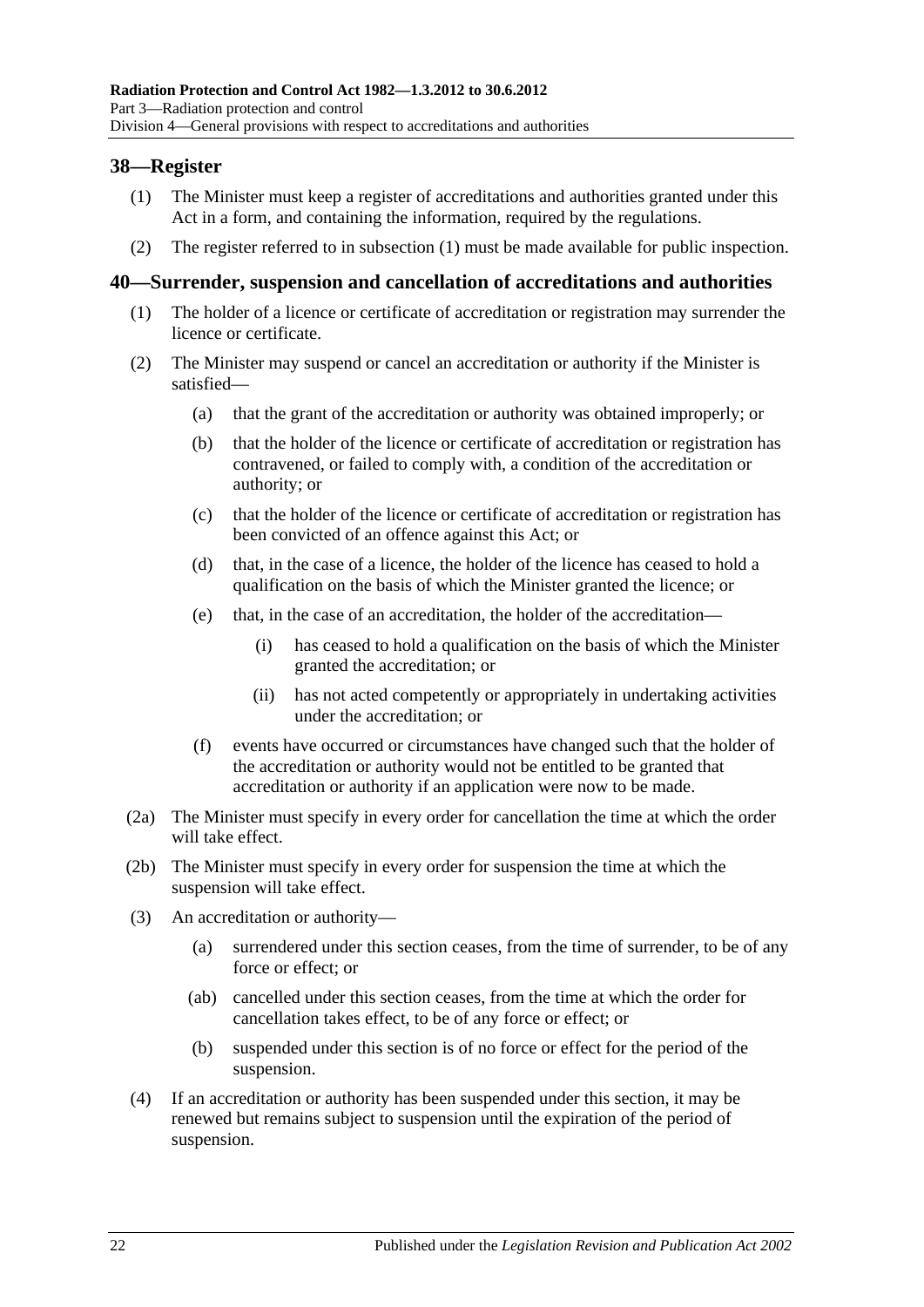- <span id="page-22-2"></span>(4a) If a licence or registration is suspended, the Minister may give such directions in relation to—
	- (a) the use or occupation of any premises and the use, handling or storage of the unsealed radioactive substance; or
	- (b) the operation, use or storage of the sealed radioactive source or radiation apparatus,

during the period of the suspension as the Minister considers appropriate.

- <span id="page-22-3"></span>(4b) If a licence or registration is cancelled, the Minister may—
	- (a) in relation to any relevant premises, give such directions as the Minister considers appropriate in relation to the use or occupation of the premises and the disposal of the unsealed radioactive substance; or
	- (b) in the case of a sealed radioactive source or radiation apparatus—
		- (i) give such directions as the Minister considers appropriate in relation to the disposal of the source or apparatus; or
		- (ii) by notice in writing forfeit the source or apparatus to the Crown.
- <span id="page-22-1"></span>(4c) If pursuant to [subsection](#page-22-1)  $(4b)(b)(ii)$  the Minister forfeits a sealed radioactive source or radiation apparatus, the source or apparatus may be seized by an authorised officer and disposed of as the Minister directs.
- (4d) The person in whose name any premises, sealed radioactive source or radiation apparatus was licensed or registered must not contravene, or fail to comply with, a direction given by the Minister pursuant to [subsection](#page-22-2) (4a) or [\(4b\).](#page-22-3)

Maximum penalty: \$10 000.

(5) If the Minister suspends or cancels an accreditation or authority under this section, the Minister must advise the Committee of that fact.

### <span id="page-22-4"></span><span id="page-22-0"></span>**41—Review of decisions relating to accreditations and authorities**

- (1) A person aggrieved by a decision of the Minister—
	- (a) to refuse to grant an accreditation or authority; or
	- (b) to attach a condition to an accreditation or authority; or
	- (c) to vary a condition of an accreditation or authority; or
	- (d) to suspend an accreditation or authority; or
	- (e) to cancel an accreditation or authority; or
	- (f) to give a direction in relation to the suspension or cancellation of an accreditation or authority,

may apply to the Supreme Court for a review of the decision.

(2) The application for review must be made within one month after the making of the decision to be reviewed, but the Supreme Court may, if it is satisfied that it is just and reasonable in the circumstances to do so, dispense with the requirement that the application be so made.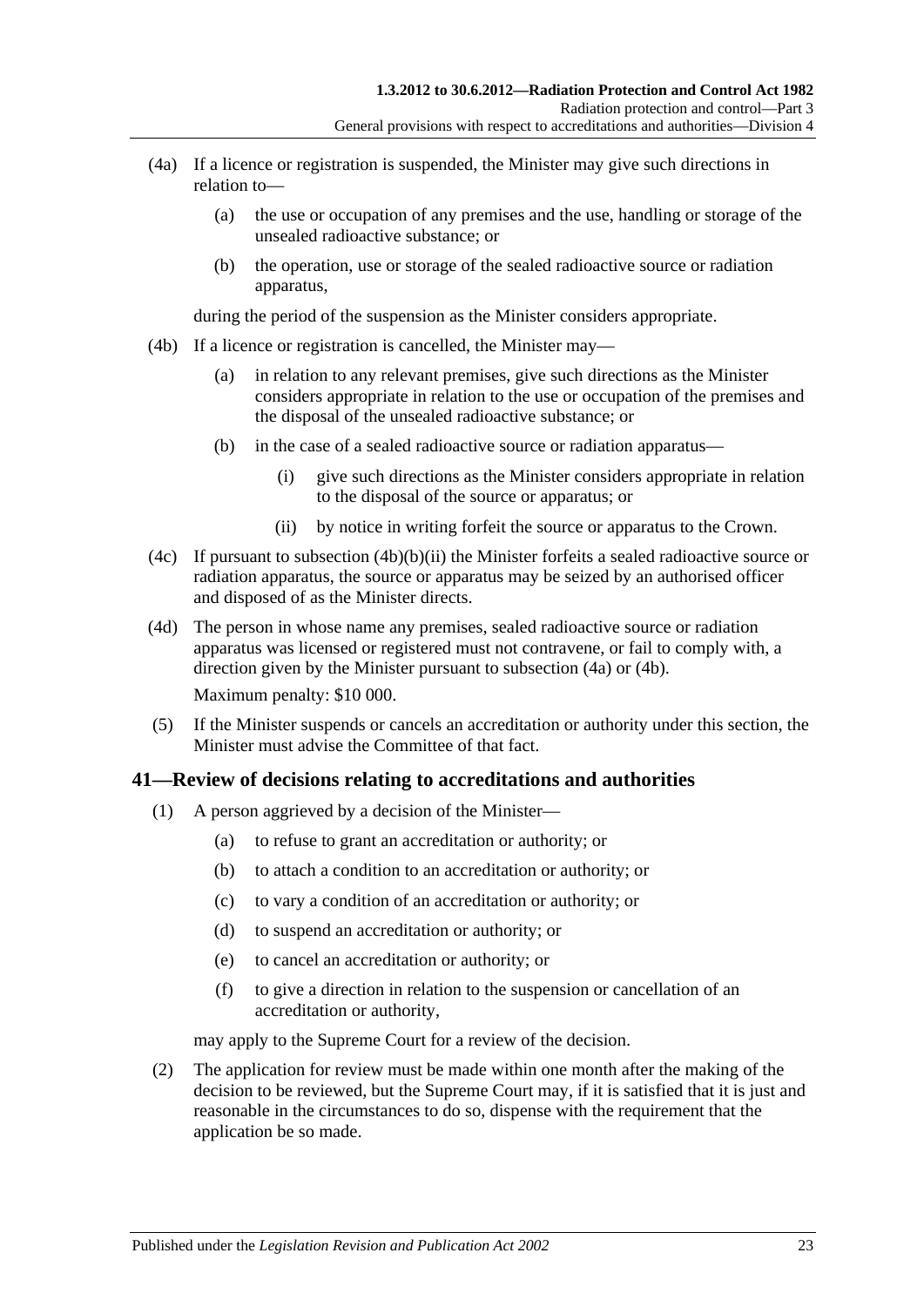- (3) A person making a decision referred to in [subsection](#page-22-4) (1) must, if so requested in writing by any person affected by the decision, give a written statement of the reasons for the decision.
- (4) If a written statement of the reasons for the decision is not given at the time of the making of the decision and the person affected by the decision within fourteen days requests in writing that he or she be given a written statement of the reasons, the time for making the application for review runs from the time of service upon the person of the written statement of those reasons.
- (5) The Supreme Court may, on the review, do one or more of the following, according to the nature of the case—
	- (a) confirm the decision subject to the review;
	- (b) substitute, or make in addition, a decision that should in the opinion of the Court have been made in the first instance;
	- (c) make further or other orders as to costs or other matters.

### <span id="page-23-0"></span>**Division 5—Dangerous situations**

### <span id="page-23-2"></span><span id="page-23-1"></span>**42—Powers to deal with dangerous situations**

- (1) If the Minister considers that a dangerous or potentially dangerous situation exists involving actual or threatened exposure of a person to excessive radiation or contamination of a person or place by radioactive substances—
	- (a) the person responsible for the danger or potential danger or a person affected by it may be directed to take, or refrain from taking, specified action; or
	- (b) the radiation apparatus or radioactive substances giving rise to the danger or potential danger or anything contaminated or affected thereby may be seized, removed, disposed of, treated or otherwise dealt with; or
	- (c) any other direction may be given, or action taken,

to avoid, remove or alleviate the danger or potential danger.

- (2) Directions may be given or action taken under [subsection](#page-23-2) (1) by the Minister or, with the prior approval of the Minister, by an authorised officer, police officer, or other person appointed for the purpose by the Minister.
- (3) An authorised officer may exercise the powers conferred by [subsection](#page-23-2) (1) without the prior approval of the Minister if the officer considers that the danger is imminent.
- (4) Directions under [subsection](#page-23-2) (1) may be given—
	- (a) by notice in the Gazette; or
	- (b) by instrument in writing served on the person to whom they are directed; or
	- (c) in the circumstances of imminent danger, orally.
- (5) If a person—
	- (a) hinders or obstructs a person exercising a power, or complying with a direction, under this section; or
	- (b) contravenes, or fails to comply with, a direction given under this section,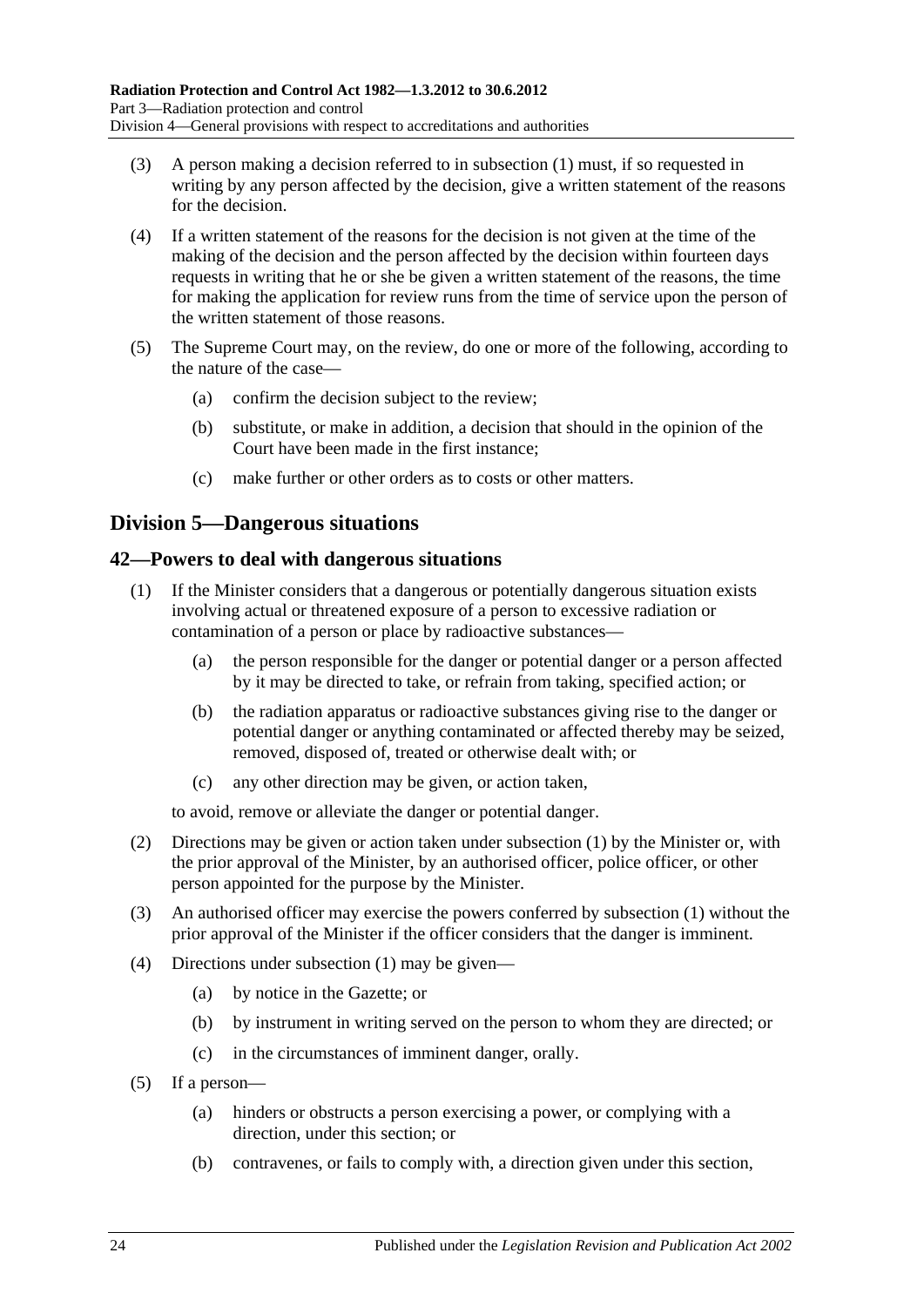that person is guilty of an offence.

Maximum penalty: \$50 000 or imprisonment for 5 years, or both.

- (6) Where—
	- (a) costs or expenses have been incurred by the Minister in taking action, or causing action to be taken, under this section; and
	- (b) the danger or potential danger in respect of which the action was taken resulted from an act done, or omission made, by a person in contravention of this Act,

the Minister may recover those costs or expenses from that person by order of the court made in proceedings for the recovery of a penalty in respect of the act or omission, or by separate action in a court of competent jurisdiction.

### <span id="page-24-0"></span>**Division 6—Regulations**

### <span id="page-24-2"></span><span id="page-24-1"></span>**43—Regulations**

- (1) The Governor may make regulations for the control of activities related to radioactive substances and radiation apparatus and for protection against the harmful effects of radiation.
- <span id="page-24-3"></span>(2) The activities referred to in [subsection](#page-24-2) (1) include (but are not limited to) the activities of or mining or processing, radioactive ore, or producing, manufacturing, supplying, keeping, conveying, using, disposing of or otherwise dealing with radioactive substances or radiation apparatus.
- <span id="page-24-4"></span>(3) Without limiting the generality of the foregoing, the regulations may—
	- (a) specify standards to be observed, practices and procedures to be followed and measures to be taken in relation to activities referred to in [subsection](#page-24-3) (2);
	- (b) recommend practices and procedures that may be followed, and measures that may be taken, to further the achievement of the standards referred to in [paragraph](#page-24-4) (a);
	- (c) regulate, restrict or prohibit any act or thing that is involved in or related to an activity referred to in [subsection](#page-24-3) (2);
	- (d) make provision for or in relation to the granting, issuing or giving of a licence, permit, authority or approval and the terms or conditions to which it is subject;
	- (e) make provision for or in relation to the giving of directions for the purposes of the regulations;
	- (f) make provision for or in relation to the protection of the health and safety, and the training, examination and certification, of persons who engage or seek to engage in activities referred to in [subsection](#page-24-3) (2);
	- (g) make provision for or in relation to the medical examination of persons exposed to radiation in the course of activities referred to in [subsection](#page-24-3) (2);
	- (h) make provision for or in relation to the keeping of records, furnishing of information, and notification of accidents or other matters or events by persons carrying on activities referred to in [subsection](#page-24-3) (2);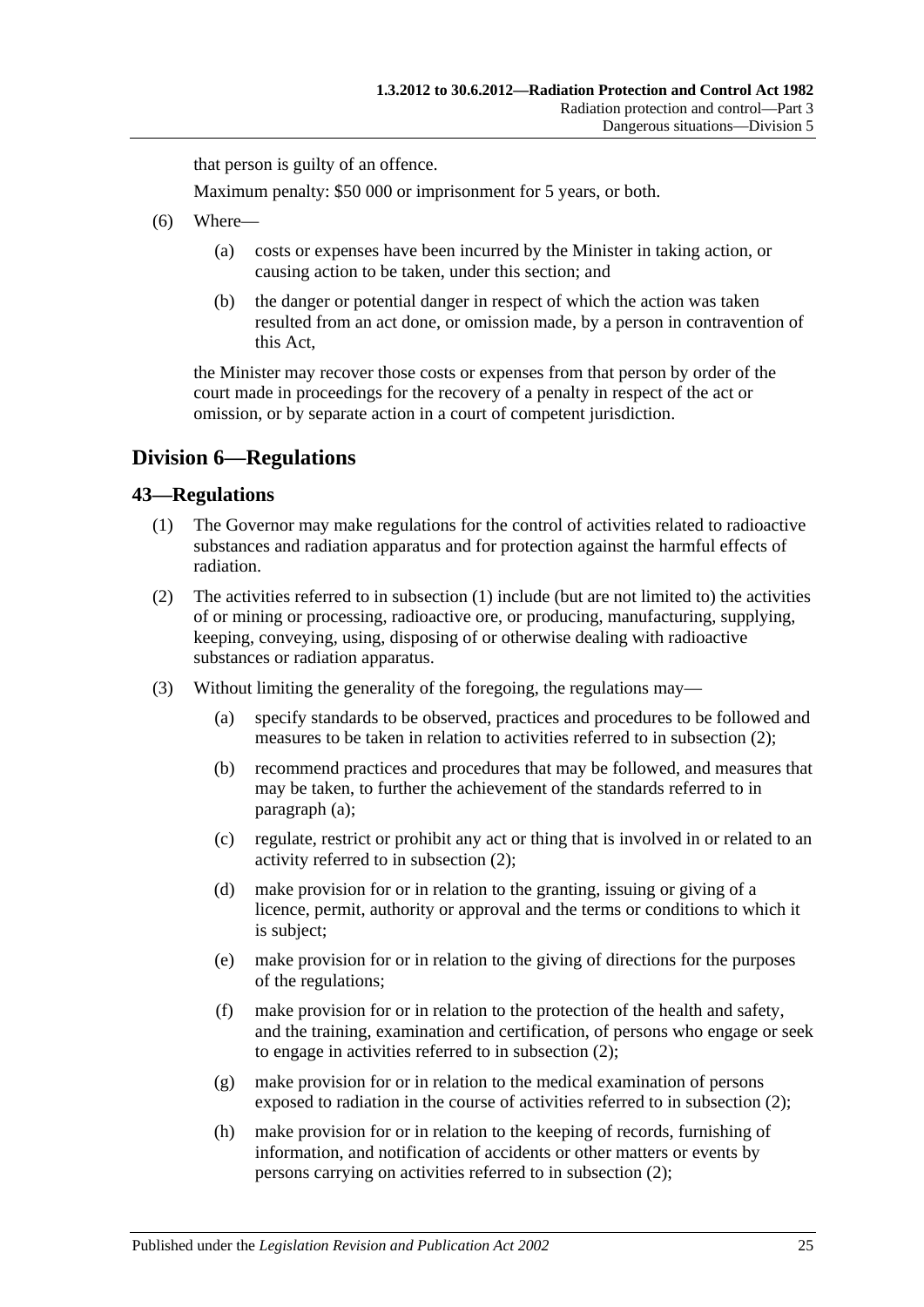- (i) make provision for the monitoring of levels of radiation exposure of persons engaged in activities referred to in [subsection](#page-24-3) (2) and the monitoring of the health of such persons during and after such employment;
- (j) provide that contravention of, or failure to comply with, a provision of the regulations constitutes a summary offence or a minor indictable offence and fix maximum penalties for such offences not exceeding—
	- (i) in the case of a minor indictable offence—\$50 000 or imprisonment for 5 years or both; or
	- (ii) in the case of a summary offence—\$10 000;
- (k) prescribe the manner and form in which applications are to be made for the purposes of this Act;
- (l) prescribe fees for accreditations or authorities or otherwise for the purposes of this Act, being fees which may vary according to prescribed factors;
- (m) authorise the release of information obtained in the administration of this Act to any prescribed body.
- (4) The regulations may—
	- (a) refer to or incorporate, wholly or partially and with or without modification, a specified code or standard as in force at a particular time or as in force from time to time; and
	- (b) be of general application or limited according to time, place or circumstances.
- (5) If a code or standard is referred to or incorporated in the regulations, evidence of the contents of the code or standard may be given in any legal proceedings by production of a document apparently certified by the Minister to be a true copy of the code or standard.

# <span id="page-25-0"></span>**Part 4—Miscellaneous**

### <span id="page-25-1"></span>**44—Exemptions by Minister**

- (1) Subject to the provisions of this section, the Minister may, by notice in the Gazette, exempt a person or class of persons from compliance with specified provisions of this Act.
- (2) An exemption granted under this section has effect for a period, and is subject to conditions, specified by the Minister in the notice.
- (3) The Minister must not grant an exemption from compliance with a provision of this Act unless the Minister is satisfied that, if the exemption were granted subject to appropriate conditions, the activity subject to the exemption would not endanger the health or safety of any person.
- (4) The Minister may, by notice in the Gazette, vary or revoke a condition of an exemption or impose a further condition.
- (5) The Minister may, after due inquiry and for good cause, by notice in the Gazette, revoke an exemption under this section.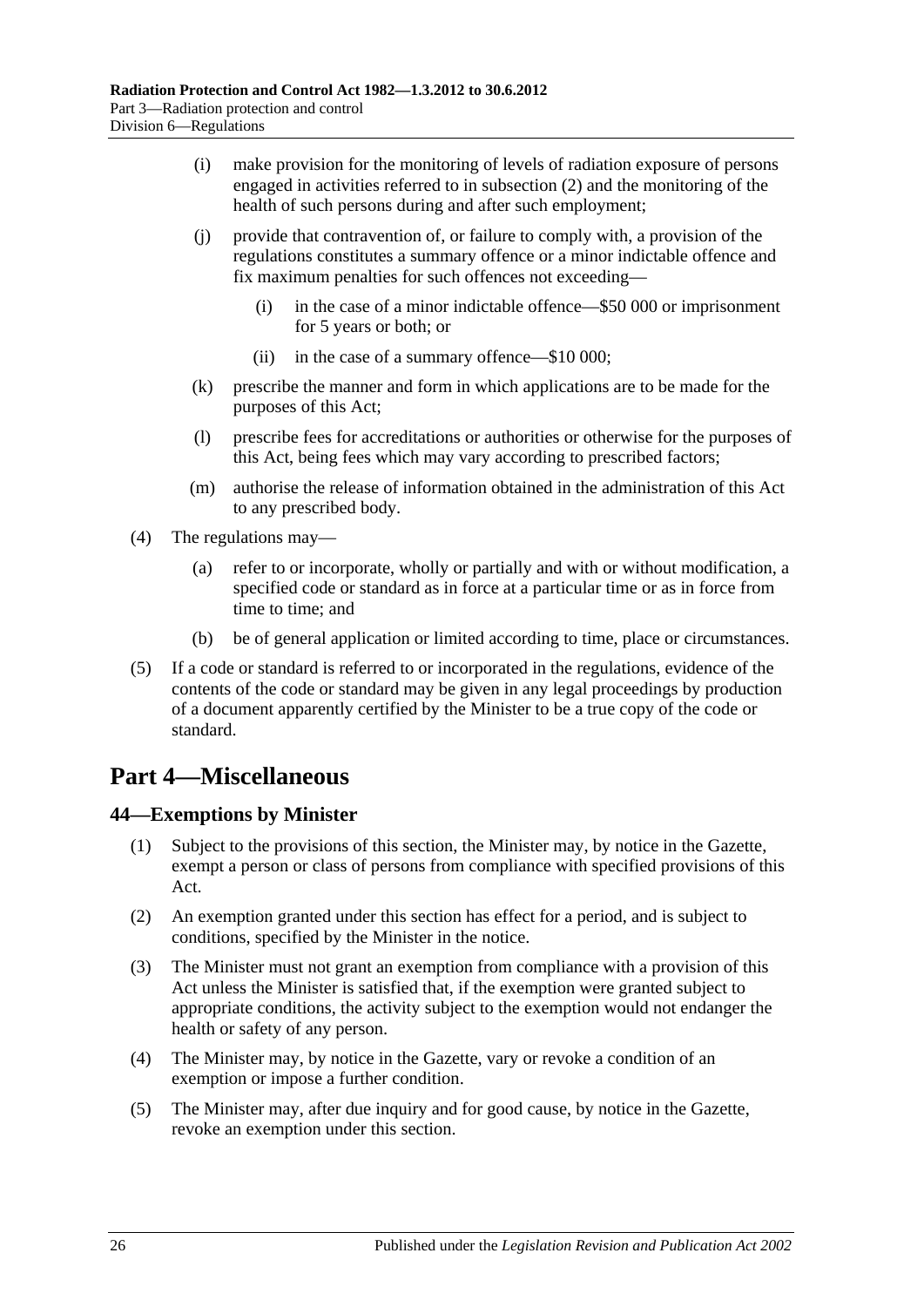(6) A person who has the benefit of an exemption under this section and who contravenes, or fails to comply with, a condition of the exemption is guilty of an offence.

Maximum penalty:

- (a) if contravention of the provision in relation to which an exemption was granted is a minor indictable offence—\$50 000 or imprisonment for 5 years, or both;
- (b) in any other case—\$10 000.

### <span id="page-26-0"></span>**45—False or misleading information**

A person must not, in furnishing information in or in connection with an application or otherwise in pursuance of this Act, make or cause to be made a statement that is false or misleading in a material particular.

Maximum penalty: \$10 000.

### <span id="page-26-3"></span><span id="page-26-1"></span>**47—Offences by body corporate**

- (1) If a body corporate is guilty of an offence against this Act, each person who is a director of the body corporate or a person concerned in the management of the body corporate is guilty of an offence and liable to the same penalty as is prescribed for the principal offence when committed by a natural person unless it is proved that the person could not by the exercise of reasonable diligence have prevented the commission of the offence by the body corporate.
- (2) A person referred to in [subsection](#page-26-3) (1) may be prosecuted and convicted of an offence against that subsection whether or not the body corporate has been prosecuted or convicted of the principal offence committed by the body corporate.

### <span id="page-26-2"></span>**48—Continuing offences**

- (1) A person convicted of an offence against a provision of this Act in respect of a continuing act or omission—
	- (a) is liable, in addition to the penalty otherwise applicable to the offence, to a penalty for each day during which the act or omission continued of not more than the amount equal to one-tenth of the maximum penalty prescribed for that offence; and
	- (b) is, if the act or omission continues after the person is convicted, guilty of a further offence against the provision and liable, in addition to the penalty otherwise applicable to the further offence, to a penalty for each day during which the act or omission continued after the conviction of not more than the amount equal to one-tenth of the maximum penalty prescribed for the offence.
- (2) If an offence against a provision of this Act consists of an omission to do something that is required or directed to be done, the omission is, for the purposes of subsection (1), taken to continue for so long as the thing required or directed to be done remains undone after the expiration of the period for compliance with the requirement or direction.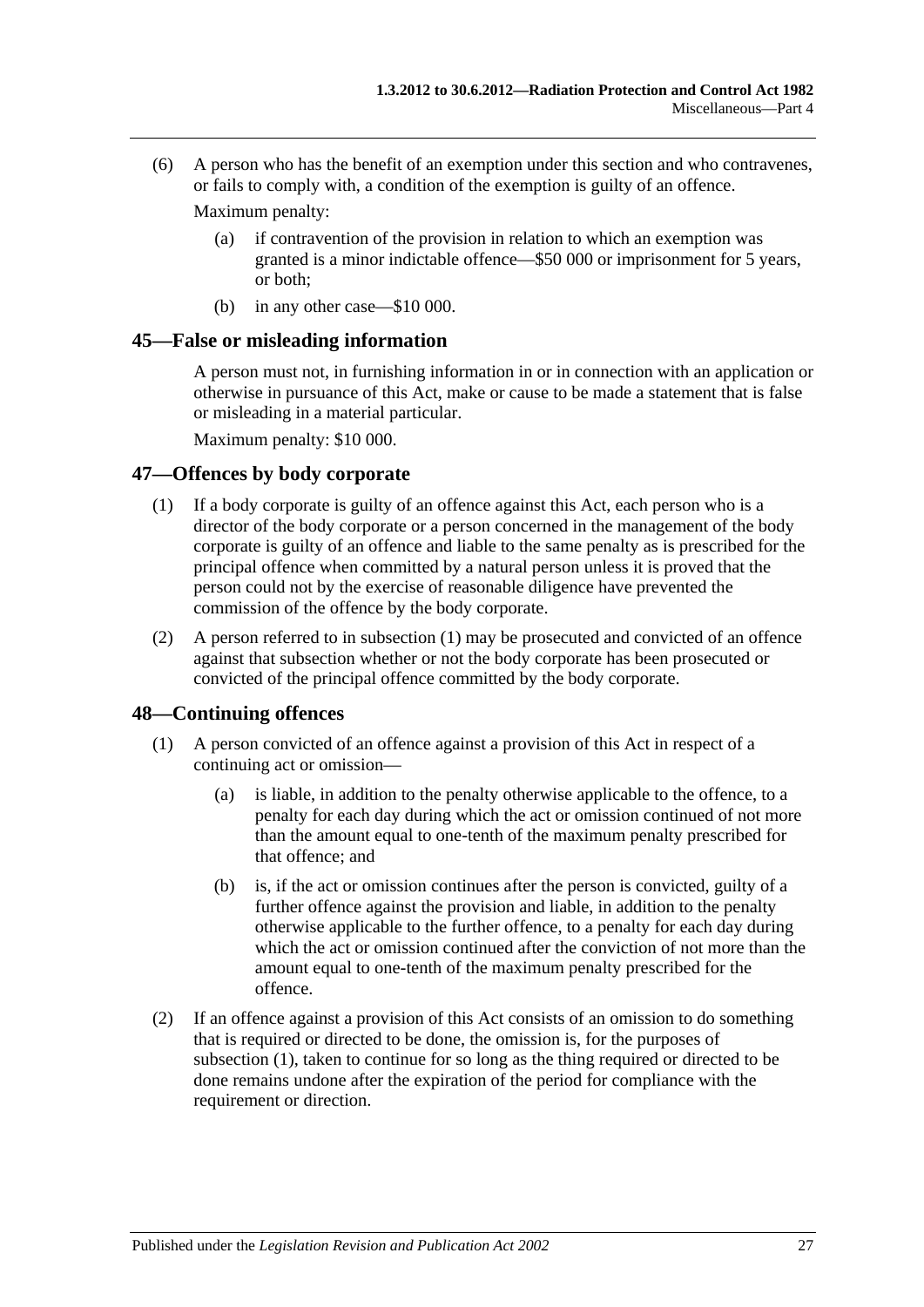### <span id="page-27-0"></span>**49—Evidentiary provisions**

- (1) In proceedings for an offence against this Act, an allegation in the complaint—
	- (a) that a person named holds or held at a specified time a specified office; or
	- (b) that a person named was or was not at a specified time the holder of a specified accreditation or authority; or
	- (c) that a specified substance was or was not at a specified time a radioactive substance of a specified class; or
	- (d) that specified apparatus was or was not at a specified time radiation apparatus of a specified class,

is, in the absence of proof to the contrary, taken to be proved.

(2) In proceedings for an offence against this Act, a condition of an accreditation or authority or the terms of a direction or other notice under this Act may be proved by production of an apparently genuine document purporting to be a copy of the condition, direction, or other notice certified by the Minister or an officer authorised under this Act to impose the condition or give the direction or notice.

### <span id="page-27-1"></span>**50—Service of documents**

- (1) A notice or document required or authorised by this Act to be given to or served on a person is taken to have been duly served if it has been—
	- (a) served on the person personally; or
	- (b) in the case of the holder of an accreditation or authority, sent by registered or certified mail addressed to the person at his or her address for service, or left for the person at that address with a person apparently over the age of sixteen years.
- (2) The address for service of the holder of an accreditation or authority is the last address for service of that person of which notice has been given in accordance with the regulations.

# <span id="page-27-2"></span>**Schedule—Application of this Act to the Roxby Downs Joint Venturers**

- 1 This Act applies in relation to operations of the Joint Venturers carried out or to be carried out pursuant to the Indenture subject to the modifications set out in this Schedule.
- 2 An application by the Joint Venturers for a mining licence must be made to the Minister.
- 3 The Minister must, in connection with such an application, consult with the Mines Minister and the Joint Venturers.
- 4 The Minister must also refer the application to the Committee and give due consideration to the advice of the Committee.
- 5 (1) The following matters may be referred to arbitration by the Minister or the Joint Venturers: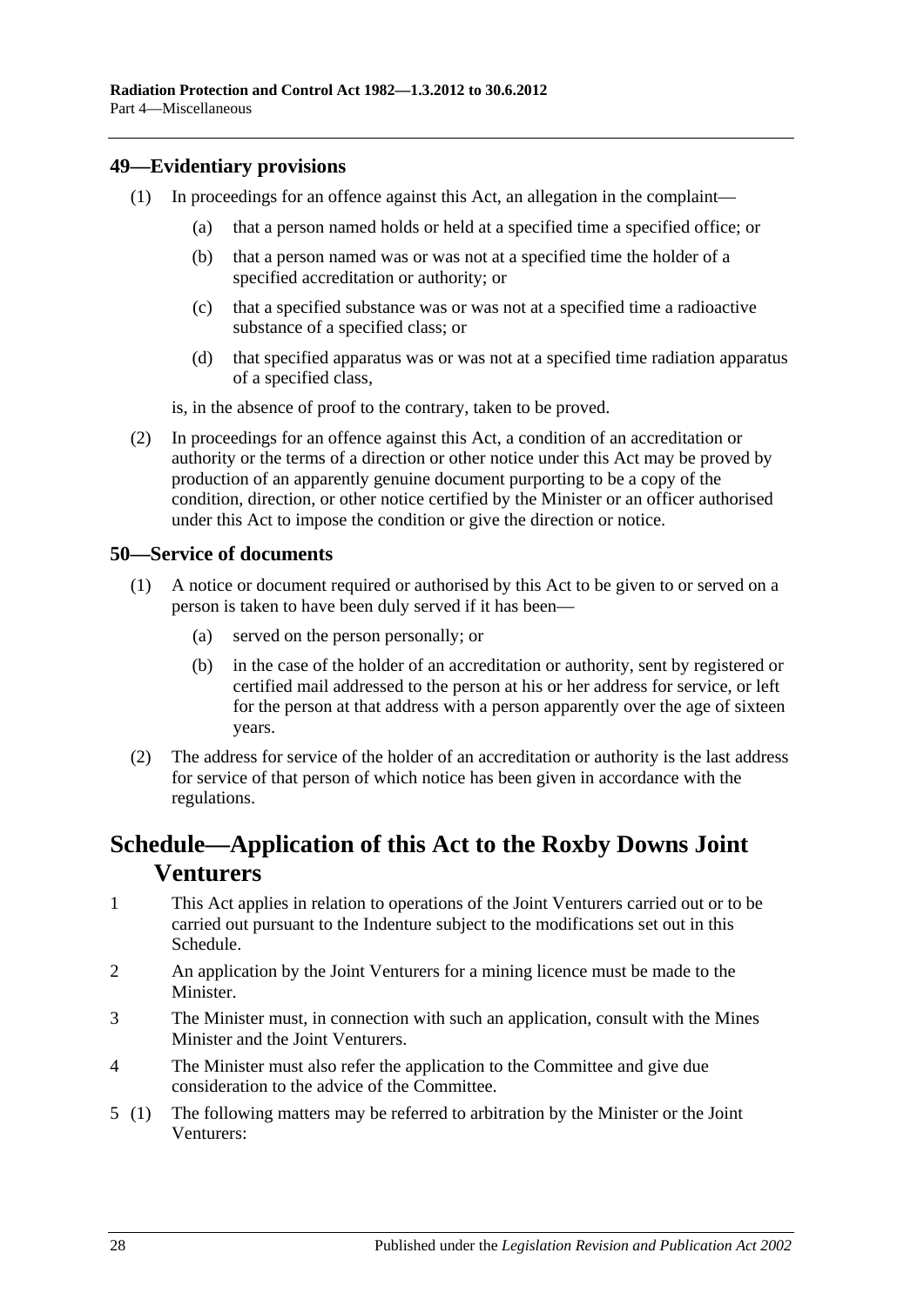- (a) a question, difference or dispute concerning the conditions proposed to be included at the time of grant in the mining licence to be granted to the Joint Venturers;
- (b) a question, difference or dispute concerning a decision of the Minister to attach a condition to, or vary or revoke a condition of, the mining licence granted to the Joint Venturers.
- (2) A reference to arbitration under subparagraph (1) is taken to be a reference to arbitration under clause 49 of the Indenture, and that clause applies, with such modifications as are necessary, to such a reference.
- (3) The Minister must comply with the decision of the arbitrator on a reference under subparagraph  $(1)$ .
- (4) No other matter arising under this Act in relation to operations of the Joint Venturers carried out or to be carried out pursuant to the Indenture may be referred to arbitration under the Indenture, but nothing in this Act affects any right to arbitration under the Indenture or the *[Roxby Downs \(Indenture Ratification\) Act](http://www.legislation.sa.gov.au/index.aspx?action=legref&type=act&legtitle=Roxby%20Downs%20(Indenture%20Ratification)%20Act%201982) 1982*.
- 6 (1) The Minister must, within one month after the Joint Venturers apply for a mining licence, give notice in writing to the Joint Venturers of the terms of the licence proposed to be granted and of the conditions proposed to be included in the licence at the time of grant.
	- (2) The Minister must grant a mining licence to the Joint Venturers—
		- (a) within two months after the application was made; or
		- (b) if a question, difference or dispute concerning the conditions proposed to be included in the licence at the time of grant is referred within that period to arbitration but the arbitrator does not make a decision within that period, as soon as practicable after the arbitrator makes the decision.
- 7 (1) After consultation with the Mines Minister and the Joint Venturers, the Minister may, by notice in writing to the Joint Venturers, attach a condition to, or vary or revoke a condition of, the mining licence granted to the Joint Venturers.
	- (2) At least one month before the Minister gives a notice under subparagraph (1), the Minister must give notice in writing to the Joint Venturers of the terms of any condition proposed to be attached to the mining licence granted to the Joint Venturers or of any proposed variation or revocation of the conditions of the licence.
- 8 A decision of the Minister to attach a condition to, or vary or revoke a condition of, the mining licence granted to the Joint Venturers takes effect at the expiration of one month from the date on which notice is given under paragraph 7(1) or at the expiration of such greater period as the Minister may determine, but if a question, difference or dispute concerning the decision is referred within that period to arbitration the operation of the decision is suspended until the arbitrator makes a decision.
- 9 The conditions of the mining licence granted to the Joint Venturers must not be more stringent that the most stringent requirements and standards contained in any of the codes, standards or recommendations referred to in clause 10 of the Indenture.
- 10 The mining licence granted to the Joint Venturers must not be suspended or cancelled while the Indenture is in force.
- 12 In [subsection](#page-20-3) (1)(b) of [section](#page-20-0) 36 the reference to conditions attached under that section is to be taken to be a reference to conditions attached under this Schedule.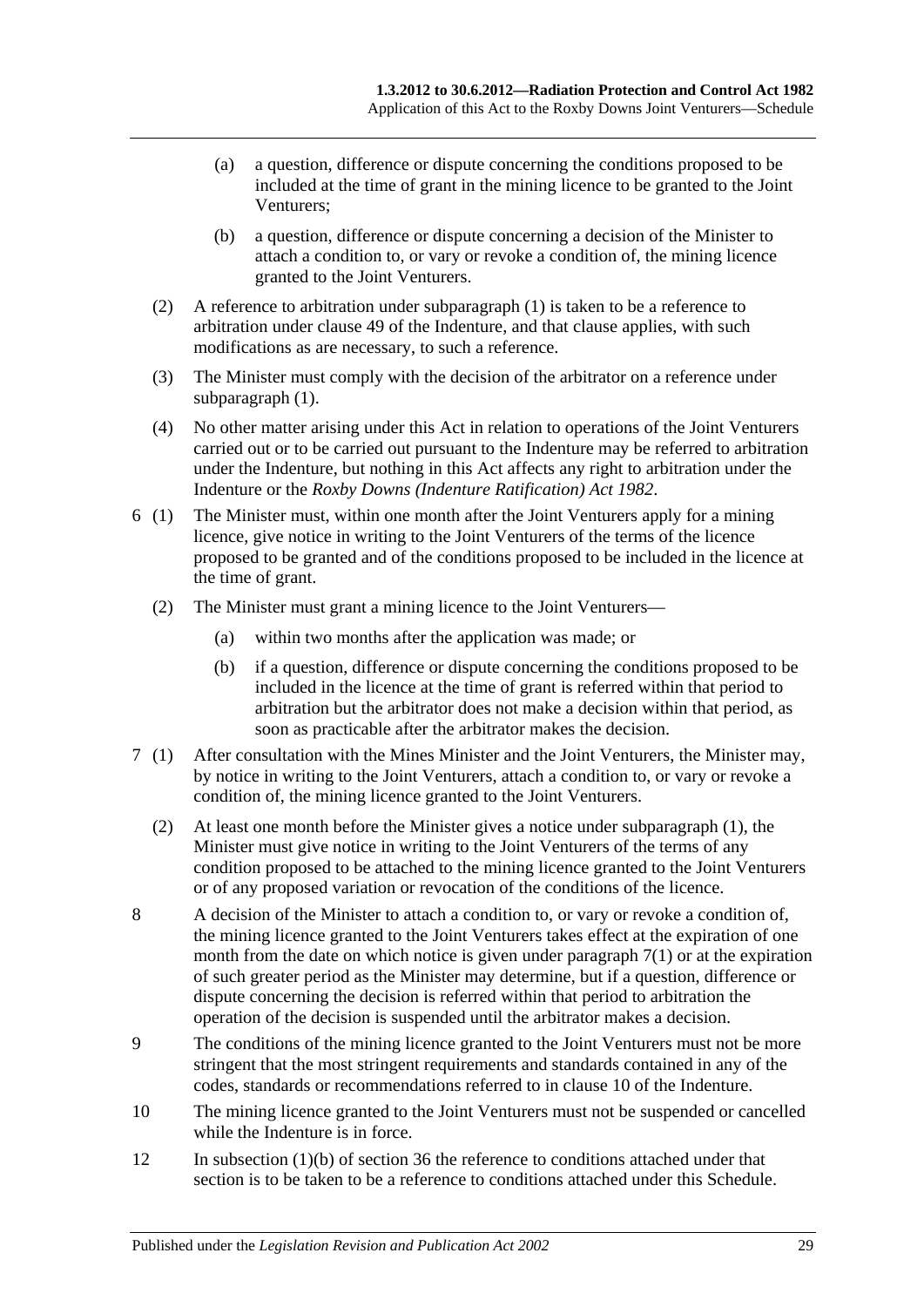13 [Sections](#page-12-2) 24(4), [35,](#page-19-4) [36\(2\),](#page-20-2) [36\(3\),](#page-20-4) [40](#page-21-1) and [41](#page-22-0) do not apply.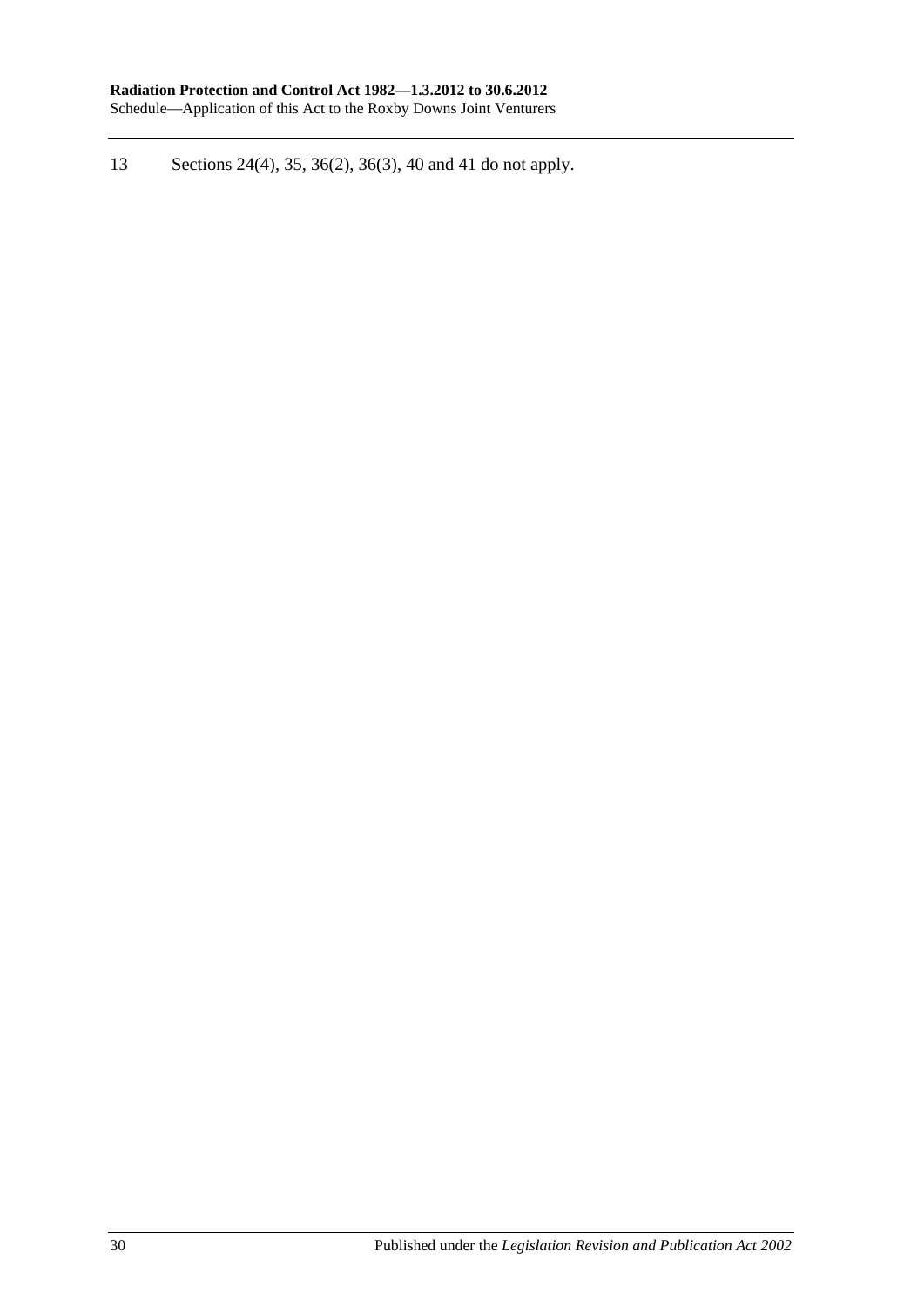# <span id="page-30-0"></span>**Legislative history**

### **Notes**

- In this version provisions that are uncommenced appear in italics.
- Please note—References in the legislation to other legislation or instruments or to titles of bodies or offices are not automatically updated as part of the program for the revision and publication of legislation and therefore may be obsolete.
- Earlier versions of this Act (historical versions) are listed at the end of the legislative history.
- For further information relating to the Act and subordinate legislation made under the Act see the Index of South Australian Statutes or www.legislation.sa.gov.au.

### **Legislation amended by principal Act**

The *Radiation Protection and Control Act 1982* amended the following:

*Health Act 1935*

### **Principal Act and amendments**

New entries appear in bold.

| Year    | N <sub>0</sub> | Title                                                                                               | Assent     | Commencement                                                                                                                                                                     |
|---------|----------------|-----------------------------------------------------------------------------------------------------|------------|----------------------------------------------------------------------------------------------------------------------------------------------------------------------------------|
| 1982    | 49             | <b>Radiation Protection and Control</b><br>Act 1982                                                 | 29.4.1982  | 5.11.1982 except s 25—1.4.1983 ( <i>Gazette</i><br>28.10.1982 p1212) and except ss 29 &<br>30–1.9.1985 and except ss 3, 28,<br>31-33-1.4.1986 (Gazette 4.4.1985<br><i>p</i> 978) |
| 1986    | 117            | <b>Radiation Protection and Control Act 18.12.1986</b><br>Amendment Act 1986                        |            | 30.9.1988 (Gazette 8.9.1988 p994)                                                                                                                                                |
| 1988    | 52             | Radiation Protection and Control Act8.9.1988<br>Amendment Act 1988                                  |            | 30.9.1988 (Gazette 8.9.1988 p994)                                                                                                                                                |
| 2000    | 34             | South Australian Health Commission 6.7.2000<br>(Administrative Arrangements)<br>Amendment Act 2000  |            | Sch 1 (cl 14)-6.7.2000 (Gazette<br>6.7.2000 p5                                                                                                                                   |
| 2002    | 43             | <b>Statutes Amendment (Environment</b> )<br>Protection) Act 2002                                    | 5.12.2002  | Pt 3 (s 23)-10.4.2003 ( <i>Gazette</i><br>10.4.2003 p1670)                                                                                                                       |
| 2005    | 20             | <b>Statutes Amendment (Environment</b><br>and Conservation Portfolio) Act 2005                      | 9.6.2005   | Pt 7 (ss $31-39$ ) & Sch 6-23.6.2005<br>(Gazette 23.6.2005 p1901)                                                                                                                |
| 2009    | 84             | <b>Statutes Amendment (Public Sector</b><br>Consequential Amendments) Act 2009                      | 10.12.2009 | Pt 128 (ss 290 & 291)-1.2.2010 (Gazette<br>28.1.2010 p320)                                                                                                                       |
| 2010    | 22             | Statutes Amendment (Budget 2010) 18.11.2010<br>Act 2010                                             |            | Pt 12 (ss 65-74, new Pt 3 Div 3B (as<br>inserted by s 75), ss 76–85)–1.3.2012;<br>new Part 3 Div 3A (as inserted by<br>s 75)-1.7.2012 (Gazette 27.1.2012 p373)                   |
| 2011 39 |                | <b>Radiation Protection and Control</b><br>(Licences and Registration)<br><b>Amendment Act 2011</b> | 20.10.2011 | 1.3.2012 immediately after s 65 of<br>22/2010 (Gazette 27.1.2012 p373)                                                                                                           |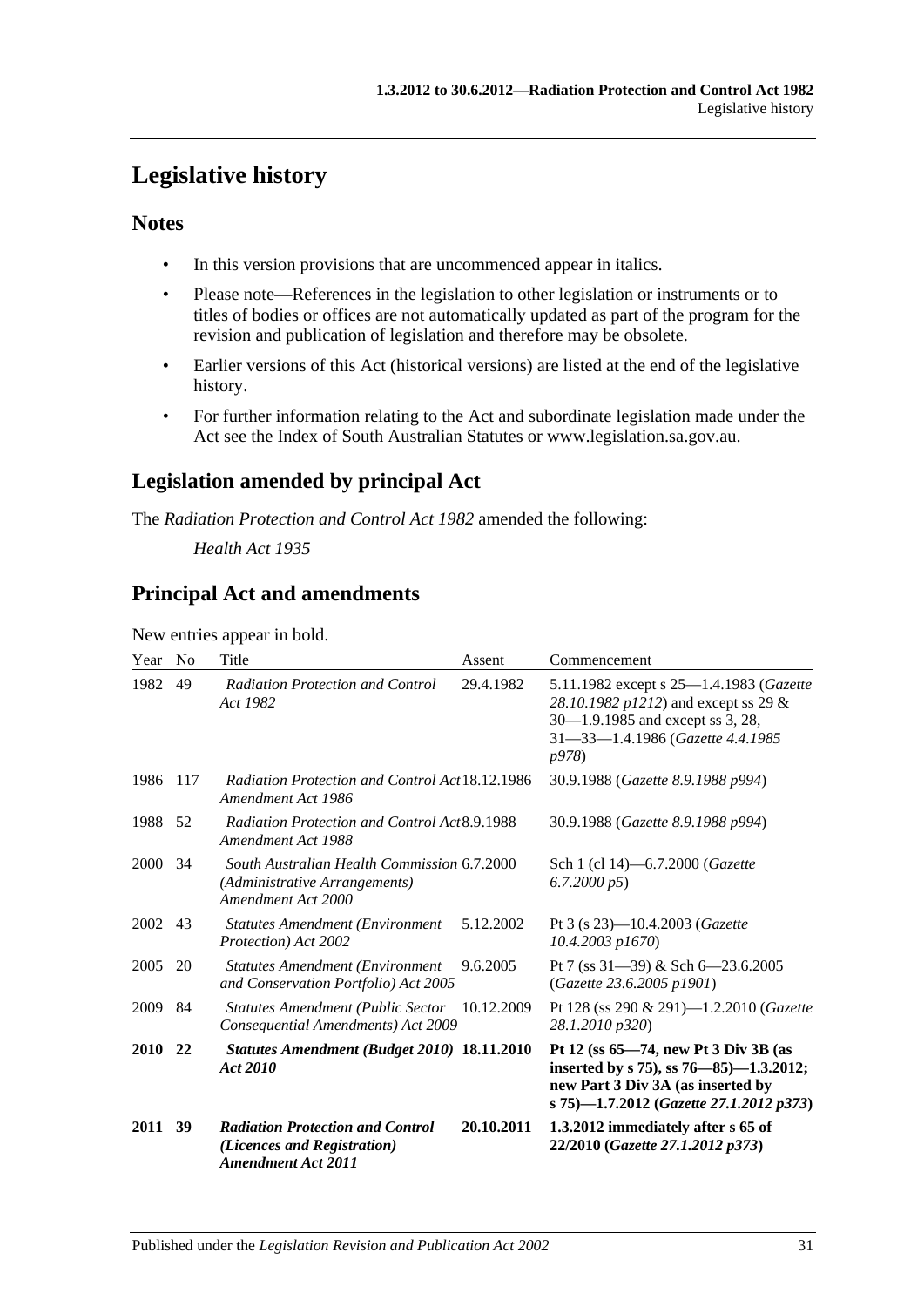### **Provisions amended**

New entries appear in bold.

Entries that relate to provisions that have been deleted appear in italics.

| Provision                           | How varied                                                            | Commencement |
|-------------------------------------|-----------------------------------------------------------------------|--------------|
| Long title                          | amended under Legislation Revision and<br><b>Publication Act 2002</b> | 10.4.2003    |
|                                     | amended by 20/2005 s 31                                               | 23.6.2005    |
| Pt1                                 |                                                                       |              |
| s <sub>2</sub>                      | omitted under Legislation Revision and<br><b>Publication Act 2002</b> | 23.6.2005    |
| $ss$ 3 and 4                        | omitted under Legislation Revision and<br><b>Publication Act 2002</b> | 10.4.2003    |
| s <sub>5</sub>                      |                                                                       |              |
| accreditation                       | inserted by $22/2010 s 65(1)$                                         | 1.3.2012     |
| authority                           | substituted by $117/1986$ s $3(a)$                                    | 30.9.1988    |
| the Commission                      | deleted by $20/2005$ s $32(1)$                                        | 23.6.2005    |
| the Department                      | inserted by $34/2000$ Sch 1 cl $14(a)$                                | 6.7.2000     |
|                                     | deleted by $20/2005$ s $32(2)$                                        | 23.6.2005    |
| Department                          | inserted by $20/2005$ s $32(2)$                                       | 23.6.2005    |
| developmental<br>testing operations | inserted by 22/2010 s 65(2)                                           | 1.3.2012     |
| the Indenture                       | inserted by $117/1986$ s $3(b)$                                       | 30.9.1988    |
|                                     | the Joint Venturers inserted by $117/1986$ s $3(c)$                   | 30.9.1988    |
| milling                             | substituted by $117/1986$ s $3(d)$                                    | 30.9.1988    |
|                                     | deleted by $22/2010 s 65(3)$                                          | 1.3.2012     |
|                                     | mineral processing inserted by $22/2010 s 65(3)$                      | 1.3.2012     |
| mines inspector                     | deleted by $20/2005 s 32(3)$                                          | 23.6.2005    |
| the Minister of<br><b>Mines</b>     | deleted by $117/1986 s 3(e)$                                          | 30.9.1988    |
|                                     | the Mines Minister inserted by $117/1986$ s $3(e)$                    | 30.9.1988    |
| mining                              | substituted by $117/1986$ s 3(e)                                      | 30.9.1988    |
|                                     | substituted by $22/2010$ s $65(4)$                                    | 1.3.2012     |
|                                     | amended by 39/2011 s 4                                                | 1.3.2012     |
| mining tenement                     | deleted by $117/1986$ s $3(e)$                                        | 30.9.1988    |
| mining licence                      | inserted by $117/1986$ s $3(e)$                                       | 30.9.1988    |
|                                     | substituted by $22/2010$ s $65(5)$                                    | 1.3.2012     |
| prescribed mining<br>tenement       | deleted by $117/1986 s 3(f)$                                          | 30.9.1988    |
| radiation source                    | inserted by 22/2010 s 65(6)                                           | 1.3.2012     |
| radioactive ore                     | amended by 22/2010 s 65(7)                                            | 1.3.2012     |
| thorium                             | deleted by $22/2010 s 65(8)$                                          | 1.3.2012     |
| s <sub>6</sub>                      |                                                                       |              |
| s $6(2)$ and $(3)$                  | amended by 20/2005 Sch 6                                              | 23.6.2005    |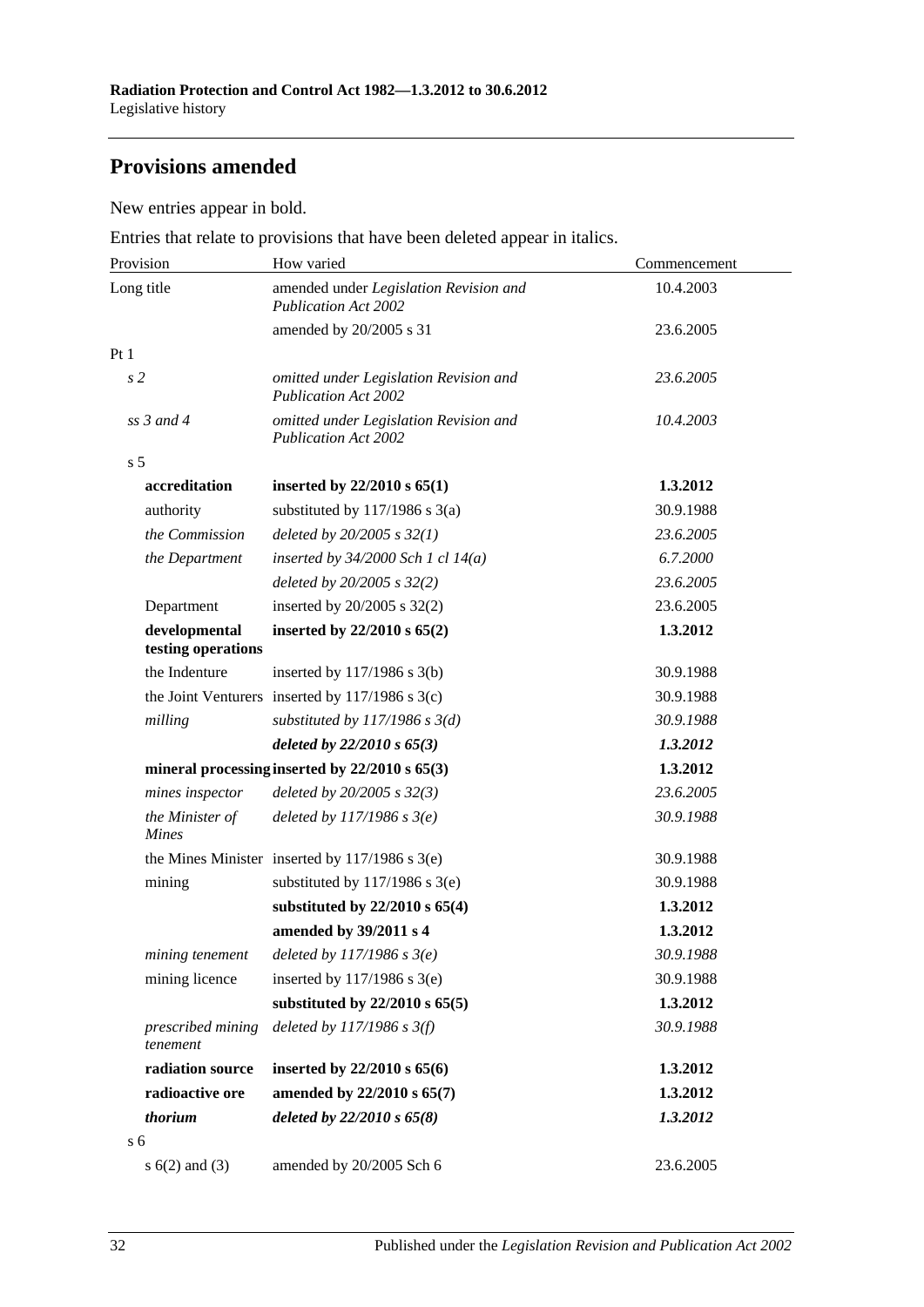| Pt 2                                      |                                            |           |
|-------------------------------------------|--------------------------------------------|-----------|
| s <sub>7</sub>                            | deleted by $34/2000$ Sch 1 cl $14(b)$      | 6.7.2000  |
| $\sqrt{s}$ 8                              | substituted by $34/2000$ Sch 1 cl 14(c)    | 6.7.2000  |
| s 9                                       |                                            |           |
| $s \, 9(1)$                               | substituted by 20/2005 Sch 6               | 23.6.2005 |
| $s \, 9(2)$                               | amended by 34/2000 Sch 1 cl 14(d)          | 6.7.2000  |
|                                           | amended by 20/2005 s 33, Sch 6             | 23.6.2005 |
| s 10                                      |                                            |           |
| 10(1)                                     | substituted by 20/2005 Sch 6               | 23.6.2005 |
| s $10(2)$ and $(3)$                       | amended by 20/2005 Sch 6                   | 23.6.2005 |
| s $10(4)$ and $(5)$                       | substituted by 20/2005 Sch 6               | 23.6.2005 |
| s 11                                      |                                            |           |
| s 11(1)                                   | amended by 20/2005 Sch 6                   | 23.6.2005 |
| s 11(2)                                   | substituted by 20/2005 Sch 6               | 23.6.2005 |
| s $11(3)$ —(5)                            | amended by 20/2005 Sch 6                   | 23.6.2005 |
| s 11(6)                                   | substituted by 20/2005 Sch 6               | 23.6.2005 |
| s 12                                      | (b) deleted by 117/1986 s 4                | 30.9.1988 |
|                                           | amended by 34/2000 Sch 1 cl 14(e)          | 6.7.2000  |
|                                           | amended by 20/2005 s 34                    | 23.6.2005 |
| s 13                                      |                                            |           |
| s 13(1)                                   | amended by 34/2000 Sch 1 cl 14(f)          | 6.7.2000  |
| s 13(2)                                   | amended by 34/2000 Sch 1 cl 14(g)          | 6.7.2000  |
| s 14                                      |                                            |           |
| s 14(1)                                   | amended by $34/2000$ Sch 1 cl $14(h)$ —(k) | 6.7.2000  |
|                                           | amended by 20/2005 Sch 6                   | 23.6.2005 |
| s 14(2)                                   | substituted by 34/2000 Sch 1 cl 14(l)      | 6.7.2000  |
| s 14(3)                                   | amended by 34/2000 Sch 1 cl 14(m)          | 6.7.2000  |
|                                           | amended by 20/2005 Sch 6                   | 23.6.2005 |
| s $14(4)$ and $(5)$                       | amended by 20/2005 Sch 6                   | 23.6.2005 |
| s 15 before<br>substitution by<br>84/2009 |                                            |           |
| s $15(1)$ and (2)                         | amended by $34/2000$ Sch 1 cl $14(n)$      | 6.7.2000  |
|                                           | amended by 20/2005 Sch 6                   | 23.6.2005 |
| s 15                                      | substituted by 84/2009 s 290               | 1.2.2010  |
| s 16                                      |                                            |           |
| s 16(1)                                   | substituted by $34/2000$ Sch 1 cl $14(0)$  | 6.7.2000  |
| $s\,16(2)$                                | deleted by 20/2005 s 35                    | 23.6.2005 |
| s16(3)                                    | amended by $34/2000$ Sch 1 cl $14(p)$      | 6.7.2000  |
|                                           | amended by 20/2005 Sch 6                   | 23.6.2005 |
| s16(4)                                    | amended by 20/2005 Sch 6                   | 23.6.2005 |
| s 17                                      |                                            |           |
| s 17(1)                                   | amended by 20/2005 Sch 6                   | 23.6.2005 |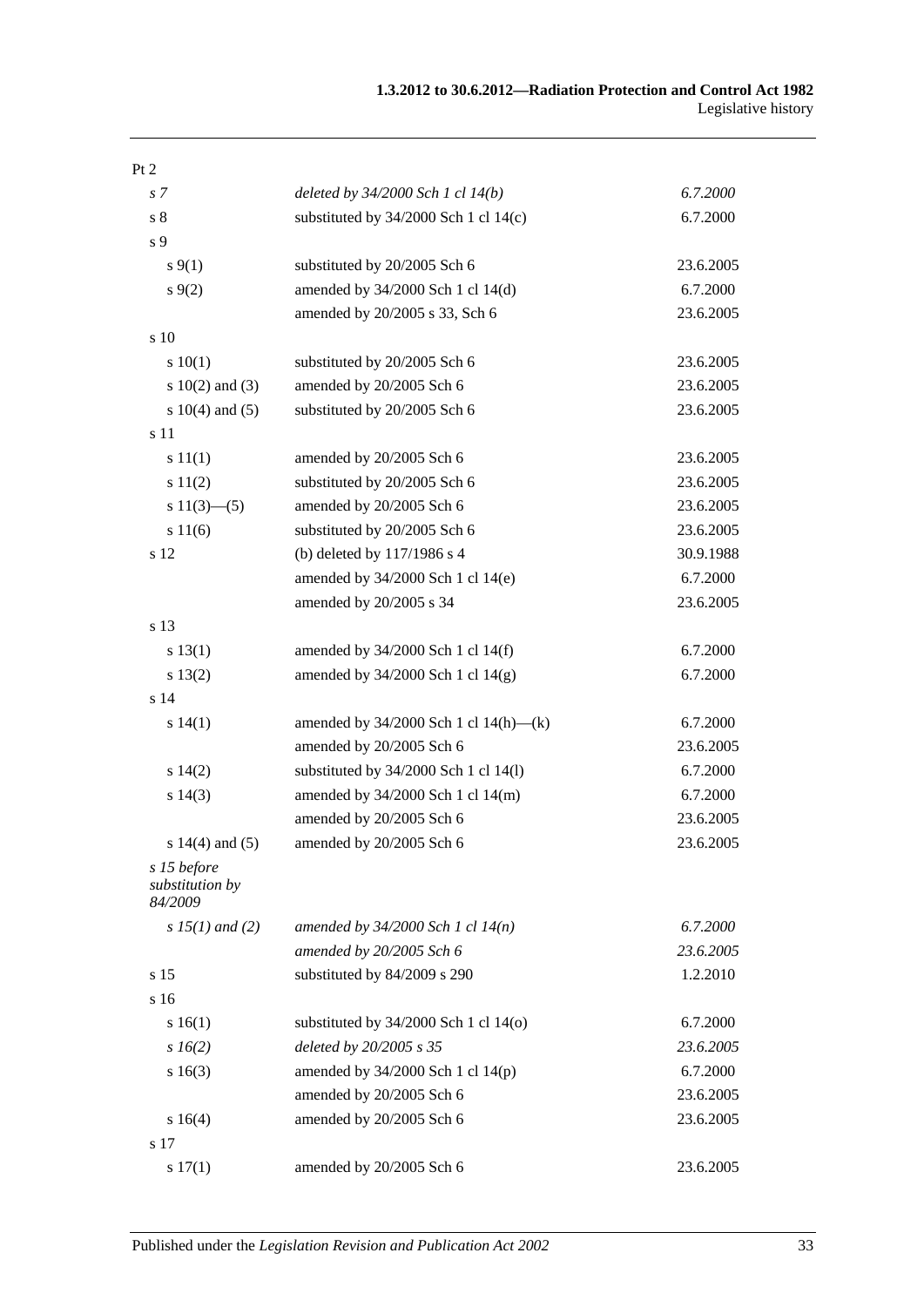| 17(2)                              | substituted by $117/1986$ s $5(a)$    | 30.9.1988 |
|------------------------------------|---------------------------------------|-----------|
|                                    | amended by 20/2005 Sch 6              | 23.6.2005 |
| $s\ 17(3)$                         | substituted by $117/1986$ s $5(a)$    | 30.9.1988 |
| s 17(4)                            | deleted by 20/2005 s 36               | 23.6.2005 |
| $s 17(5)$ —(9)                     | amended by 20/2005 Sch 6              | 23.6.2005 |
| 17(10)                             | amended by 117/1986 s 5(b)            | 30.9.1988 |
|                                    | amended by 20/2005 Sch 6              | 23.6.2005 |
| s 18                               | amended by 20/2005 Sch 6              | 23.6.2005 |
| s 19                               | substituted by 43/2002 s 23           | 10.4.2003 |
|                                    | amended by 20/2005 Sch 6              | 23.6.2005 |
| s 20                               | amended by 20/2005 Sch 6              | 23.6.2005 |
| s 21 before deletion by<br>84/2009 |                                       |           |
| s2I(1)                             | amended by $34/2000$ Sch 1 cl $14(q)$ | 6.7.2000  |
|                                    | amended by 20/2005 Sch 6              | 23.6.2005 |
| $s\,2I(2)$                         | amended by 20/2005 Sch 6              | 23.6.2005 |
| s21                                | deleted by 84/2009 s 291              | 1.2.2010  |
| s <sub>22</sub>                    |                                       |           |
| $s\,22(1)$                         | amended by 20/2005 s 37(1)            | 23.6.2005 |
| $s\ 22(2)$                         | substituted by $20/2005$ s $37(2)$    | 23.6.2005 |
| Pt 3                               |                                       |           |
| Pt 3 Div 1                         |                                       |           |
| s 23                               |                                       |           |
| $s\,23(1)$                         | amended by $34/2000$ Sch 1 cl $14(r)$ | 6.7.2000  |
|                                    | amended by 20/2005 Sch 6              | 23.6.2005 |
| Pt 3 Div 2                         |                                       |           |
| s 23A                              | inserted by 22/2010 s 66              | 1.3.2012  |
| s 24                               | substituted by 117/1986 s 6           | 30.9.1988 |
| $s\,24(1)$                         | amended by 20/2005 Sch 6              | 23.6.2005 |
|                                    | substituted by $22/2010$ s $67(1)$    | 1.3.2012  |
| s24(1a)                            | inserted by $22/2010 s 67(1)$         | 1.3.2012  |
| $s\,24(3)$                         | substituted by $52/1988$ s $3(a)$     | 30.9.1988 |
|                                    | amended by $34/2000$ Sch 1 cl $14(s)$ | 6.7.2000  |
|                                    | amended by 20/2005 Sch 6              | 23.6.2005 |
|                                    | substituted by $22/2010$ s $67(2)$    | 1.3.2012  |
| $s\,24(4)$                         | amended by 34/2000 Sch 1 cl 14(t)     | 6.7.2000  |
|                                    | amended by 20/2005 Sch 6              | 23.6.2005 |
| s $24(4a)$ and $(4b)$              | inserted by $52/1988$ s $3(b)$        | 30.9.1988 |
| $s\,24(4c)$                        | inserted by $52/1988$ s $3(b)$        | 30.9.1988 |
|                                    | amended by 34/2000 Sch 1 cl 14(u)     | 6.7.2000  |
|                                    | amended by 20/2005 Sch 6              | 23.6.2005 |
| $s\,24(6)$                         | deleted by 20/2005 Sch 6              | 23.6.2005 |
| $s\,24(6)$                         | inserted by 22/2010 s 67(3)           | 1.3.2012  |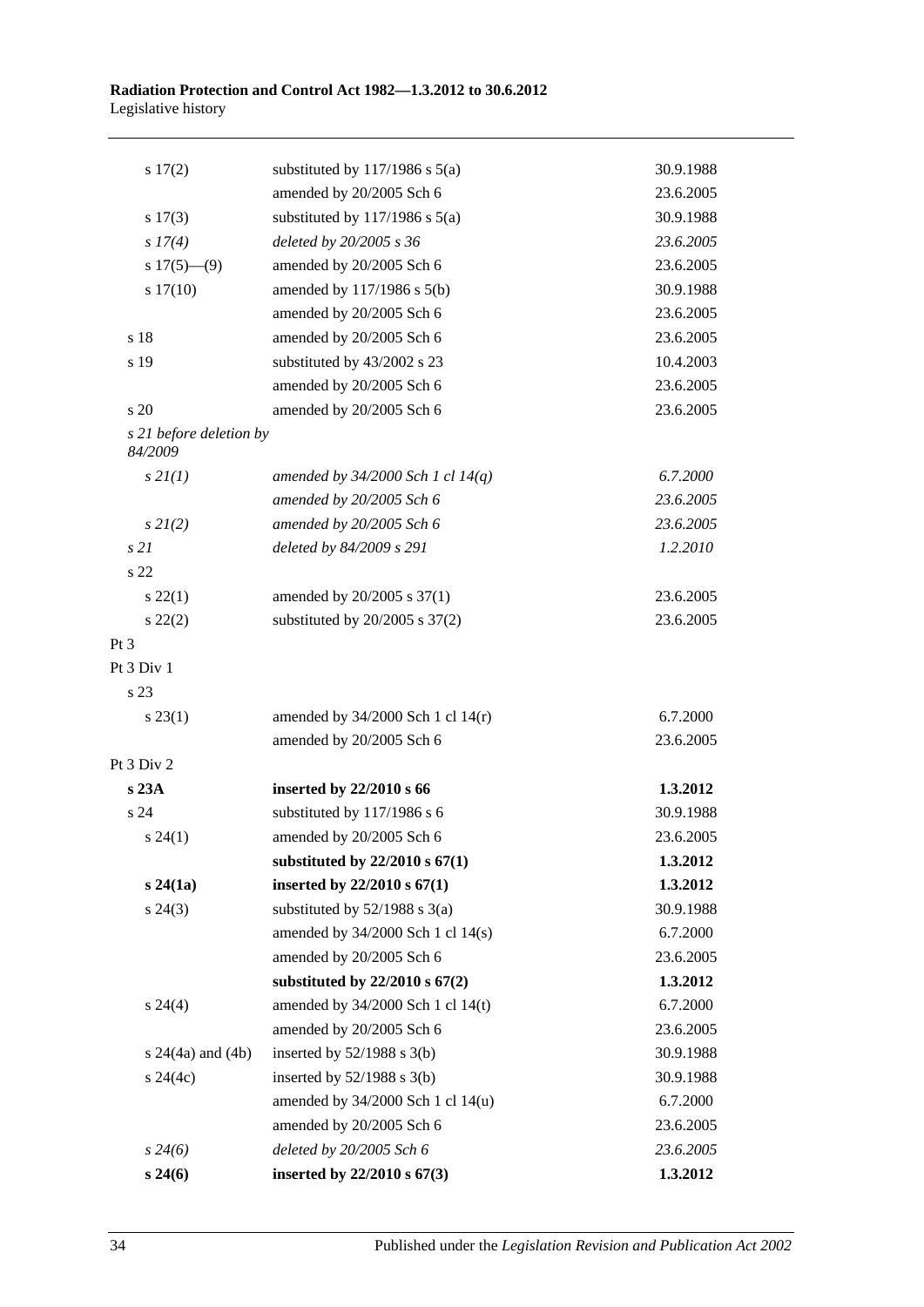| s <sub>25</sub>     | deleted by 117/1986 s 6                 | 30.9.1988 |
|---------------------|-----------------------------------------|-----------|
| s <sub>26</sub>     | amended by 20/2005 Sch 6                | 23.6.2005 |
|                     | amended by 22/2010 s 68                 | 1.3.2012  |
| s 27                | will expire by proclamation: s 27(3)    |           |
| $s\,27(1)$          | amended by 20/2005 Sch 6                | 23.6.2005 |
| $s\,27(2)$          | deleted by 20/2005 Sch 6                | 23.6.2005 |
| s $27(3)$ and $(4)$ | amended by 20/2005 Sch 6                | 23.6.2005 |
| s 28                |                                         |           |
| $s\,28(1)$          | substituted by $117/1986$ s $7(a)$      | 30.9.1988 |
|                     | amended by 20/2005 Sch 6                | 23.6.2005 |
|                     | amended by 22/2010 s 69(1)              | 1.3.2012  |
| $s\,28(2)$          | substituted by $117/1986$ s $7(a)$      | 30.9.1988 |
|                     | substituted by 39/2011 s 5              | 1.3.2012  |
| $s\,28(3)$          | amended by $34/2000$ Sch 1 cl $14(v)$   | 6.7.2000  |
|                     | amended by 20/2005 Sch 6                | 23.6.2005 |
|                     | substituted by $22/2010$ s $69(2)$      | 1.3.2012  |
| $s\,28(4)$          | amended by 34/2000 Sch 1 cl 14(w)       | 6.7.2000  |
|                     | amended by 20/2005 Sch 6                | 23.6.2005 |
| s 28(5)             | amended by $34/2000$ Sch 1 cl $14(x)$   | 6.7.2000  |
|                     | amended by 20/2005 Sch 6                | 23.6.2005 |
| $s$ 28(6) and (7)   | deleted by $117/1986 s 7(b)$            | 30.9.1988 |
| s 29                |                                         |           |
| $s\,29(2)$          | amended by 20/2005 Sch 6                | 23.6.2005 |
| $s\,29(3)$          | amended by 117/1986 s 8(a)              | 30.9.1988 |
|                     | substituted by 39/2011 s 6              | 1.3.2012  |
| s 29(4)             | amended by 34/2000 Sch 1 cl 14(y)       | 6.7.2000  |
|                     | amended by 20/2005 Sch 6                | 23.6.2005 |
|                     | substituted by 22/2010 s 70             | 1.3.2012  |
| $s\,29(4a)$         | inserted by 22/2010 s 70                | 1.3.2012  |
| $s\,29(5)$          | amended by $34/2000$ Sch 1 cl $14(z)$   | 6.7.2000  |
|                     | amended by 20/2005 Sch 6                | 23.6.2005 |
| $s$ 29(6) and (7)   | deleted by $117/1986 s 8(b)$            | 30.9.1988 |
| s 29A               | inserted by 22/2010 s 71                | 1.3.2012  |
| s 30                |                                         |           |
| $s \ 30(2)$         | amended by 20/2005 Sch 6                | 23.6.2005 |
| $s \ 30(4)$         | amended by 34/2000 Sch 1 cl 14(za)      | 6.7.2000  |
|                     | amended by 20/2005 Sch 6                | 23.6.2005 |
|                     | substituted by 22/2010 s 72             | 1.3.2012  |
| $s \, 30(4a)$       | inserted by 22/2010 s 72                | 1.3.2012  |
| $s \ 30(5)$         | amended by $34/2000$ Sch 1 cl $14$ (zb) | 6.7.2000  |
|                     | amended by 20/2005 Sch 6                | 23.6.2005 |
| $s \ 30(6)$         | amended by $34/2000$ Sch 1 cl $14(zc)$  | 6.7.2000  |
|                     | amended by 20/2005 Sch 6                | 23.6.2005 |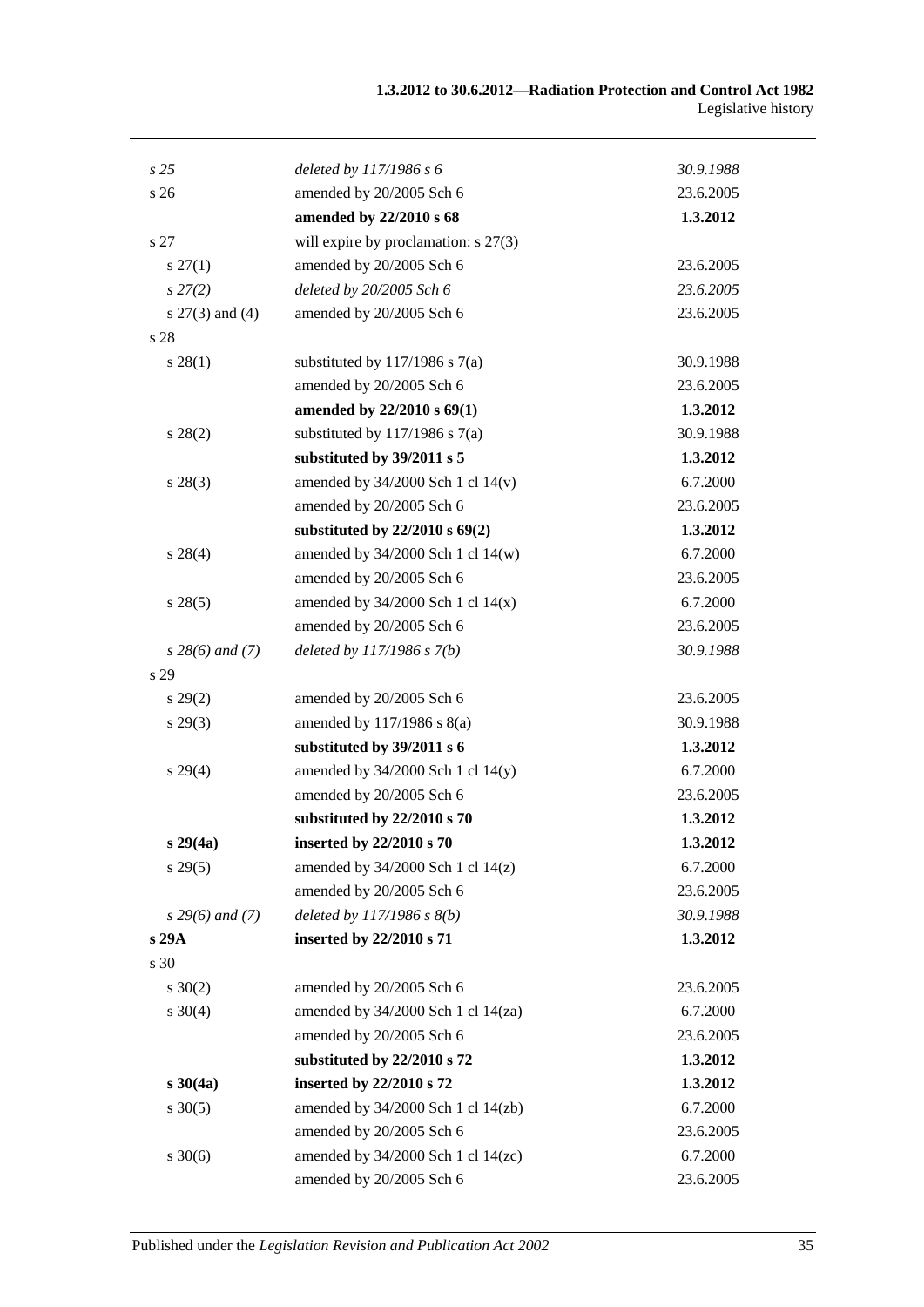| $s \, 30(7)$ and (8)                      | deleted by 117/1986 s 9                       | 30.9.1988   |
|-------------------------------------------|-----------------------------------------------|-------------|
| Pt 3 Div 3                                |                                               |             |
| s 31                                      |                                               |             |
| $s \, 31(1)$                              | amended by 20/2005 Sch 6                      | 23.6.2005   |
| $s \ 31(3)$                               | amended by 34/2000 Sch 1 cl 14(zd)            | 6.7.2000    |
|                                           | amended by 20/2005 Sch 6                      | 23.6.2005   |
|                                           | substituted by 22/2010 s 73                   | 1.3.2012    |
| $s \, 31(3a)$                             | inserted by 22/2010 s 73                      | 1.3.2012    |
| $s \ 31(4)$                               | amended by 34/2000 Sch 1 cl 14(ze)            | 6.7.2000    |
|                                           | amended by 20/2005 Sch 6                      | 23.6.2005   |
| $s \, 31(5)$                              | amended by $34/2000$ Sch 1 cl $14(zf)$        | 6.7.2000    |
|                                           | amended by 20/2005 Sch 6                      | 23.6.2005   |
| $s \, 31(6)$ and (7)                      | deleted by 117/1986 s 10                      | 30.9.1988   |
| s 32                                      |                                               |             |
| $s \, 32(2)$                              | amended by 20/2005 Sch 6                      | 23.6.2005   |
| $s \frac{32(4)}{2}$                       | amended by 34/2000 Sch 1 cl 14(zg)            | 6.7.2000    |
|                                           | amended by 20/2005 Sch 6                      | 23.6.2005   |
|                                           | substituted by 22/2010 s 74                   | 1.3.2012    |
| $s \, 32(4a)$                             | inserted by 22/2010 s 74                      | 1.3.2012    |
| $s \, 32(5)$                              | amended by $34/2000$ Sch 1 cl $14(\text{zh})$ | 6.7.2000    |
|                                           | amended by 20/2005 Sch 6                      | 23.6.2005   |
| $s \frac{32(6)}{2}$                       | amended by $34/2000$ Sch 1 cl $14(zi)$        | 6.7.2000    |
|                                           | amended by 20/2005 Sch 6                      | 23.6.2005   |
| $s\,32(7)$ and (8)                        | deleted by 117/1986 s 11                      | 30.9.1988   |
| s 33                                      | amended by 20/2005 Sch 6                      | 23.6.2005   |
| Pt 3 Div 3A                               | inserted by 22/2010 s 75                      | uncommenced |
| Pt 3 Div 3B                               | inserted by 22/2010 s 75                      | 1.3.2012    |
| Pt 3 Div 4                                |                                               |             |
| heading                                   | substituted by 22/2010 s 76                   | 1.3.2012    |
| s 34                                      | amended by $34/2000$ Sch 1 cl $14(zi)$        | 6.7.2000    |
|                                           | amended by 22/2010 s 77                       | 1.3.2012    |
| s 35 before<br>substitution by<br>20/2005 |                                               |             |
| $s \, 35(1)$                              | amended by $34/2000$ Sch 1 cl $14(zk)$ , (zl) | 6.7.2000    |
| $s \, 35(2)$ and (3)                      | deleted by 117/1986 s 12                      | 30.9.1988   |
| s 35                                      | substituted by 20/2005 s 38                   | 23.6.2005   |
| s 36                                      | substituted by 117/1986 s 13                  | 30.9.1988   |
| $s \, 36(1)$                              | amended by 22/2010 s 78(1)-(3)                | 1.3.2012    |
| $s \; 36(2)$                              | amended by 34/2000 Sch 1 cl 14(zm)            | 6.7.2000    |
|                                           | amended by $22/2010$ s $78(1)$ , (3)          | 1.3.2012    |
| $s \; 36(3)$                              | amended by 34/2000 Sch 1 cl 14(zm)            | 6.7.2000    |
|                                           | amended by 22/2010 s 78(1)                    | 1.3.2012    |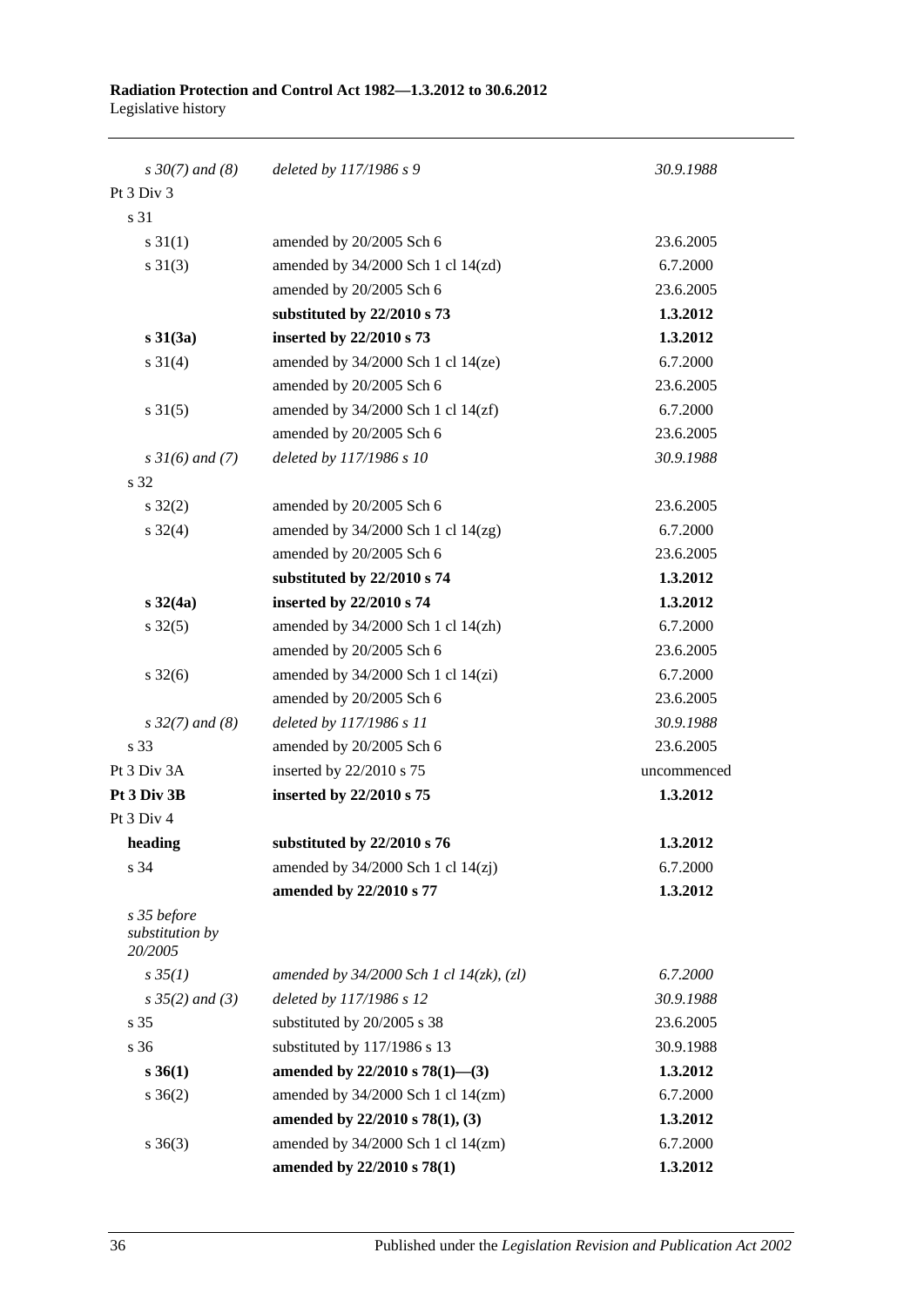| $s \; 36(4)$        | amended by 20/2005 Sch 6                 | 23.6.2005 |
|---------------------|------------------------------------------|-----------|
|                     | amended by 22/2010 s 78(1), (3)          | 1.3.2012  |
| $s \, 36(5)$        | deleted by 20/2005 Sch 6                 | 23.6.2005 |
| s 37                |                                          |           |
| $s \frac{37(1)}{2}$ | amended by $34/2000$ Sch 1 cl $14$ (zm)  | 6.7.2000  |
|                     | amended by 20/2005 Sch 6                 | 23.6.2005 |
|                     | substituted by $22/2010$ s 79(1)         | 1.3.2012  |
| $s \frac{37(2)}{2}$ | amended by 34/2000 Sch 1 cl 14(zm)       | 6.7.2000  |
|                     | amended by 20/2005 Sch 6                 | 23.6.2005 |
|                     | amended by 22/2010 s 79(2)               | 1.3.2012  |
| $s \frac{37(3)}{2}$ | amended by $34/2000$ Sch 1 cl $14$ (zm)  | 6.7.2000  |
|                     | amended by 20/2005 Sch 6                 | 23.6.2005 |
|                     | substituted by 22/2010 s 79(3)           | 1.3.2012  |
| $s \frac{37(4)}{4}$ | substituted by 52/1988 s 4               | 30.9.1988 |
| prescribed fee      | amended by 22/2010 s 79(4), (5)          | 1.3.2012  |
| s 38                |                                          |           |
| $s \, 38(1)$        | amended by 34/2000 Sch 1 cl 14(zm)       | 6.7.2000  |
|                     | amended by 20/2005 Sch 6                 | 23.6.2005 |
|                     | amended by 22/2010 s 80                  | 1.3.2012  |
| $s \ 38(2)$         | amended by 20/2005 Sch 6                 | 23.6.2005 |
| s 39                | deleted by 117/1986 s 14                 | 30.9.1988 |
| $\rm s$ 40          |                                          |           |
| $s\,40(1)$          | amended by $22/2010 s 81(1)$             | 1.3.2012  |
| $s\ 40(2)$          | amended by 34/2000 Sch 1 cl 14(zn), (zo) | 6.7.2000  |
|                     | amended by 20/2005 Sch 6                 | 23.6.2005 |
|                     | amended by $22/2010$ s $81(2)$ —(6)      | 1.3.2012  |
| $s\ 40(2a)$         | inserted by 117/1986 s 15(a)             | 30.9.1988 |
|                     | amended by 34/2000 Sch 1 cl 14(zp)       | 6.7.2000  |
|                     | amended by 20/2005 Sch 6                 | 23.6.2005 |
| $s\ 40(2b)$         | inserted by $117/1986$ s $15(a)$         | 30.9.1988 |
|                     | amended by $34/2000$ Sch 1 cl $14(zq)$   | 6.7.2000  |
|                     | amended by 20/2005 Sch 6                 | 23.6.2005 |
| $s\ 40(3)$          | amended by 117/1986 s 15(b)              | 30.9.1988 |
|                     | amended by 20/2005 Sch 6                 | 23.6.2005 |
|                     | amended by 22/2010 s 81(7)               | 1.3.2012  |
| $s\ 40(4)$          | amended by 20/2005 Sch 6                 | 23.6.2005 |
|                     | amended by 22/2010 s 81(2)               | 1.3.2012  |
| $s\ 40(4a)$         | inserted by 117/1986 s 15(c)             | 30.9.1988 |
|                     | amended by $34/2000$ Sch 1 cl $14(zr)$   | 6.7.2000  |
|                     | amended by 20/2005 Sch 6                 | 23.6.2005 |
|                     | amended by 22/2010 s 81(8), (9)          | 1.3.2012  |
| $s\ 40(4b)$         | inserted by $117/1986$ s $15(c)$         | 30.9.1988 |
|                     | amended by 34/2000 Sch 1 cl 14(zs), (zt) | 6.7.2000  |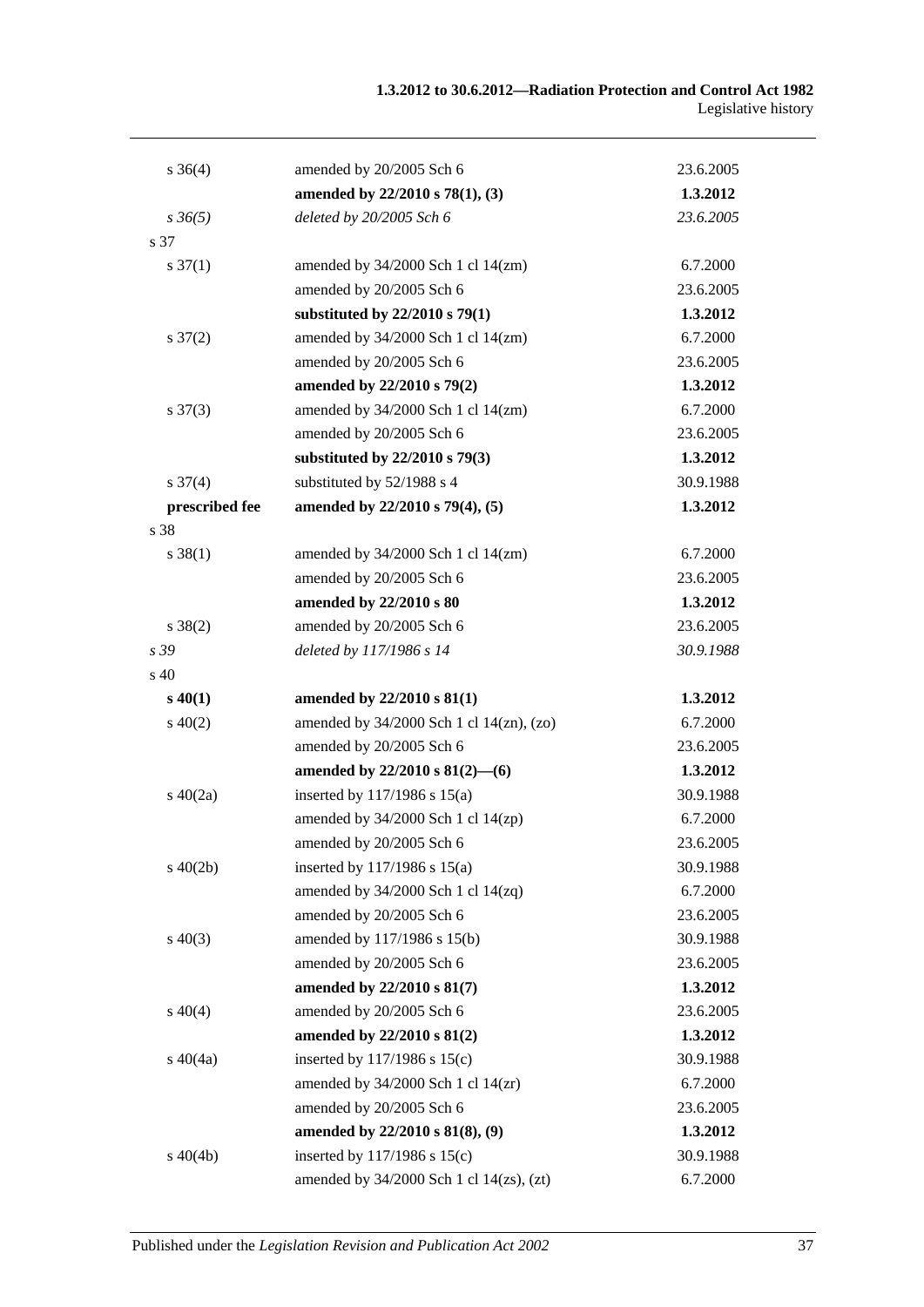|                    | amended by 20/2005 Sch 6                       | 23.6.2005 |
|--------------------|------------------------------------------------|-----------|
|                    | amended by 22/2010 s 81(10), (11)              | 1.3.2012  |
| $s\ 40(4c)$        | inserted by 117/1986 s 15(c)                   | 30.9.1988 |
|                    | amended by $34/2000$ Sch 1 cl $14(zu)$         | 6.7.2000  |
|                    | amended by 20/2005 Sch 6                       | 23.6.2005 |
| $s\ 40(4d)$        | inserted by $117/1986$ s $15(c)$               | 30.9.1988 |
|                    | amended by $34/2000$ Sch 1 cl $14(zv)$         | 6.7.2000  |
|                    | amended by 20/2005 Sch 6                       | 23.6.2005 |
|                    | amended by 22/2010 s 81(12)                    | 1.3.2012  |
| $s\ 40(5)$         | amended by 34/2000 Sch 1 cl 14(zw)             | 6.7.2000  |
|                    | amended by 20/2005 Sch 6                       | 23.6.2005 |
|                    | amended by 22/2010 s 81(2)                     | 1.3.2012  |
| s <sub>41</sub>    |                                                |           |
| $s\ 41(1)$         | substituted by 117/1986 s 16                   | 30.9.1988 |
|                    | amended by $34/2000$ Sch 1 cl $14(zx)$         | 6.7.2000  |
|                    | amended by 20/2005 Sch 6                       | 23.6.2005 |
|                    | amended by 22/2010 s 82                        | 1.3.2012  |
| $s\ 41(3)$ (5)     | amended by 20/2005 Sch 6                       | 23.6.2005 |
| Pt 3 Div 5         |                                                |           |
| s 42               |                                                |           |
| $s\ 42(1)$         | amended by $34/2000$ Sch 1 cl $14(zy)$         | 6.7.2000  |
|                    | amended by 20/2005 Sch 6                       | 23.6.2005 |
| $s\ 42(2)$         | amended by $34/2000$ Sch 1 cl $14(zz)$ , (zza) | 6.7.2000  |
|                    | amended by 20/2005 Sch 6                       | 23.6.2005 |
| $s\ 42(3)$         | amended by 34/2000 Sch 1 cl 14(zzb)            | 6.7.2000  |
|                    | amended by 20/2005 Sch 6                       | 23.6.2005 |
| $s\ 42(4)$ and (5) | amended by 20/2005 Sch 6                       | 23.6.2005 |
| $s\ 42(6)$         | amended by 34/2000 Sch 1 cl 14(zzc)            | 6.7.2000  |
|                    | amended by $20\!/2005$ Sch $6$                 | 23.6.2005 |
| Pt 3 Div 6         |                                                |           |
| s <sub>43</sub>    |                                                |           |
| $s\,43(2)$         | amended by 117/1986 s 17(a)                    | 30.9.1988 |
|                    | amended by 22/2010 s 83(1)                     | 1.3.2012  |
| $s\,43(3)$         | amended by 117/1986 s 17(b)                    | 30.9.1988 |
|                    | amended by 22/2010 s 83(2)                     | 1.3.2012  |
| $s\,43(4)$         | amended by 20/2005 Sch 6                       | 23.6.2005 |
| $s\,43(5)$         | inserted by 20/2005 Sch 6                      | 23.6.2005 |
| Pt 4               |                                                |           |
| s <sub>44</sub>    |                                                |           |
| $s\,44(1)$         | amended by 34/2000 Sch 1 cl 14(zzd)            | 6.7.2000  |
|                    | amended by 20/2005 Sch 6                       | 23.6.2005 |
| $s\,44(2)$         | amended by 34/2000 Sch 1 cl 14(zze)            | 6.7.2000  |
|                    | substituted by 20/2005 Sch 6                   | 23.6.2005 |